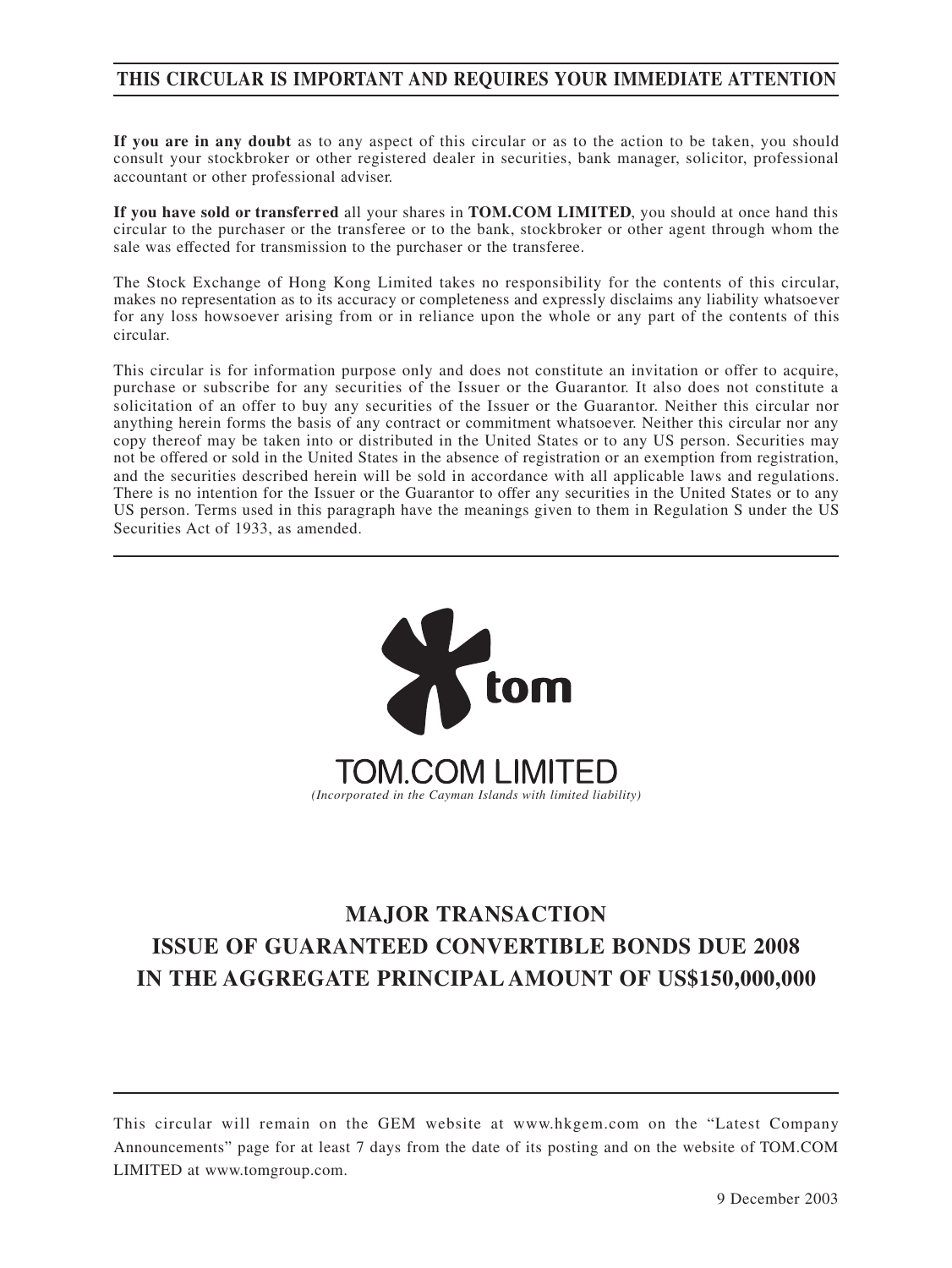## **CHARACTERISTICS OF GEM**

**GEM has been established as a market designed to accommodate companies to which a high investment risk may be attached. In particular, companies may list on GEM with neither a track record of profitability nor any obligation to forecast future profitability. Furthermore, there may be risks arising out of the emerging nature of companies listed on GEM and the business sectors or countries in which the companies operate. Prospective investors should be aware of the potential risks of investing in such companies and should make the decision to invest only after due and careful consideration. The greater risk profile and other characteristics of GEM mean that it is a market more suited to professional and other sophisticated investors.**

**Given the emerging nature of companies listed on GEM, there is a risk that securities traded on GEM may be more susceptible to high market volatility than securities traded on the main board of the Stock Exchange and no assurance is given that there will be a liquid market in the securities traded on GEM.**

**The principal means of information dissemination on GEM is publication on the internet website operated by the Stock Exchange. Listed companies are not generally required to issue paid announcements in gazetted newspapers. Accordingly, prospective investors should note that they need to have access to the GEM website in order to obtain up-to-date information on GEM-listed issuers.**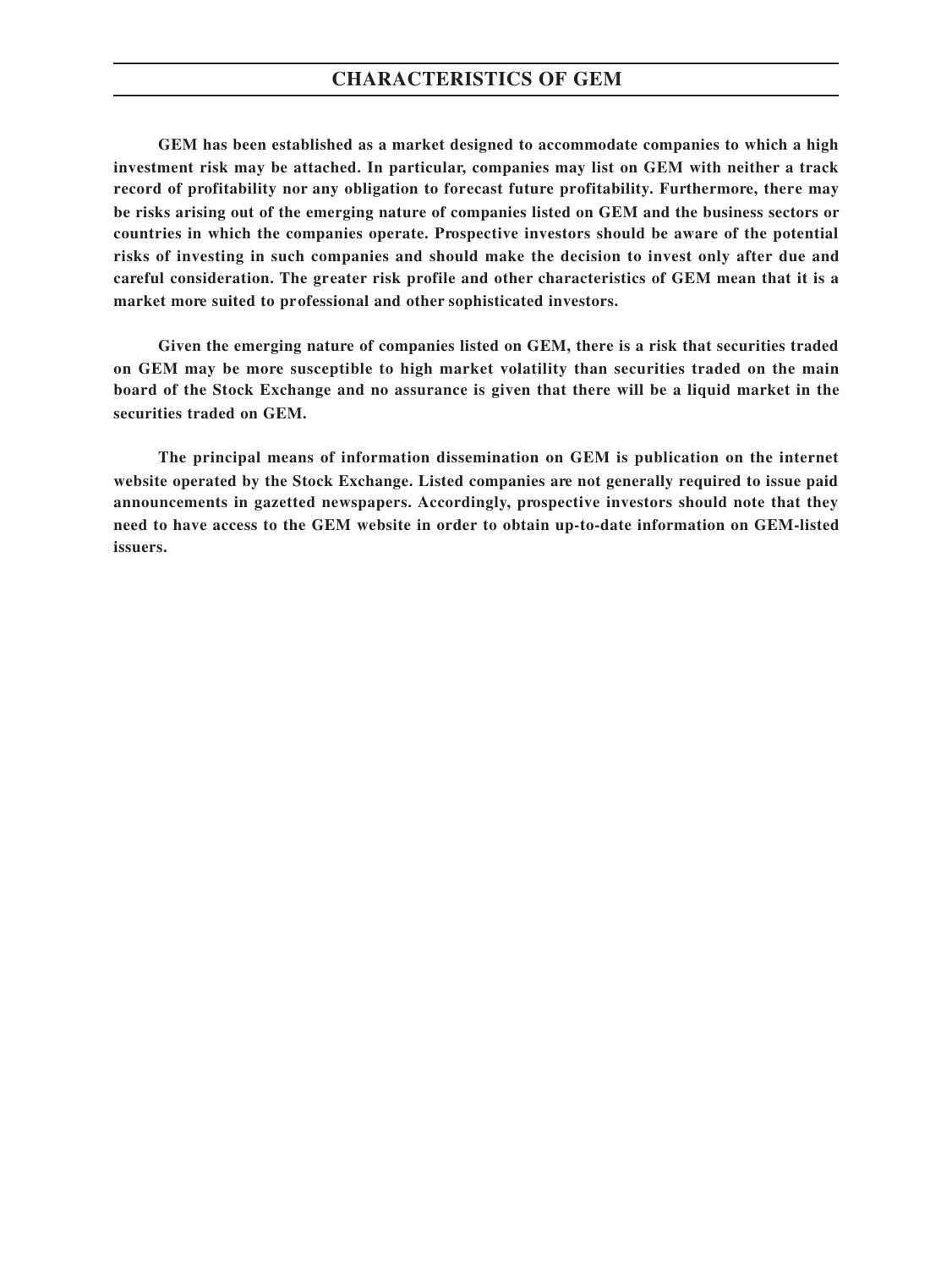# **CONTENTS**

## *Page*

|                                                            | 1  |
|------------------------------------------------------------|----|
|                                                            | 5  |
|                                                            | 5  |
|                                                            | 6  |
|                                                            | 7  |
|                                                            | 8  |
| SUMMARY OF PRINCIPAL TERMS OF THE CONVERTIBLE BONDS        | 8  |
| REASON FOR ISSUE OF THE CONVERTIBLE BONDS                  | 13 |
|                                                            | 13 |
|                                                            | 13 |
| EFFECT ON THE EARNINGS AND NET ASSET VALUE                 | 14 |
|                                                            | 18 |
|                                                            | 18 |
|                                                            | 19 |
|                                                            | 19 |
| APPENDIX I - ADJUSTMENT PROVISIONS TO THE CONVERSION PRICE | 20 |
|                                                            | 25 |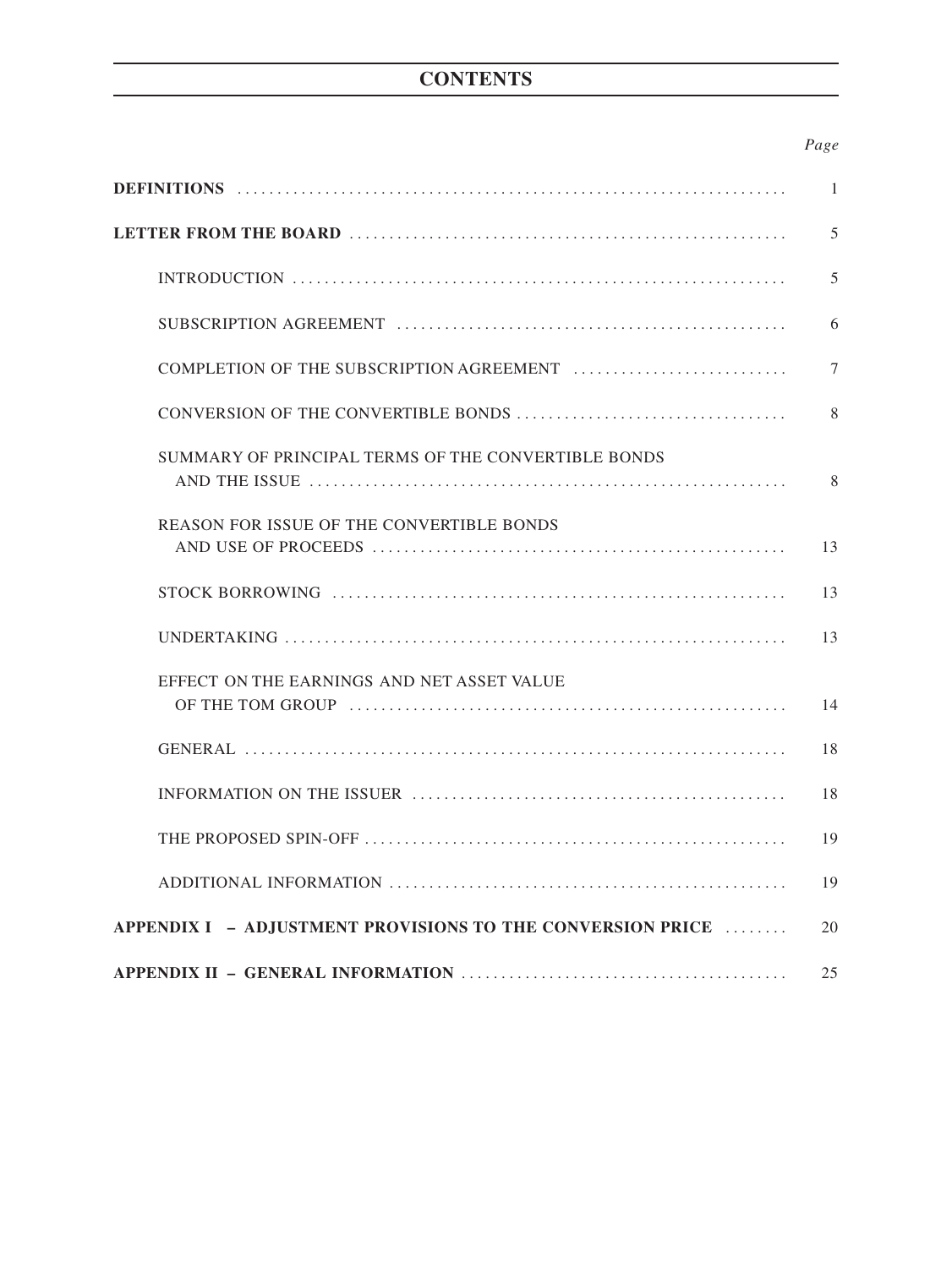*In this circular, unless the context otherwise requires, the following expressions have the following meanings:*

| "Alternative Stock Exchange" | means at any time, in the case of the Shares, if they are not at that<br>time listed and traded on GEM, the principal stock exchange or<br>securities market on which the Shares are then listed or quoted or<br>dealt in                                                                             |
|------------------------------|-------------------------------------------------------------------------------------------------------------------------------------------------------------------------------------------------------------------------------------------------------------------------------------------------------|
| "associates"                 | has the same meaning as ascribed to it under the GEM Listing<br>Rules                                                                                                                                                                                                                                 |
| "Board"                      | means the board of directors of the Company                                                                                                                                                                                                                                                           |
| "Bondholder(s)"              | means holder(s) of the Convertible Bonds                                                                                                                                                                                                                                                              |
| "Cazenove"                   | means Cazenove Asia Limited                                                                                                                                                                                                                                                                           |
| "CCASS"                      | means the Central Clearing and Settlement System, established<br>and operated by Hong Kong Securities Clearing Company Limited                                                                                                                                                                        |
| "Citigroup"                  | means Citigroup Global Markets Limited                                                                                                                                                                                                                                                                |
| "Closing Date"               | means 28 November 2003                                                                                                                                                                                                                                                                                |
| "Closing Price"              | means the closing price of the Shares (as derived from the daily<br>quotation sheet, or as the case may be, the equivalent quotation<br>sheet of an Alternative Stock Exchange)                                                                                                                       |
| "Co-Manager"                 | means Cazenove                                                                                                                                                                                                                                                                                        |
| "Company"                    | means TOM.COM LIMITED, a company incorporated in the<br>Cayman Islands with limited liability, whose Shares are listed on<br><b>GEM</b>                                                                                                                                                               |
| "Completion"                 | means completion of the arrangements contemplated under the<br>Subscription Agreement and the issue of the Convertible Bonds                                                                                                                                                                          |
| "Convertible Bonds"          | means the convertible bonds of US\$1,000 each in the aggregate<br>principal amount of US\$150 million which are issued by the Issuer<br>pursuant to the Subscription Agreement                                                                                                                        |
| "Conversion Price"           | means HK\$3.315 per Share (equivalent to US\$0.425, as translated<br>into US dollars at the fixed rate of US\$1.00 = $HK$7.8$ ) which<br>will be subject to adjustment for, amongst other things, subdivision<br>or consolidation of Shares, bonus issues, rights issues and other<br>dilutive events |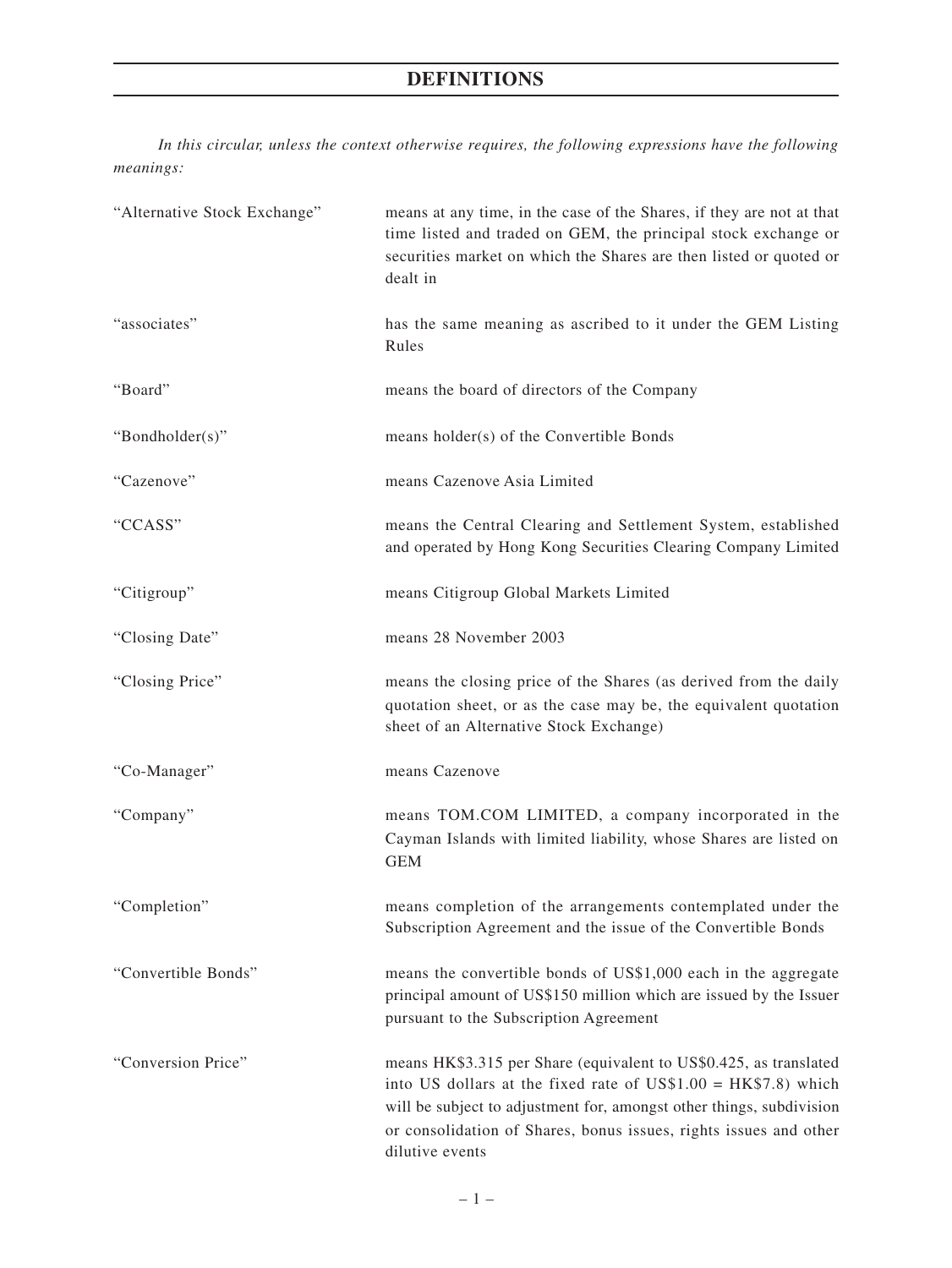| "Cranwood"               | means Cranwood Company Limited, a company incorporated in<br>the Republic of Liberia and a company wholly-owned by Ms.<br>Chau Hoi Shuen, which owns 952,683,363 Shares (representing<br>approximately 24.57% of the issued share capital of the Company)<br>as at the Latest Practicable Date                                             |
|--------------------------|--------------------------------------------------------------------------------------------------------------------------------------------------------------------------------------------------------------------------------------------------------------------------------------------------------------------------------------------|
| "Denomination"           | means US\$1,000 and integral multiples thereof                                                                                                                                                                                                                                                                                             |
| "Deutsche Bank"          | means Deutsche Bank AG London                                                                                                                                                                                                                                                                                                              |
| "Directors"              | means the directors of the Company                                                                                                                                                                                                                                                                                                         |
| "Easterhouse"            | means Easterhouse Limited, a company incorporated in the British<br>Virgin Islands with limited liability and an indirect wholly-owned<br>subsidiary of Hutchison Whampoa Limited, which owns<br>952,683,363 Shares (representing approximately 24.57% of the<br>issued share capital of the Company) as at the Latest Practicable<br>Date |
| "Extension Announcement" | means the announcement of the Company dated 8 April 2003<br>regarding, among other things, the extension granted by the Stock<br>Exchange of the applicable period for the modified ratio<br>calculations and its application to the notifiable transactions of<br>the Company                                                             |
| "Final Redemption"       | unless previously redeemed, converted or purchased and cancelled<br>in the circumstances referred to in the Terms and Conditions, the<br>Convertible Bonds will be redeemed on 28 November 2008 at<br>103.86 per cent. of the principal amount together with accrued<br>interest                                                           |
| "Guarantor"              | means TOM.COM LIMITED                                                                                                                                                                                                                                                                                                                      |
| "GEM"                    | means the Growth Enterprise Market of the Stock Exchange                                                                                                                                                                                                                                                                                   |
| "GEM Listing Rules"      | means the Rules Governing the Listing of Securities on GEM                                                                                                                                                                                                                                                                                 |
| "Group" or "TOM Group"   | means the Company and its subsidiaries                                                                                                                                                                                                                                                                                                     |
| "Handel"                 | means Handel International Limited, a company incorporated in<br>the British Virgin Islands with limited liability and a company<br>owned as to 90% by Cranwood, which owns 348,000,000 Shares<br>(representing approximately 8.97% of the issued share capital of<br>the Company) as at the Latest Practicable Date                       |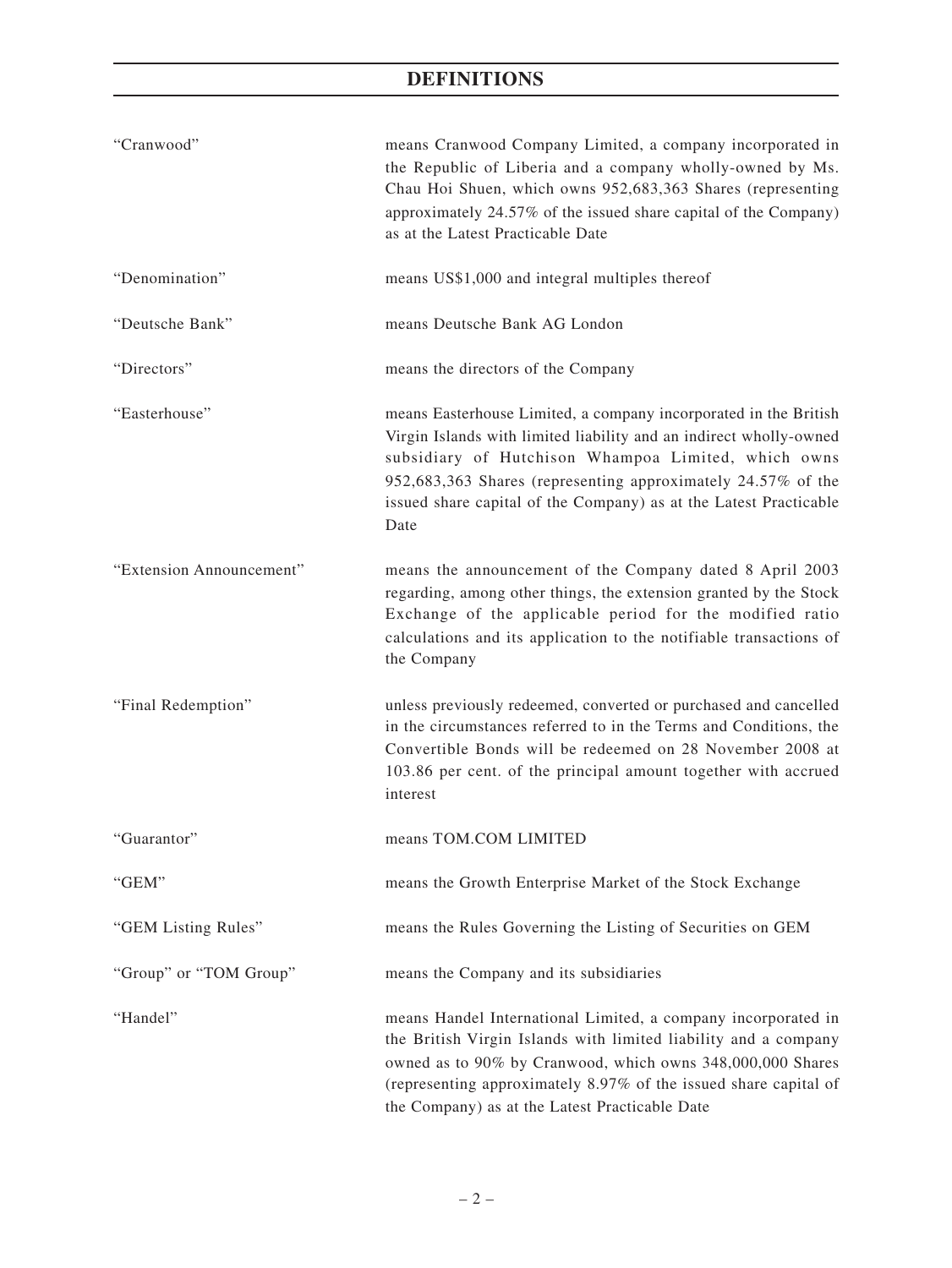| "Holdco"                                 | means TOM Online Inc., a company incorporated in the Cayman<br>Islands with limited liability and a wholly-owned subsidiary of<br>the Company as at the Latest Practicable Date                                                                                                   |
|------------------------------------------|-----------------------------------------------------------------------------------------------------------------------------------------------------------------------------------------------------------------------------------------------------------------------------------|
| "Holdco Shares"                          | means shares of HK\$0.01 each in the capital of Holdco, which<br>are proposed to be listed on a recognised stock exchange. For the<br>purpose of this circular, unless specified otherwise in Holdco's<br>articles of association, each Holdco Share shall carry one vote         |
| "Hong Kong"                              | means the Hong Kong Special Administrative Region of the PRC                                                                                                                                                                                                                      |
| "HK\$"                                   | means Hong Kong dollars, the lawful currency of Hong Kong                                                                                                                                                                                                                         |
| "Interest"                               | means 0.5 per cent. per annum, payable semi-annually in arrear<br>on 28 May and 28 November in each year commencing from 28<br>May 2004                                                                                                                                           |
| "International Investment<br>Securities" | means bonds, debentures, notes or other investment securities<br>which are for the time being, or are capable of being, quoted,<br>listed ordinarily dealt in or traded on any stock exchange or over-<br>the-counter or other securities market outside Hong Kong                |
| "Issuer"                                 | means TOM Holdings Limited, a company incorporated in the<br>Cayman Islands with limited liability and a wholly-owned<br>subsidiary of the Company                                                                                                                                |
| "Issue Price"                            | means 100 per cent. of the principal amount of the Convertible<br><b>Bonds</b>                                                                                                                                                                                                    |
| "Joint Bookrunners"                      | means Citigroup and Deutsche Bank                                                                                                                                                                                                                                                 |
| "Latest Practicable Date"                | means 5 December 2003, being the latest practicable date prior to<br>the printing of this circular for ascertaining certain information<br>set out in this circular                                                                                                               |
| "Major Subsidiary"                       | means a subsidiary in which the Company holds a 65% or more<br>interest in the issued share capital of such company                                                                                                                                                               |
| "Managers"                               | means the Joint Bookrunners and the Co-Manager                                                                                                                                                                                                                                    |
| "Nasdaq"                                 | means the Nasdaq National Market in the US                                                                                                                                                                                                                                        |
| "Option"                                 | means an option granted by the Issuer to the Joint Bookrunners<br>and the Co-Manager under the Subscription Agreement pursuant<br>to which the Issuer may be required to issue up to a further<br>US\$35,000,000 of aggregate principal amount of the Convertible<br>Bonds at par |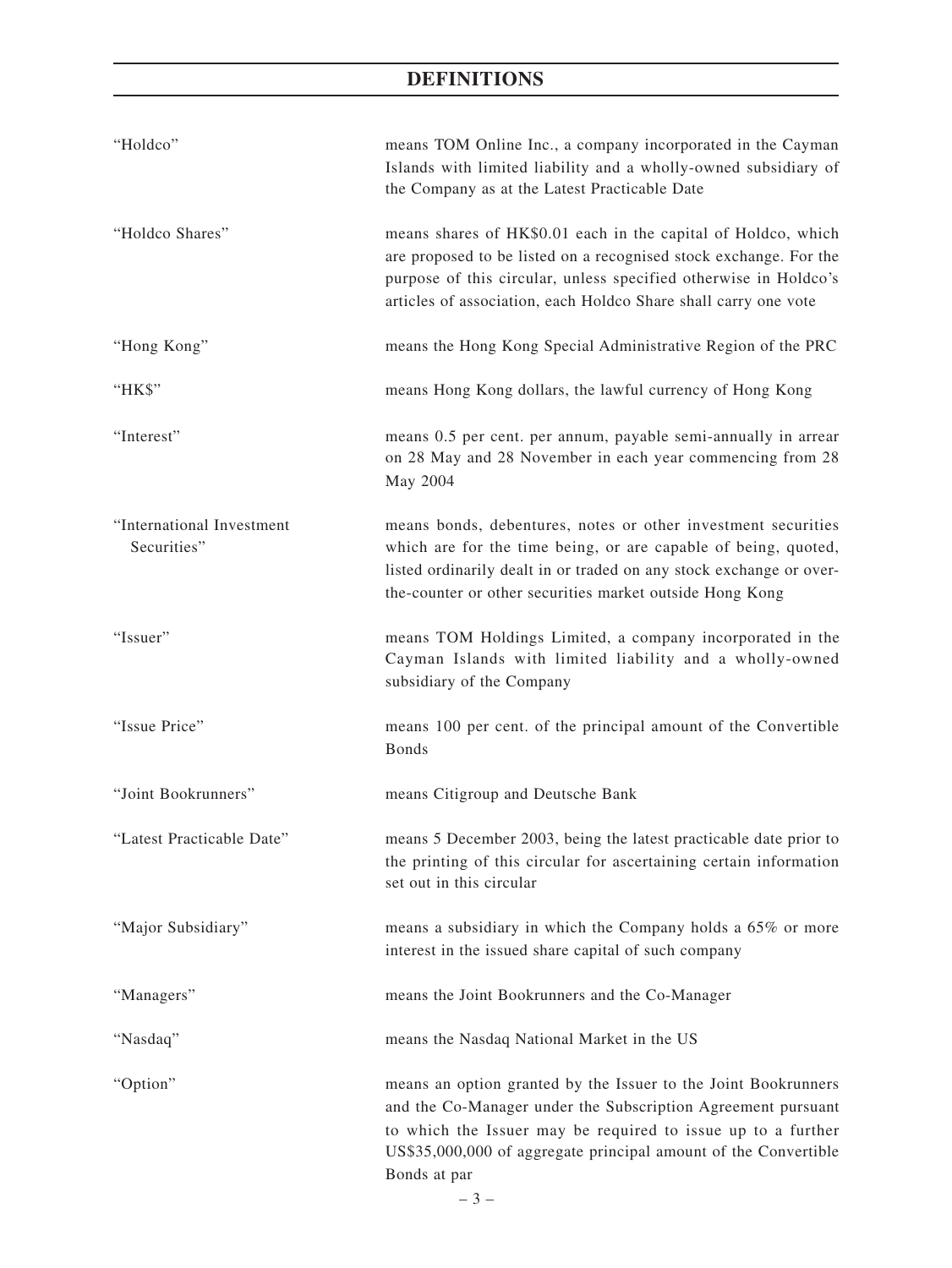| "PRC"                       | means the People's Republic of China                                                                                                                                                                                                                                                                                                          |
|-----------------------------|-----------------------------------------------------------------------------------------------------------------------------------------------------------------------------------------------------------------------------------------------------------------------------------------------------------------------------------------------|
| "Pre-IPO Share Option Plan" | means the Pre-IPO Share Option Plan adopted by the Company<br>on 11 February 2000 (as described in Appendix IV to the<br>Company's prospectus dated 18 February 2000)                                                                                                                                                                         |
| "Romefield"                 | means Romefield Limited, a company incorporated in the British<br>Virgin Islands with limited liability and an indirect wholly-owned<br>subsidiary of Cheung Kong (Holdings) Limited, which owns<br>476,341,182 Shares (representing approximately 12.28% of the<br>issued share capital of the Company) as at the Latest Practicable<br>Date |
| "SFO"                       | means the Securities and Futures Ordinance (Chapter 571 of the<br>Laws of Hong Kong)                                                                                                                                                                                                                                                          |
| "Share $(s)$ "              | means ordinary share(s) of HK\$0.10 each in the capital of the<br>Company                                                                                                                                                                                                                                                                     |
| "Shareholder(s)"            | means the shareholder(s) of the Company                                                                                                                                                                                                                                                                                                       |
| "Share Option Scheme"       | means the share option scheme adopted by the Company on 11<br>February 2000 (as amended)                                                                                                                                                                                                                                                      |
| "Stock Exchange"            | means The Stock Exchange of Hong Kong Limited                                                                                                                                                                                                                                                                                                 |
| "Subscription Agreement"    | means the conditional subscription agreement dated 6 November<br>2003 entered into between the Company, the Issuer, the Joint<br>Bookrunners and the Co-Manager in connection with the issue of<br>the Convertible Bonds                                                                                                                      |
| "Terms and Conditions"      | means the terms and conditions of the Convertible Bonds scheduled<br>to the Subscription Agreement                                                                                                                                                                                                                                            |
| "Trustee"                   | means DB Trustees (Hong Kong) Limited                                                                                                                                                                                                                                                                                                         |
| "Trust Deed"                | means a trust deed dated 28 November 2003 entered into between<br>the Issuer, the Company and the Trustee constituting the<br>Convertible Bonds                                                                                                                                                                                               |
| " $US"$                     | means the United States of America                                                                                                                                                                                                                                                                                                            |
| "US\$"                      | means US dollars, the lawful currency of the US                                                                                                                                                                                                                                                                                               |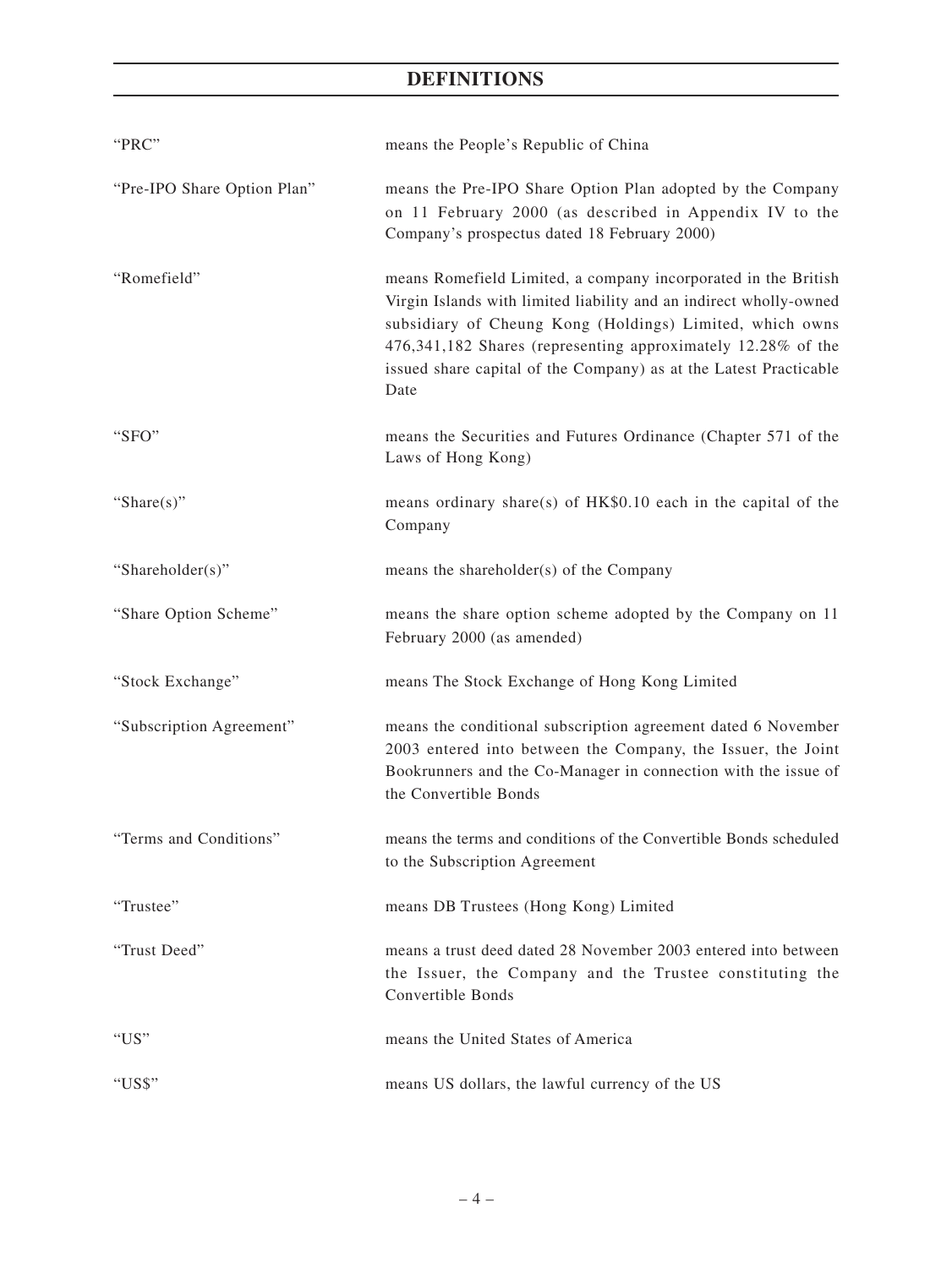

Frank Sixt<sup>\*</sup> *(Chairman)* P.O. Box 309 Sing Wang *(Chief Executive Officer)* Ugland House Tommei Tong South Church Street Henry Cheong<sup>#</sup> George Town Angelina Lee<sup>#</sup> Grand Cayman Anna Wu# Cayman Islands Debbie Chang\* British West Indies Susan Chow\* Edmond Ip\* *Head office and principal* Holger Kluge\* *place of business:* James Sha\* 48th Floor, The Center Wang Lei Lei<sup>\*</sup> 99 Queen's Road Central

*\* Non-executive Directors* Hong Kong

*# Independent non-executive Directors*

*To the Shareholders*

Dear Sir or Madam,

# **MAJOR TRANSACTION ISSUE OF GUARANTEED CONVERTIBLE BONDS DUE 2008 IN THE AGGREGATE PRINCIPAL AMOUNT OF US\$150,000,000**

### **INTRODUCTION**

The Board announced on 6 November 2003 that the Company has entered into the Subscription Agreement with Citigroup and Deutsche Bank (the Joint Bookrunners) and Cazenove (the Co-Manager), and the Issuer whereby the Joint Bookrunners and the Co-Manager agreed to subscribe for the Convertible Bonds of the Issuer at par in an aggregate principal amount of US\$150 million (approximately HK\$1,170 million). On 28 November 2003, the Convertible Bonds have been issued by the Issuer and are unconditionally and irrevocably guaranteed by, and convertible into ordinary shares of par value HK\$0.10 each of, the Company. The Convertible Bonds have been issued by the Issuer for placing to not less than

*Directors: Registered office:*

Central

9 December 2003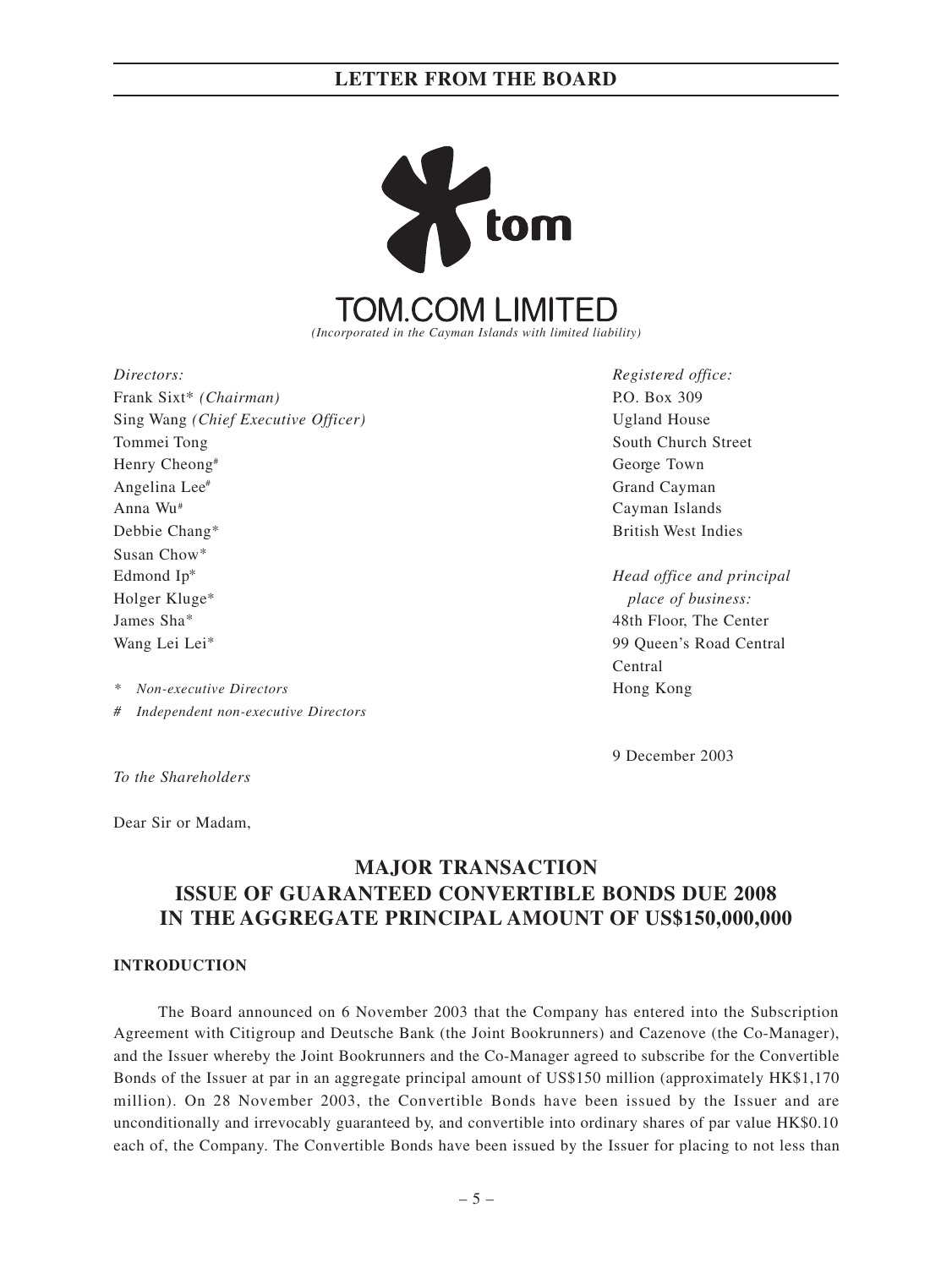six independent placees. Listing of the Convertible Bonds on the Luxembourg Stock Exchange has commenced on 28 November 2003.

In addition, the Issuer has granted the Joint Bookrunners and the Co-Manager an option to require the Issuer to issue up to a further US\$35 million (approximately HK\$273 million) of aggregate principal amount of the Convertible Bonds at par, exercisable on one occasion at any time up to and including 30 days after 6 November 2003. Notice has been received from the Joint Bookrunners (on behalf of the Managers) that they will not exercise the Option.

Based on the latest adjusted net assets of the Company and the application of Rule 19.18 of the GEM Listing Rules set out in the Extension Announcement, the issue of the Convertible Bonds for the principal amount of US\$150 million (approximately HK\$1,170 million) constitutes a major transaction involving the issuance of new securities by a wholly-owned subsidiary of the Company under Chapter 19 of the GEM Listing Rules and is therefore subject to shareholders' approval. Such shareholders' approval has been obtained from Romefield, Easterhouse and Cranwood, being the shareholders of the Company collectively holding 61.76% in nominal value of the Shares in issue as at 6 November 2003 giving the right to attend and vote at the relevant general meeting of the Company. Waiver has been obtained from the Stock Exchange from the requirement to convene a general meeting to consider and approve the issuance of the Convertible Bonds pursuant to Rule 19.41 of the GEM Listing Rules on the basis that the interest of Romefield, Easterhouse and Cranwood is the same as all the other shareholders of the Company. It will, therefore, not necessary for the Company to convene a meeting of shareholders to approve the same.

The purpose of this circular is to provide the Shareholders with further information in relation to the issue of the Convertible Bonds. This circular also contain information in compliance with the GEM Listing Rules.

### **SUBSCRIPTION AGREEMENT**

Date: 6 November 2003

Parties: The Company (as the Guarantor)

The Issuer (a wholly-owned subsidiary of the Company)

Citigroup and Deutsche Bank (being the Joint Bookrunners in respect of the subscription and the issue of the Convertible Bonds)

Cazenove (as the Co-Manager)

Placees: not less than six independent placees

Each of Citigroup, Deutsche Bank, Cazenove and their ultimate beneficial owners are all independent third parties not connected with any of the Directors, chief executive, substantial shareholders, management shareholders of the Company or any of their respective associates.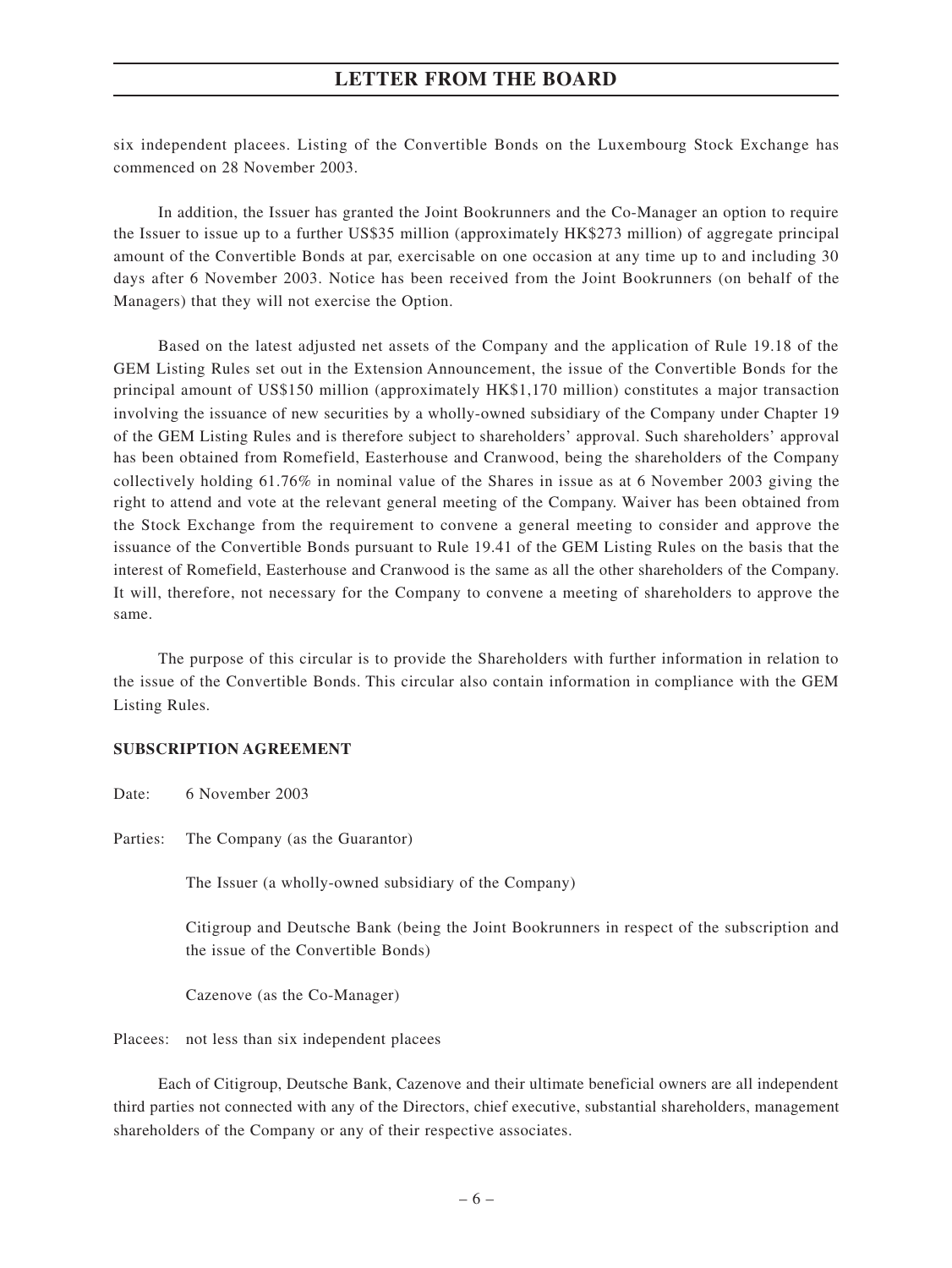The placees are independent third parties not connected with any of the Directors, chief executive, substantial shareholders, management shareholders of the Company or any of their respective associates. Therefore, the issue of the Convertible Bonds will not have any impact on the public float of the Company.

In addition, the Issuer has granted the Joint Bookrunners and the Co-Manager an option to require the Issuer to issue up to a further US\$35 million (approximately HK\$273 million) of aggregate principal amount of the Convertible Bonds at par, exercisable on one occasion at any time up to and including 30 days after 6 November 2003. Notice has been received from the Joint Bookrunners (on behalf of the Managers) that they will not exercise the Option.

## **COMPLETION OF THE SUBSCRIPTION AGREEMENT**

Completion of the Subscription Agreement is conditional upon inter alia:

- (a) the Stock Exchange granting listing of, and permission to deal in, the Shares to be issued upon conversion of the Convertible Bonds;
- (b) the Shareholders approving the issue of the Convertible Bonds (including the additional Convertible Bonds which may be issued if the Option is exercised in full by the Joint Bookrunners) and the Shares upon conversion of the same Convertible Bonds, both in accordance with the terms and conditions of the Subscription Agreement; and
- (c) other conditions in respect of the execution and delivery of other legal documents in connection with the issue of the Convertible Bonds, the warranties set out in the Subscription Agreement being true and correct and there being no change or any development involving a prospective material adverse change in the condition, financial or otherwise, in the Company or any of its subsidiaries.

The listing approval referred to in paragraph (a) above was issued by the Stock Exchange on 26 November 2003.

The Shareholders' approval referred to in paragraph (b) above has been obtained from Romefield, Easterhouse and Cranwood, being the shareholders of the Company collectively holding 61.76% in nominal value of the Shares in issue as at 6 November 2003 giving the right to attend and vote at the relevant general meeting of the Company. It will, therefore, not be necessary for the Company to convene a meeting of shareholders to approve the same. The Company has also complied with the requirements of Rule 19.38 of the GEM Listing Rules.

Completion of the Subscription Agreement took place on 28 November 2003. Convertible Bonds in an aggregate principal amount of US\$150 million (approximately HK\$1,170 million) have been issued by the Issuer at Completion and the proceeds of the issue of the Convertible Bonds has been received by the Issuer.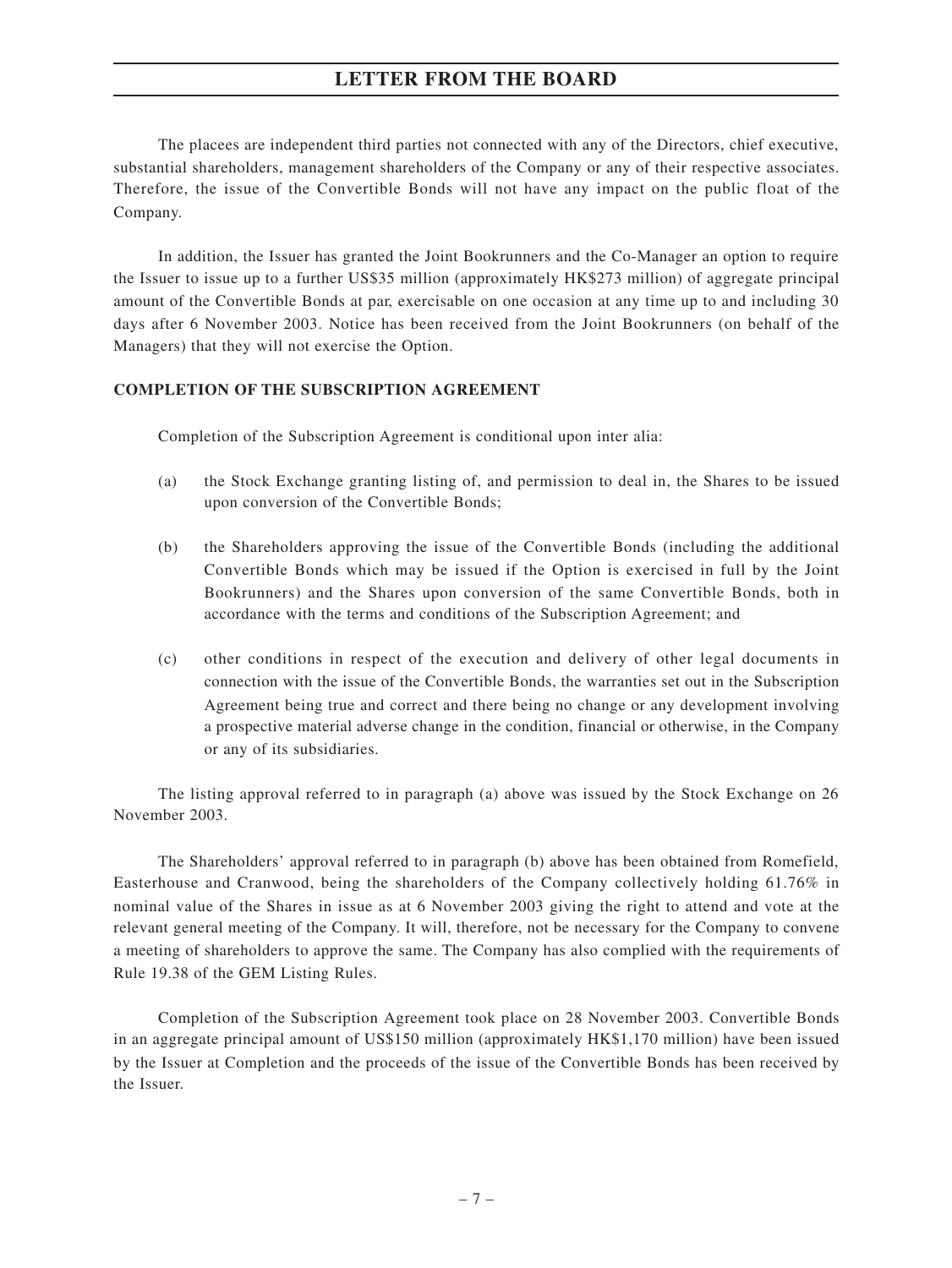### **CONVERSION OF THE CONVERTIBLE BONDS**

New Shares will be issuable upon conversion of the Convertible Bonds and will rank *pari passu* in all respects with existing Shares. New Shares issuable upon conversion of the Convertible Bonds will be issued pursuant to the general mandate granted to the Directors by the resolution of the Shareholders at the extraordinary general meeting of the Company held on 5 August 2003. The general mandate has not been used since such date of grant. Accordingly, the Directors have authority to issue up to 765,140,690 Shares under the general mandate.

### **SUMMARY OF PRINCIPAL TERMS OF THE CONVERTIBLE BONDS AND THE ISSUE**

The principal terms of the Convertible Bonds and the basis on which the Convertible Bonds has been issued are summarised as follows:

| Issuer:                                       | TOM Holdings Limited, a wholly-owned subsidiary of the<br>Company.                                                                                                                                                                                                                                                                                                                                                                                                                                                                                                                 |
|-----------------------------------------------|------------------------------------------------------------------------------------------------------------------------------------------------------------------------------------------------------------------------------------------------------------------------------------------------------------------------------------------------------------------------------------------------------------------------------------------------------------------------------------------------------------------------------------------------------------------------------------|
| Guarantor:                                    | TOM.COM LIMITED                                                                                                                                                                                                                                                                                                                                                                                                                                                                                                                                                                    |
| Joint Bookrunners:                            | Citigroup and Deutsche Bank                                                                                                                                                                                                                                                                                                                                                                                                                                                                                                                                                        |
| Co-Manager:                                   | Cazenove                                                                                                                                                                                                                                                                                                                                                                                                                                                                                                                                                                           |
| Principal amount of the<br>Convertible Bonds: | The aggregate principal amount of the Convertible Bonds is<br>US\$150 million (approximately HK\$1,170 million).                                                                                                                                                                                                                                                                                                                                                                                                                                                                   |
| Form and Denomination:                        | The Convertible Bonds are issued in registered form in the<br>denomination of US\$1,000 each without coupons attached. A bond<br>certificate will be issued to each Bondholder in respect of its<br>registered holding of the Convertible Bonds. Upon issue, the<br>Convertible Bonds will be represented by a Global Certificate<br>deposited with a common depositary for, and representing<br>Convertible Bonds registered in the name of a nominee of<br>Euroclear Bank S.A./N.V. as operator of the Euroclear System<br>and Clearstream Banking, société anonyme, Luxembourg. |
| Closing Date:                                 | 28 November 2003                                                                                                                                                                                                                                                                                                                                                                                                                                                                                                                                                                   |
| <b>Maturity Date:</b>                         | 28 November 2008                                                                                                                                                                                                                                                                                                                                                                                                                                                                                                                                                                   |
| Issue Price:                                  | 100% of the principal amount of the Convertible Bonds.                                                                                                                                                                                                                                                                                                                                                                                                                                                                                                                             |
| Interest:                                     | The Convertible Bonds will bear interest from (and including) the<br>Closing Date at the rate of $0.50\%$ per annum on the principal<br>amount of each Convertible Bond, payable semi-annually in arrear<br>up to but excluding the Maturity Date.                                                                                                                                                                                                                                                                                                                                 |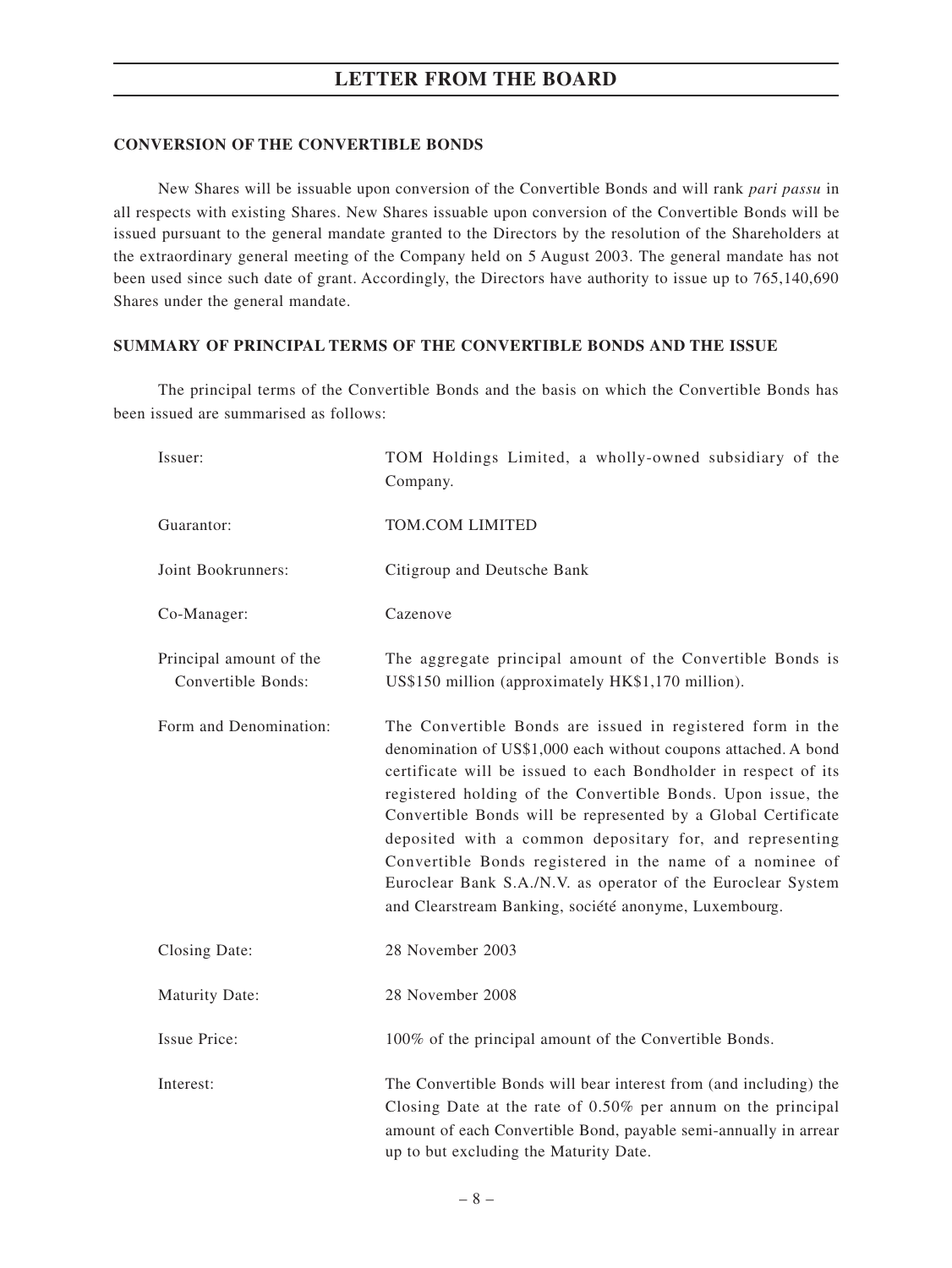| Conversion Rights:                         | The Bondholders will have the right at any time on and after 8<br>January 2004 up to the close of business on 14 November 2008 to<br>convert the Convertible Bonds into Shares. The number of Shares<br>to be issued on conversion will be determined by dividing the<br>principal amount of the Convertible Bonds to be converted by the<br>Conversion Price in effect on the date of conversion translated<br>into US dollars at the fixed exchange rate of $US$1.00 = HK$7.80$ .                                                                                                                                                                                                 |
|--------------------------------------------|-------------------------------------------------------------------------------------------------------------------------------------------------------------------------------------------------------------------------------------------------------------------------------------------------------------------------------------------------------------------------------------------------------------------------------------------------------------------------------------------------------------------------------------------------------------------------------------------------------------------------------------------------------------------------------------|
| Conversion Period:                         | From and including 8 January 2004 up to the close of business on<br>14 November 2008.                                                                                                                                                                                                                                                                                                                                                                                                                                                                                                                                                                                               |
| <b>Conversion Price:</b>                   | The initial Conversion Price at which a Share will be issued on<br>conversion will be HK\$3.315, representing a premium of 30% to<br>the closing price of the Shares as quoted on the Stock Exchange<br>on 5 November 2003. The Conversion Price will be subject to<br>adjustment as provided in the Terms and Conditions for example<br>following any alteration to the par value of the Shares as a result<br>of consolidation, subdivision or reclassification, the payment of a<br>scrip dividend or the issue of Shares to all shareholders at a<br>discount to the current market price.                                                                                      |
| <b>Conversion Shares:</b>                  | New Shares will be issuable upon conversion of the Convertible<br>Bonds and will rank pari passu in all respects with existing Shares.<br>New Shares issuable upon conversion of the Convertible Bonds<br>will be issued pursuant to the general mandate granted to the<br>Directors by the resolution of the Shareholders at the extraordinary<br>general meeting of the Company held on 5 August 2003. The<br>general mandate has not been used since such date of grant.<br>Accordingly, the Directors have authority to issue up to<br>765,140,690 Shares under the general mandate.                                                                                            |
| Redemption on Maturity:                    | Unless previously redeemed, converted or purchased and cancelled<br>in the circumstances referred to in the Terms and Conditions, the<br>Convertible Bonds will be redeemed at 103.86% of their principal<br>amount, plus accrued interest, on the Maturity Date.                                                                                                                                                                                                                                                                                                                                                                                                                   |
| Redemption at the option<br>of the Issuer: | The Issuer may, on or at any time after 13 December 2006 and<br>prior to the Maturity Date, redeem all (in the circumstances<br>described in (ii) below), or from time to time, redeem some only,<br>in an aggregate principal amount of US\$1,000,000 or an integral<br>multiple thereof, of the Convertible Bonds at their Early<br>Redemption Amount (as defined below) together with interest<br>accrued to but excluding the date of redemption, if (i) the Closing<br>Price (as defined in the Terms and Conditions) (translated into US<br>dollars at prevailing rates) for each of 20 out of 30 consecutive<br>Trading Days, the last of which occurs not more than 20 days |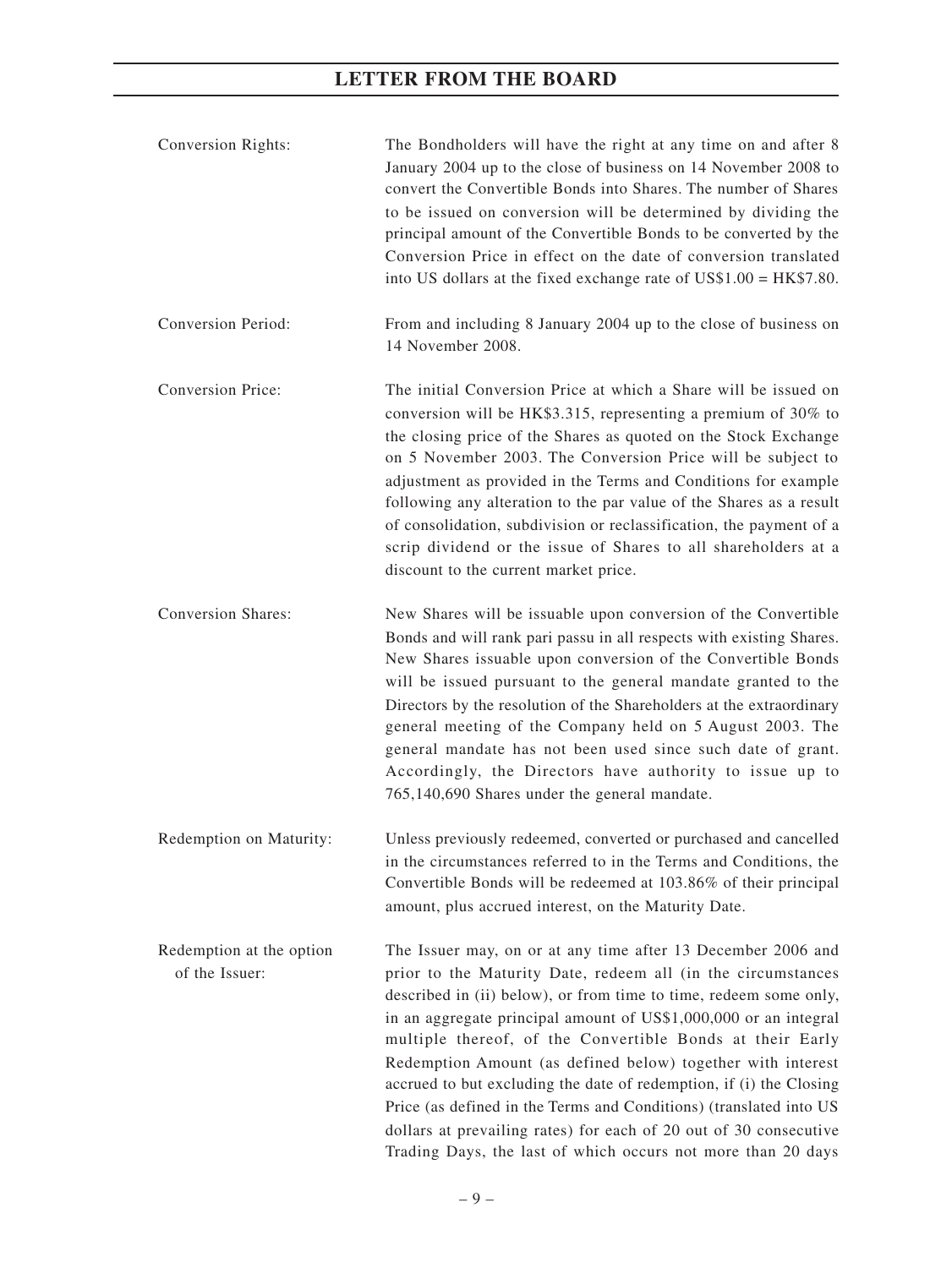prior to the date upon which notice of such redemption is published, shall be at least 125% of the principal amount of one Bond divided by the then prevailing Conversion Ratio (as defined in the Terms and Conditions) as determined by the conversion agent or (ii) at least 85% in principal amount of the Convertible Bonds has already been redeemed, converted or purchased and cancelled.

Redemption at the option The Convertible Bonds may be redeemed, at the option of the of the Bondholders: Bondholders, (i) at the relevant redemption date in the event of occurrence of a Change of Control (as defined in the Terms and Conditions) of the Company; and (ii) on the third anniversary of the Closing Date, in each case at their Early Redemption Amount plus accrued interest.

Redemption for tax reasons: All, but not some only, of the Convertible Bonds may be redeemed at their Early Redemption Amount at the date fixed for redemption, together with interest accrued to the date of redemption, at the option of the Issuer, at any time, on giving not less than 30 nor more than 60 days' notice in accordance with the Terms and Conditions if the Issuer satisfies the Trustee immediately prior to the giving of such notice that (i) the Issuer (or as the case may be, the Guarantor) has or will become obliged to pay any additional amounts in respect of any payment of principal, premium (if any) and/or interest made by the Issuer (or as the case may be, the Guarantor under or in respect of the Trust Deed or the Convertible Bonds as provided or referred to in the Terms and Conditions as a result of any change in or amendment to the laws of the Cayman Islands or Hong Kong or any political subdivision or any authority thereof or therein having power to tax, or any change in the general application or official interpretation of such laws or regulations, which change or amendment becomes effective on or after 6 November 2003 and (ii) such obligations can not be avoided by the Issuer (or as the case may be, the Guarantor) taking reasonable measures available to it.

Redemption for Change Each Bondholder will, upon the occurrence of a Relevant Event, of Control: have the right to require the Issuer to redeem all or some only of such Bondholder's Convertible Bonds on the Relevant Event Put Date (as defined in the Trust Deed) at the Early Redemption Amount together with accrued interest, subject to the Terms and Conditions.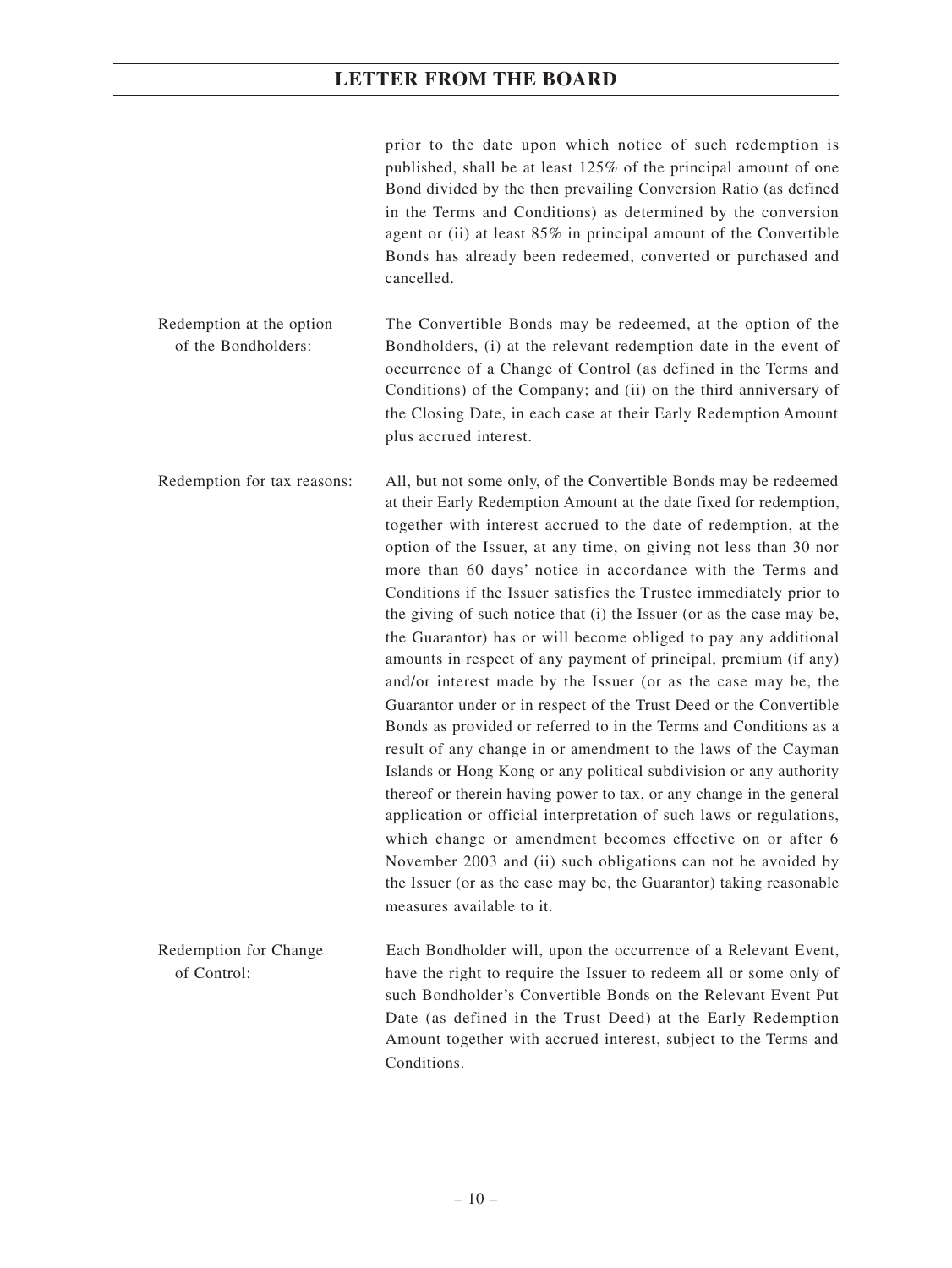| Early Redemption Amount:                                                                | The Early Redemption Amount of a Convertible Bond is an amount<br>equal to the principal amount of that Convertible Bond plus a<br>premium calculated to give the Bondholder a fixed return of 1.25%<br>per annum from the Closing Date to the redemption date of that<br>Convertible Bond.                                                                                                                                                                                                                                                                                                                                                                                                                                                                                                                                                                                                                                                                 |
|-----------------------------------------------------------------------------------------|-------------------------------------------------------------------------------------------------------------------------------------------------------------------------------------------------------------------------------------------------------------------------------------------------------------------------------------------------------------------------------------------------------------------------------------------------------------------------------------------------------------------------------------------------------------------------------------------------------------------------------------------------------------------------------------------------------------------------------------------------------------------------------------------------------------------------------------------------------------------------------------------------------------------------------------------------------------|
| Status:                                                                                 | The Convertible Bonds (and the Company's guarantee thereof)<br>will constitute direct, unconditional, unsubordinated and unsecured<br>obligations of the Issuer and the Company and shall at all times<br>rank pari passu and without any reference or priority among<br>themselves. The obligations of the Issuer and the Company in<br>respect of the Convertible Bonds shall at all times rank at least<br>equally with all their respective other present and future unsecured<br>and unsubordinated obligations.                                                                                                                                                                                                                                                                                                                                                                                                                                       |
| Guarantee:                                                                              | The due payment of all sums expressed to by payable by the<br>Issuer under the Trust Deed and the Convertible Bonds has been<br>unconditionally and irrevocably guaranteed by the Guarantor as<br>set out in the Trust Deed.                                                                                                                                                                                                                                                                                                                                                                                                                                                                                                                                                                                                                                                                                                                                |
| Negative Pledge:                                                                        | So long as any Convertible Bond remains outstanding, neither the<br>Issuer nor the Company will (and will procure that no subsidiary<br>will) create or permit to subsist any mortgage, charge, pledge,<br>lien or other form of encumbrance or security interest upon the<br>whole or any part of its undertaking, assets or revenues, present<br>or future, to secure any International Investment Securities or to<br>secure any guarantee of or indemnity in respect of any International<br>Investment Securities unless, at the same time or prior thereto,<br>the Issuer's obligations under the Convertible Bonds or, as the<br>case may be, the Guarantor's obligations under its guarantee of<br>the Convertible Bonds (a) are secured equally and rateably<br>therewith, or (b) have the benefit of such other security, guarantee,<br>indemnity or other arrangement as shall be approved by an<br>Extraordinary Resolution of the Bondholders. |
| Listing:                                                                                | The listing of the Convertible Bonds on the Luxembourg Stock<br>Exchange has commenced on 28 November 2003. No application<br>will be made for the listing of, and permission to deal in, the<br>Convertible Bonds on any other stock exchange. The Stock<br>Exchange has, on 26 November 2003, granted to the Company an<br>approval to list, and a permission to deal in, the Shares to be<br>issued upon conversion of the Convertible Bonds.                                                                                                                                                                                                                                                                                                                                                                                                                                                                                                            |
| Completion of the Subscription (a)<br>Agreement will be<br>conditional inter alia upon: | the Stock Exchange granting listing of, and permission to<br>deal in, the Shares which may fall to be issued upon<br>conversion of the Convertible Bonds;                                                                                                                                                                                                                                                                                                                                                                                                                                                                                                                                                                                                                                                                                                                                                                                                   |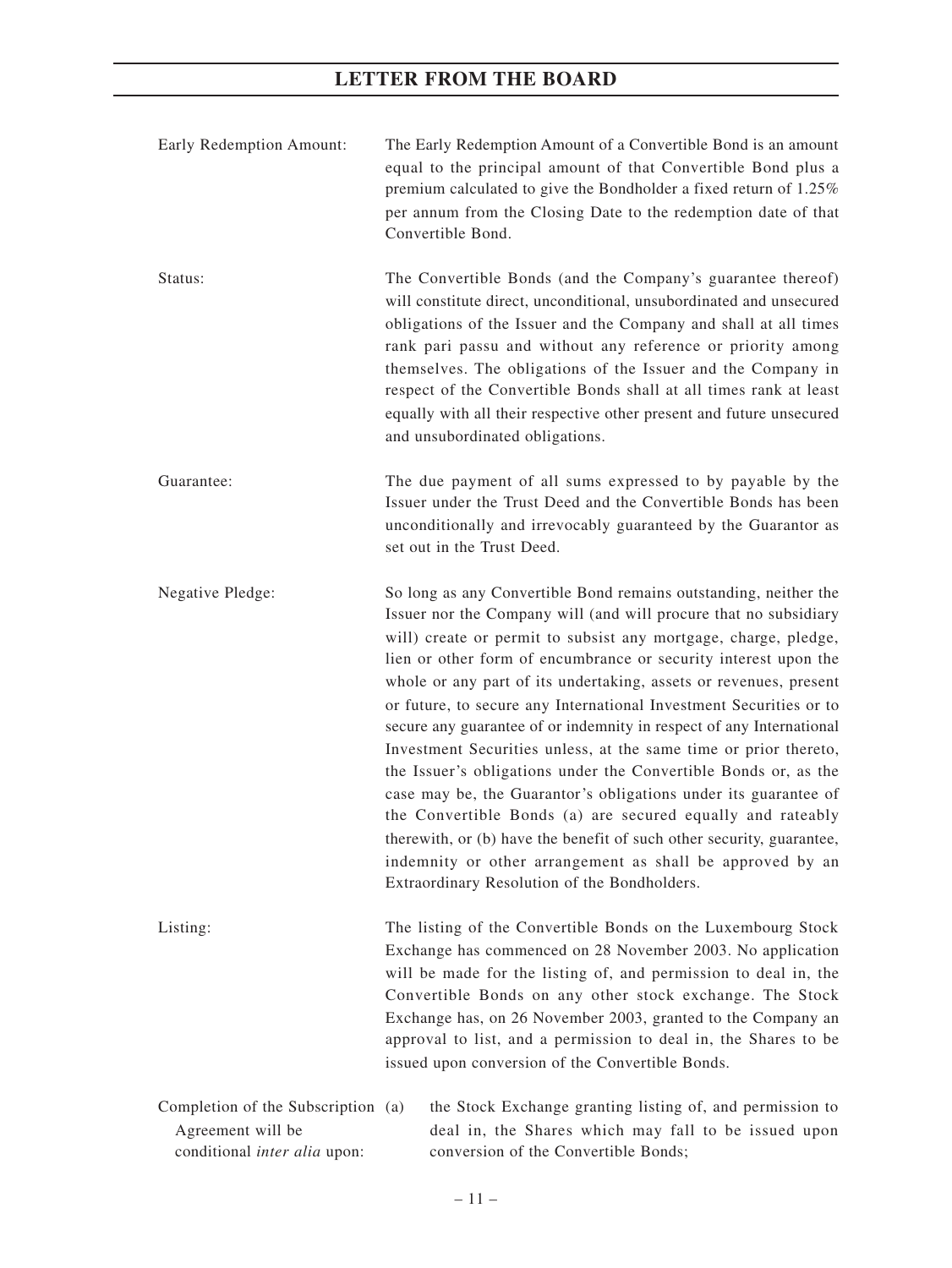- (b) an application having been made by or on behalf of Issuer to the Luxembourg Stock Exchange to have the Convertible Bonds listed on the Luxembourg Stock Exchange; and
- (c) other conditions in respect of the execution and delivery of other legal documents in connection with the issue of the Convertible Bonds, the warranties set out in the Subscription Agreement being accurate and correct as at the Closing Date and at the Closing Date there being no change, or any event or development reasonably likely to involve a prospective change in the condition (financial or other), prospects, results of or the operations of the Issuer, the Company and their subsidiaries as a whole.

As all the aforesaid conditions have been fulfilled, completion of the issue of the Convertible Bonds took place on 28 November 2003.

The terms and conditions of the Convertible Bonds were negotiated between the Company, the Joint Bookrunners and the Co-Manager on an arm's length basis. The Directors, including the independent non-executive Directors, consider such terms to be fair and reasonable as far as the Shareholders are concerned.

The Convertible Bonds will be convertible into Shares at an initial conversion price of HK\$3.315 per Share, representing a premium of 30% to the closing price of the Shares as quoted on the Stock Exchange on 5 November 2003. Based on the initial conversion price of HK\$3.315, the aggregate principal amount of the Convertible Bonds of US\$150 million (approximately HK\$1,170 million) are convertible into 352,941,176 new Shares representing approximately 9.10% of the existing issued share capital of the Company and approximately 8.34% of the issued share capital of the Company as enlarged by the issue of Shares to be issued upon conversion of the Convertible Bonds. The conversion price will be subject to adjustment as provided in the Terms and Conditions of the Convertible Bonds.

Assuming that all the Convertible Bonds are fully converted, the changes to the shareholding structure of the Company upon the issue of the Convertible Bonds are set out below:

| As at the Latest<br><b>Practicable Date</b><br>and before the<br>issue of the<br><b>Conversion Shares</b> |       |               | After the issue<br>of the Conversion<br><b>Shares in full</b> |
|-----------------------------------------------------------------------------------------------------------|-------|---------------|---------------------------------------------------------------|
| No. of Shares                                                                                             | $\%$  | No. of Shares | $\%$                                                          |
| 952,683,363                                                                                               | 24.57 | 952,683,363   | 22.52                                                         |
| 476, 341, 182                                                                                             | 12.28 | 476, 341, 182 | 11.26                                                         |
| 24,683,363                                                                                                | 0.64  | 24,683,363    | 0.58                                                          |
| 580,000,000                                                                                               | 14.96 | 580,000,000   | 13.71                                                         |
| 348,000,000                                                                                               | 8.97  | 348,000,000   | 8.22                                                          |
| 5,898,000                                                                                                 | 0.15  | 5,898,000     | 0.14                                                          |
| 300,000                                                                                                   | 0.01  | 300,000       | 0.01                                                          |
| 1,490,355,909                                                                                             | 38.42 | 1,843,297,085 | 43.56                                                         |
| 3,878,261,817                                                                                             | 100   | 4,231,202,993 | 100                                                           |
|                                                                                                           |       |               |                                                               |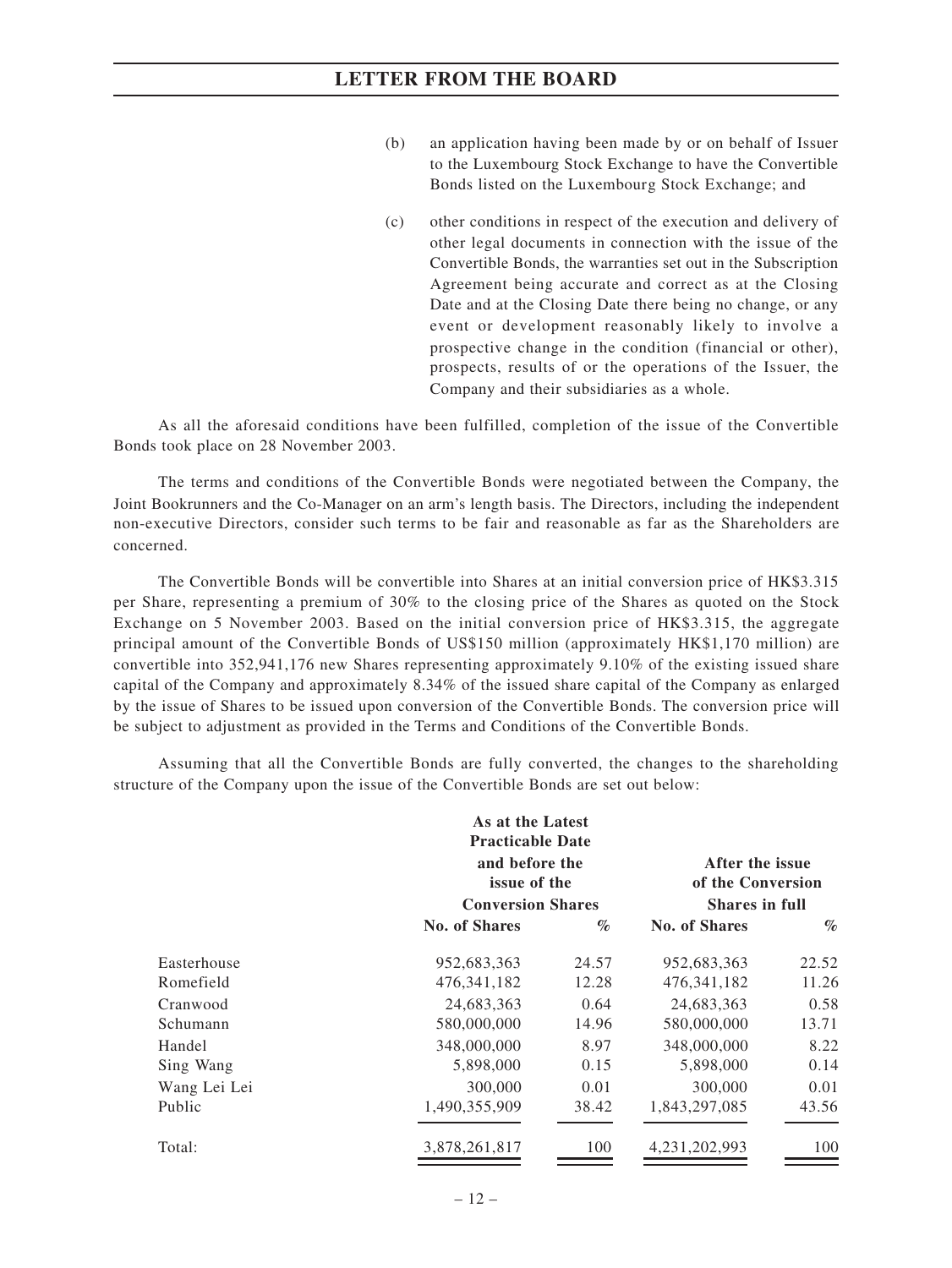### **REASON FOR ISSUE OF THE CONVERTIBLE BONDS AND USE OF PROCEEDS**

The net proceeds from the issue of the Convertible Bonds is expected to be approximately US\$146 million (approximately HK\$1,139 million) after deducting expenses, will be used for general corporate and general working capital of the purposes of the Group.

### **STOCK BORROWING**

A stock borrowing agreement each dated 6 November 2003 has been entered into between Handel and each of the Joint Bookrunners. Under the terms of such borrowing agreements, Handel has lent the Joint Bookrunners an aggregate of 30,588,236 Shares (representing approximately 0.8% of the issued share capital of the Company as at the Latest Practicable Date) for a period of one year commencing on 6 November 2003. No fee will be payable to Handel for lending the Shares.

The stock loan facility is in place in order to help support the valuation of the option component of the convertible in the aftermarket and to assist the Joint Bookrunners in ensuring a liquid secondary market. Such a facility is often arranged for convertible new issuance where there is limited stock loan available in the market.

As Handel will not be receiving a fee for entering into the stock borrowing agreements and has no other interest in the issue of the Convertible Bonds, an application for waiver from the requirement to hold a general meeting was made to the Stock Exchange and granted on the basis that Handel did not have an economic interest in the issue of the Convertible Bonds and accordingly Cranwood could vote in the written resolution.

### **UNDERTAKING**

The Company has undertaken to the Stock Exchange that it will ensure that the Directors, substantial shareholders of the Company and their respective associates will not subscribe for any of the Convertible Bonds, and that, after the issue of the Convertible Bonds, the Company will disclose to the Stock Exchange any dealings by any Directors and substantial shareholders of the Company and their respective associates from time to time in the Convertible Bonds immediately upon the Company becoming aware of such dealings.

The Company further undertakes to the Stock Exchange that it will notify the Stock Exchange of (i) any change of the Terms and Conditions of the Convertible Bonds; and (ii) any transfer of the Convertible Bonds to a connected person upon it becoming aware of such transfer.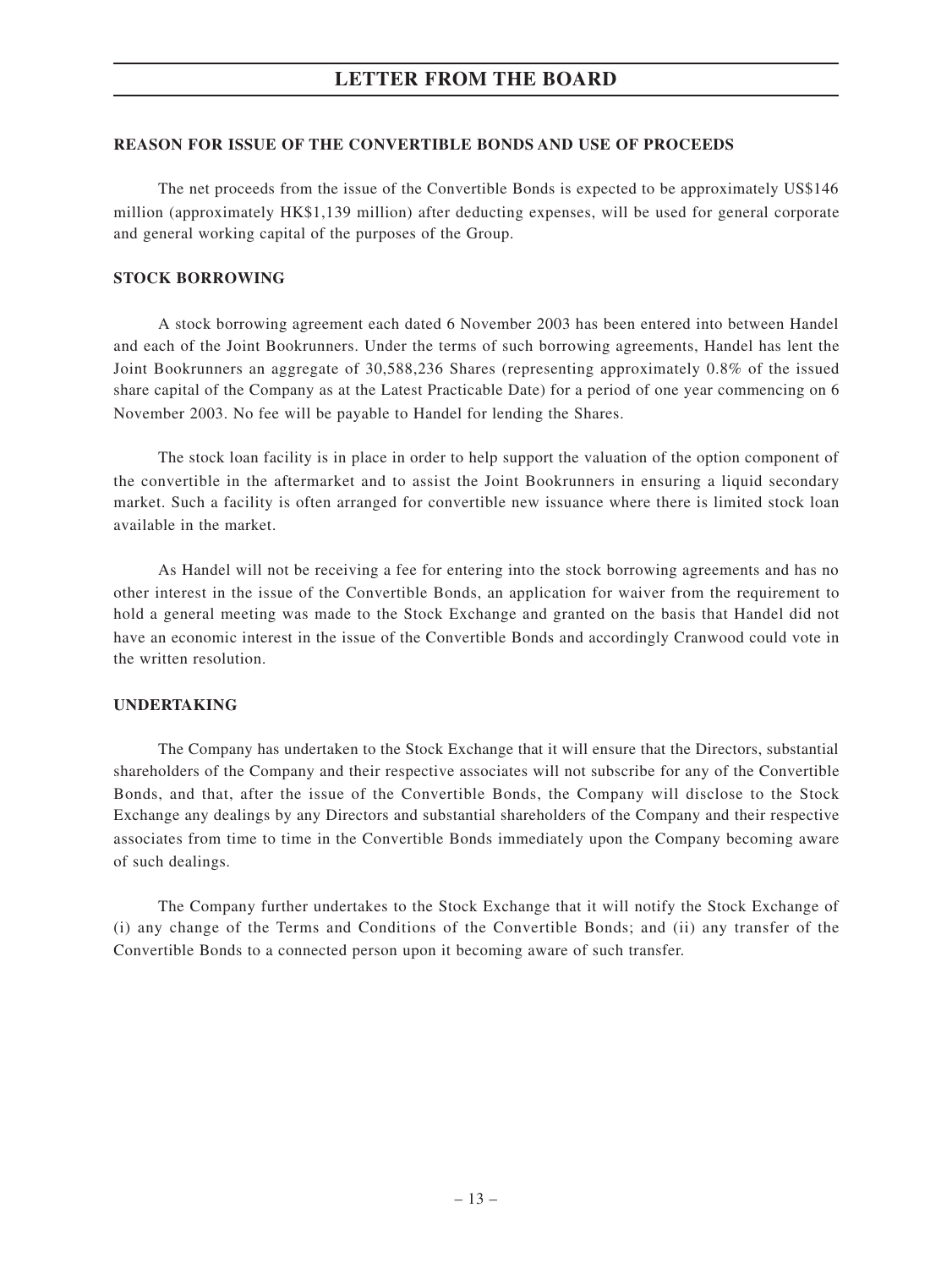## **EFFECT ON THE EARNINGS AND NET ASSET VALUE OF THE TOM GROUP**

### **(a) Earnings**

The following is the unaudited pro forma statement of adjusted consolidated net loss of the TOM Group. It is based on the unaudited net loss of the TOM Group nine months ended 30 September 2003 and adjusted to reflect the effect of interest expense for the Convertible Bonds.

|                                                                    | HK\$'000  |
|--------------------------------------------------------------------|-----------|
| Audited consolidated net (loss) of the TOM Group                   |           |
| for the six months ended 30 June 2003 (Note 1)                     | (32, 674) |
| Unaudited consolidated net profit of the TOM Group                 |           |
| for the three months ended 30 September 2003 (Note 2)              | 18,450    |
| Unaudited consolidated net (loss) of the TOM Group                 | (14, 224) |
| before interest expense for the Convertible Bonds                  |           |
| Less: Interest expense for the Convertible Bonds (Note 3)          | (4,388)   |
| Pro forma unaudited combined net (loss) of the TOM Group           |           |
| after interest expense for the Convertible Bonds                   | (18, 612) |
|                                                                    | HK cents  |
| Unaudited consolidated net (loss) per Share of the TOM Group       |           |
| before interest expense for the Convertible Bonds (Note 4)         | (0.35)    |
| Unaudited pro forma combined net (loss) per Share of the TOM Group |           |
| after interest expense for the Convertible Bonds:                  |           |
| before conversion of the Convertible Bonds (Note 4)                | (0.45)    |
| upon conversion of the Convertible Bonds (Note 5)                  | (0.42)    |
|                                                                    |           |

*Notes:*

- 1. The audited consolidated net loss of the TOM Group for the six months ended 30 June 2003 is extracted from the Accountants' Report of the TOM Group disclosed in the circular relating to the acquisition of Puccini International Limited dated 3 November 2003 (the "Puccini Acquisition Circular").
- 2. The unaudited consolidated net profit of the TOM Group for the three months ended 30 September 2003 is extracted from the TOM Group's third quarterly report dated 13 November 2003.
- 3. It represents nine months interest expense for the Convertible Bonds assuming that the Convertible Bonds had been issued on 1 January 2003. The interest rate is 0.5% per annum on the aggregate principal amount of US\$150 million (approximately to HK\$1,170 million) of the Convertible Bonds (assuming the Option is not exercised), payable semi-annually in arrear on 28 May and 28 November in each year commencing 28 May 2004 up to but excluding the Maturity Date.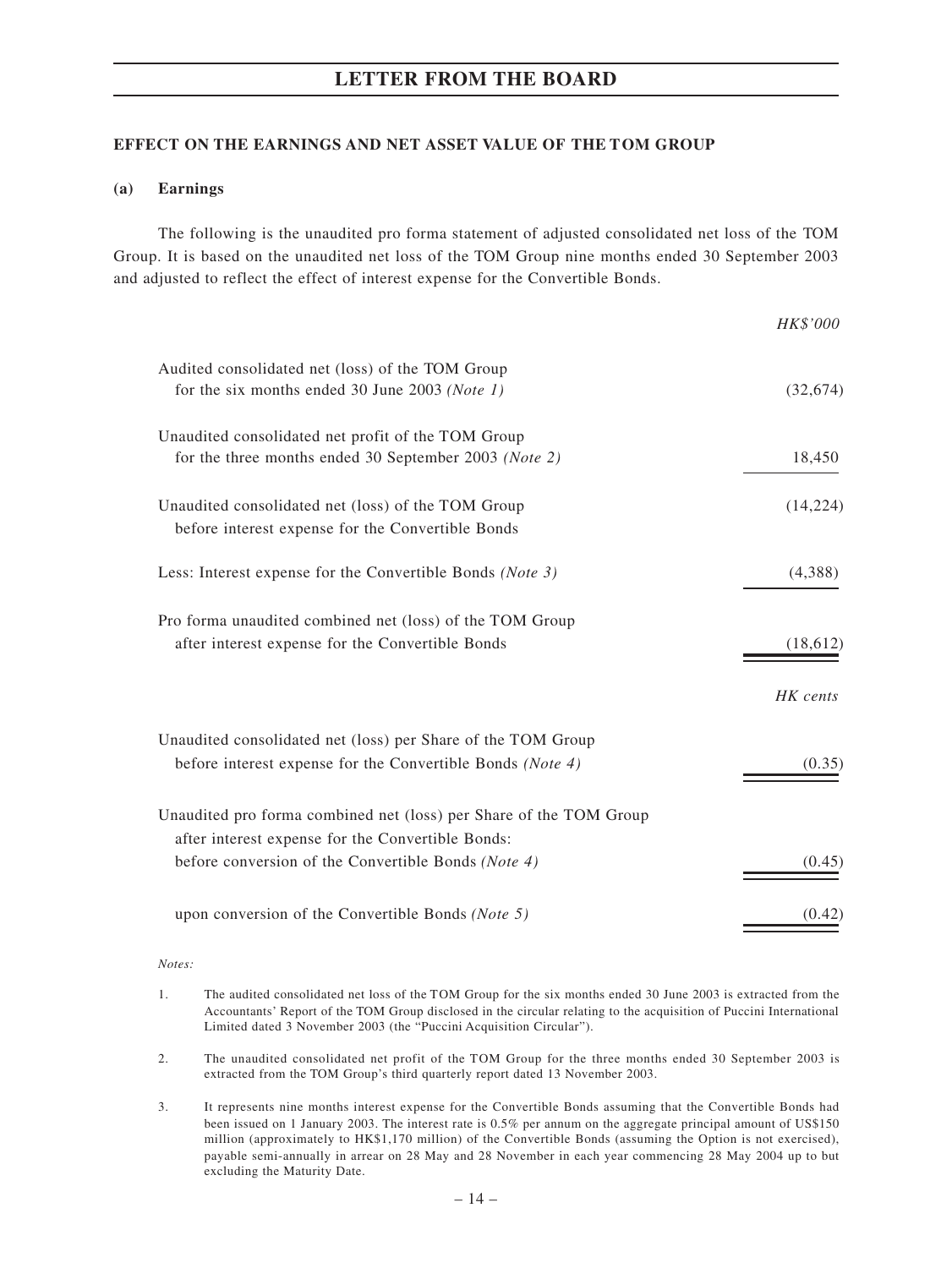- 4. Unaudited pro forma combined net loss per Share of the TOM Group both before and after interest expense for Convertible Bonds but before the conversion of the Convertible Bonds are calculated on the basis of 3,878,261,817 Shares in issue as at the Latest Practicable Date and after taking into consideration of 225,000,000 Shares to be allotted for the acquisition of Puccini International Limited as disclosed in the Puccini Acquisition Circular.
- 5. Unaudited pro forma combined net loss per Share of the TOM Group after the interest expense and conversion of the Convertible Bonds are calculated on the basis of 3,878,261,817 Shares as at the Latest Practicable Date, after taking into consideration of 225,000,000 Shares to be allotted for the acquisition of Puccini International Limited as disclosed in the Puccini Acquisition Circular and further taking into consideration of 352,941,176 Shares to be allotted for conversion of the Convertible Bonds, assuming that the Conversion Price is HK\$3.315.

### **(b) Net Asset Value**

The following is the unaudited pro forma statement of the adjusted combined net assets of the TOM Group. It is based on the unaudited net assets of the TOM Group as at 30 September 2003, adjusted to reflect certain event which has been taken place since 30 September 2003 and the effect of the acquisitions announced by TOM, including Puccini Acquisition and the issue of the Convertible Bonds.

*HK\$'000*

| Audited net assets of the TOM Group as at 30 June 2003 (Note 1)                                                                         | 332,410       |
|-----------------------------------------------------------------------------------------------------------------------------------------|---------------|
| Allotment of Shares pursuant to the share placing<br>and subscription agreements (Note 2)                                               | 996,270       |
| Allotment of Shares relating to acquisition of subsidiaries (Note 3)                                                                    | 238,686       |
| Unaudited consolidated net profit of the TOM Group<br>for the three months ended 30 September 2003 (Note 4)                             | 18,450        |
| Unaudited movement of reserves of the TOM Group<br>for the three months ended 30 September 2003 (Note 5)                                | 21,436        |
| The Acquisition completed prior to Latest Practicable Date (Note 6)<br>Audited net tangible assets of Puccini as at 30 June 2003        |               |
| attributable to the TOM Group (Note 6)                                                                                                  | 7,213         |
| Consideration payable for the Puccini Acquisition (Note 7)                                                                              | (1, 176, 000) |
| Allotment of Shares relating to the Puccini Acquisition (Note 7)                                                                        | 585,000       |
|                                                                                                                                         | (583, 787)    |
| The Other Acquisition announced prior to the Latest Practicable Date (Note 8)<br>Unaudited net tangible assets of the Other Acquisition |               |
| as at 30 June 2003, attributable to the TOM Group                                                                                       | 13,630        |
| Consideration payable for the Other Acquisition                                                                                         | (25,030)      |
|                                                                                                                                         | (11,400)      |
| Add: Goodwill arising from the Puccini Acquisition (Note 9)                                                                             | 1,168,787     |
| Goodwill arising from the Other Acquisition (Note 9)                                                                                    | 11,400        |
|                                                                                                                                         |               |
|                                                                                                                                         | 1,180,187     |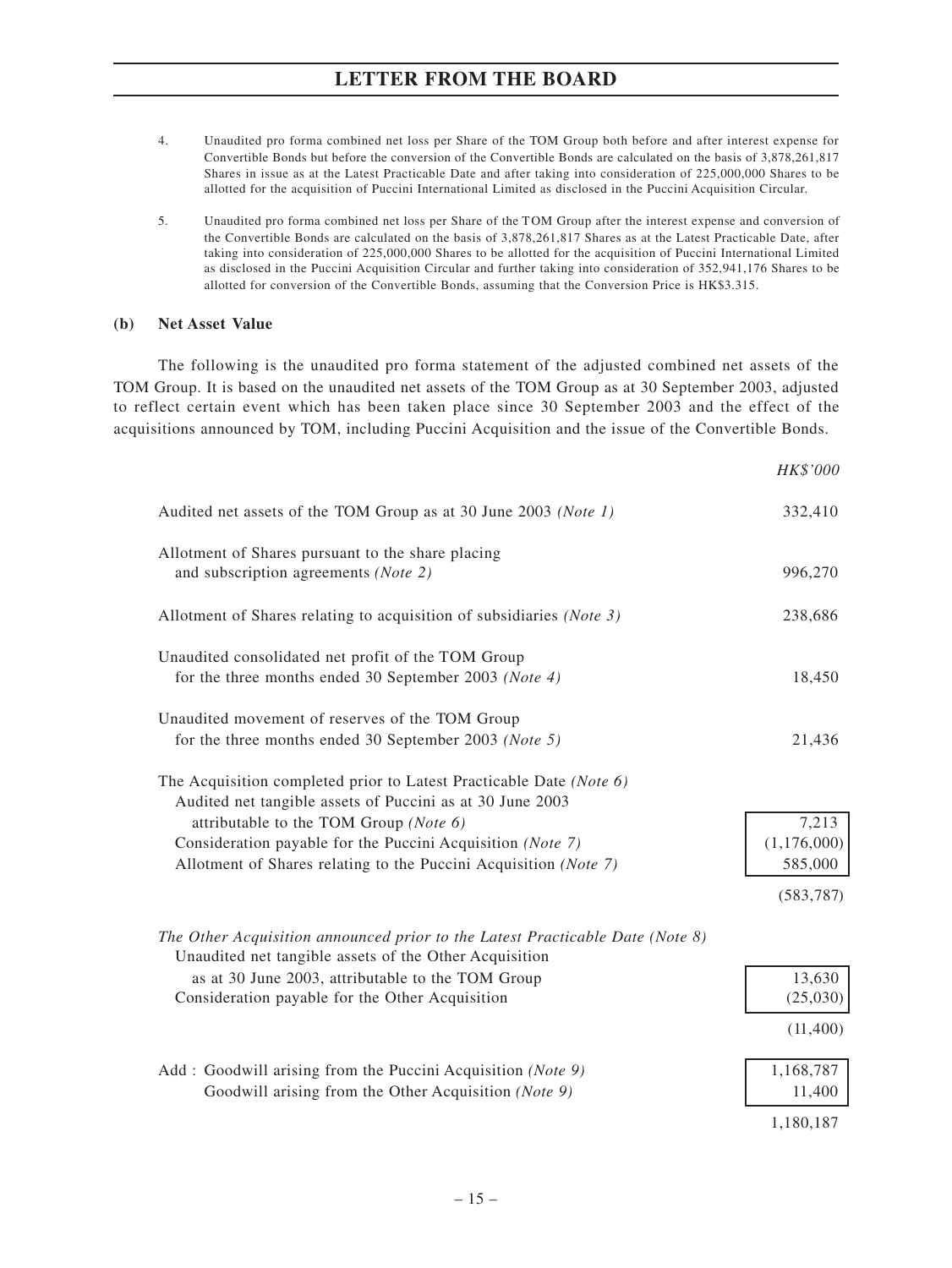|                                                                                                            | HK\$'000    |
|------------------------------------------------------------------------------------------------------------|-------------|
| Unaudited pro forma adjusted combined net asset value<br>of the TOM Group immediately following completion |             |
| of Puccini Acquisition and Other Acquisition                                                               |             |
| but before issue of the Convertible Bonds                                                                  | 2,192,252   |
| Net proceeds from the issue of the Convertible Bonds (Note 10)                                             | 1,138,800   |
| Increase in liability upon issue of the Convertible Bonds (Note 10)                                        | (1,170,000) |
| Unaudited pro forma adjusted combined net asset value                                                      |             |
| of the TOM Group immediately after issue of the Convertible Bonds                                          | 2,161,052   |
| Decrease in liability assuming conversion of the Convertible Bonds                                         |             |
| immediately after issue of the Convertible Bonds (Note 11)                                                 | 1,170,000   |
| Unaudited pro forma adjusted combined net asset value of the TOM Group                                     |             |
| immediately after conversion of the Convertible Bonds                                                      | 3,331,052   |
|                                                                                                            | HK cents    |
| Unaudited pro forma adjusted combined net asset value                                                      |             |
| per Share of the TOM Group immediately following                                                           |             |
| completion of Puccini Acquisition and Other Acquisition                                                    |             |
| but before issue of the Convertible Bonds (Note 12)                                                        | 53.43       |
| Unaudited pro forma adjusted net asset value                                                               |             |
| per Share of the TOM Group immediately:                                                                    |             |
| after issue of the Convertible Bonds (Note 12)                                                             | 52.67       |
| upon conversion of the Convertible Bonds (Note 13)                                                         | 74.75       |
|                                                                                                            |             |

### *Notes:*

- 1. The audited consolidated net assets of the TOM Group is extracted from Accountants' Report on the TOM Group as at 30 June 2003 disclosed in the Puccini Acquisition Circular.
- 2. This represents the placing and allotment of 450,000,000 Shares pursuant to the share placing and subscription agreements announced on 3 July 2003. The completion of the placing and subscription took place on 7 July 2003 and 8 July 2003, respectively.
- 3. This represents the issue and allotment of 82,225,173 Shares in aggregate towards the settlement of the consideration payable in respect of the acquisitions made prior to 30 September 2003. The allotment of Shares relating to acquisition of the following 10 subsidiaries: Beijing Redsail Netlegend Data Network Technology Company Limited, China Entertainment Television Broadcast Limited, Cité Publishing Holding Limited, Henan New Tianming Advertising and Information Chuanbo Company Limited, Liaoning New Star Guangming Media Assets Company Limited, Shenyang Sano Global Media Company Limited, Xiamen Bomei Lianhe Advertising Company Limited, Sichuan Southwest Outdoor Media Company Limited, Fujian Seeout Guangming Media Advertising Company Limited and Shandong Qilu International Outdoor Media Company Limited.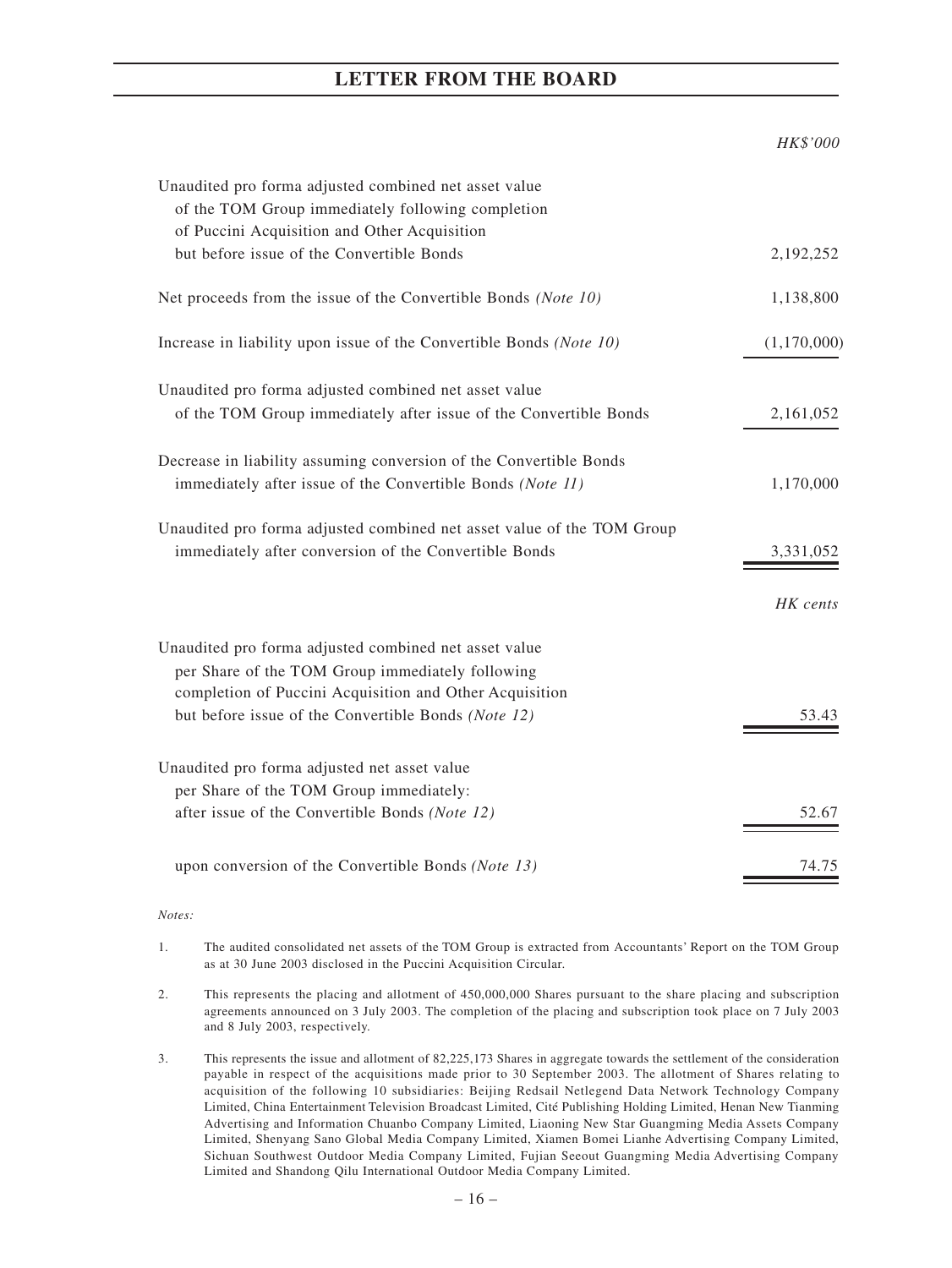- 4. The unaudited consolidated net profit of the TOM Group for the three months ended 30 September 2003 is extracted from the TOM Group's third quarterly report dated 13 November 2003.
- 5. This represents the movement of revaluation reserve and exchange translation reserve for the three months ended 30 September 2003.
- 6. This represents the acquisition of 100% of the issued share capital of Puccini International Limited ("Puccini Acquisition"). The Puccini Acquisition was completed on 19 November 2003.
- 7. As disclosed in the Puccini Acquisition Circular, the consideration payable for Puccini Acquisition represents the cash consideration of US\$75 million (equivalent to HK\$585,000,000) and the allotment of 225,000,000 Shares at HK\$2.6 (at the marker price as disclosed in the Puccini Acquisition Circular) for the amount of US\$75 million (equivalent to HK\$585,000,000), together with the estimated expenses relating to the Puccini Acquisition of HK\$6,000,000. According to the Sale and Purchase Agreement, the consideration of the acquisition of Puccini should equal the valuation of Puccini, which is determined based on 7.7 times the audited consolidated net profit of Puccini for the year ending 31 December 2004; or in the event that the consolidated net profit of Puccini for the year ending 31 December 2004 is less than an amount equal to 1.2 times the audited consolidated net profit of Puccini for the year ending 31 December 2003, subject to a minimum of HK\$37.6 million, the consideration will then be determined based on 6 times the audited consolidated net profit of Puccini for the year ending 31 December 2004. The consideration is subject to a maximum of HK\$1,170 million and will be 50% paid in cash and 50% paid by the issue and allotment of shares of TOM Online Inc., a subsidiary of the Company, or the Company if TOM Online Inc. has not been listed before 31 December 2004. For the purpose of this Circular, the maximum amount of consideration payable of HK\$1,170 million, assuming Shares will be issued to satisfy 50% of the consideration, is used in the computation of the pro forma adjusted net assets of the TOM Group.
- 8. The Other Acquisition announced prior to the Latest Practicable Date represents the acquisition of 49% equity interests in Sanlian Joint Venture, which was announced on 9 September 2002 and 4 November 2003.
- 9. These represent the estimated goodwill arising from the Other Acquisition, representing the difference between the consideration payable of HK\$25,030,000 and the unaudited net tangible assets of the Other Acquisitions attributable to the TOM Group of HK\$13,630,000, and the Puccini Acquisition, representing the difference between the consideration payable (maximum amount payable) and other expenses of acquisition totaling HK\$1,176,000,000 and the audited net tangible assets of Puccini Group as at 30 June 2003 attributable to the TOM Group of HK\$7,213,000.
- 10. According to the Subscription Agreement, the Issuer will issue and the Joint Bookrunners and Co-Manager will subscribe for Convertible Bonds of the Issuer at par in an aggregate principal amount of US\$150 million (approximately HK\$1,170 million). The Convertible Bonds will be issued by the Issuer and will be unconditionally and irrevocably guaranteed by, and convertible into ordinary shares of par value HK\$0.1 each of, the Company. The Issuer has granted the Joint Bookrunners an option ("Option") to require the Issuer to issue up to a further US\$35 million (approximately HK\$273 million). The increase in liability represents the issue of Convertible Bonds of total amount of US\$150 million (approximately HK\$1,170 million), assuming the Option is not exercised. The net proceeds from the issue of the Convertible Bonds is estimated to be approximately US\$146 million (approximately HK\$1,139 million), assuming the Option is not exercised, after deducting commission and legal and professional fee.
- 11. This represents the conversion of the Convertible Bonds into ordinary share of par value of HK\$0.1 each of the Company, assuming at Conversion Price of HK\$3.315 per Share.
- 12. The unaudited pro forma adjusted combined net asset value per Share immediately following completion of the Puccini Acquisition and Other Acquisition but both before and after the issue of the Convertible Bonds are calculated on the basis of 3,878,261,817 Shares in issue as at the Latest Practicable Date and after taking into consideration of 225,000,000 Shares to be allotted for the Puccini Acquisition.
- 13. The unaudited pro forma adjusted combined net asset value per Share of the TOM Group immediately after conversion of the Convertible Bonds are calculated on the basis of 3,878,261,817 Shares in issue as at the Latest Practicable Date, after taking into consideration of 225,000,000 Shares to be allotted for the Puccini Acquisition as disclosed in the Puccini Acquisition Circular and further taking into consideration of 352,941,176 Shares to be allotted for conversion of the Convertible Bonds, assuming that the Conversion Price is HK\$3.315.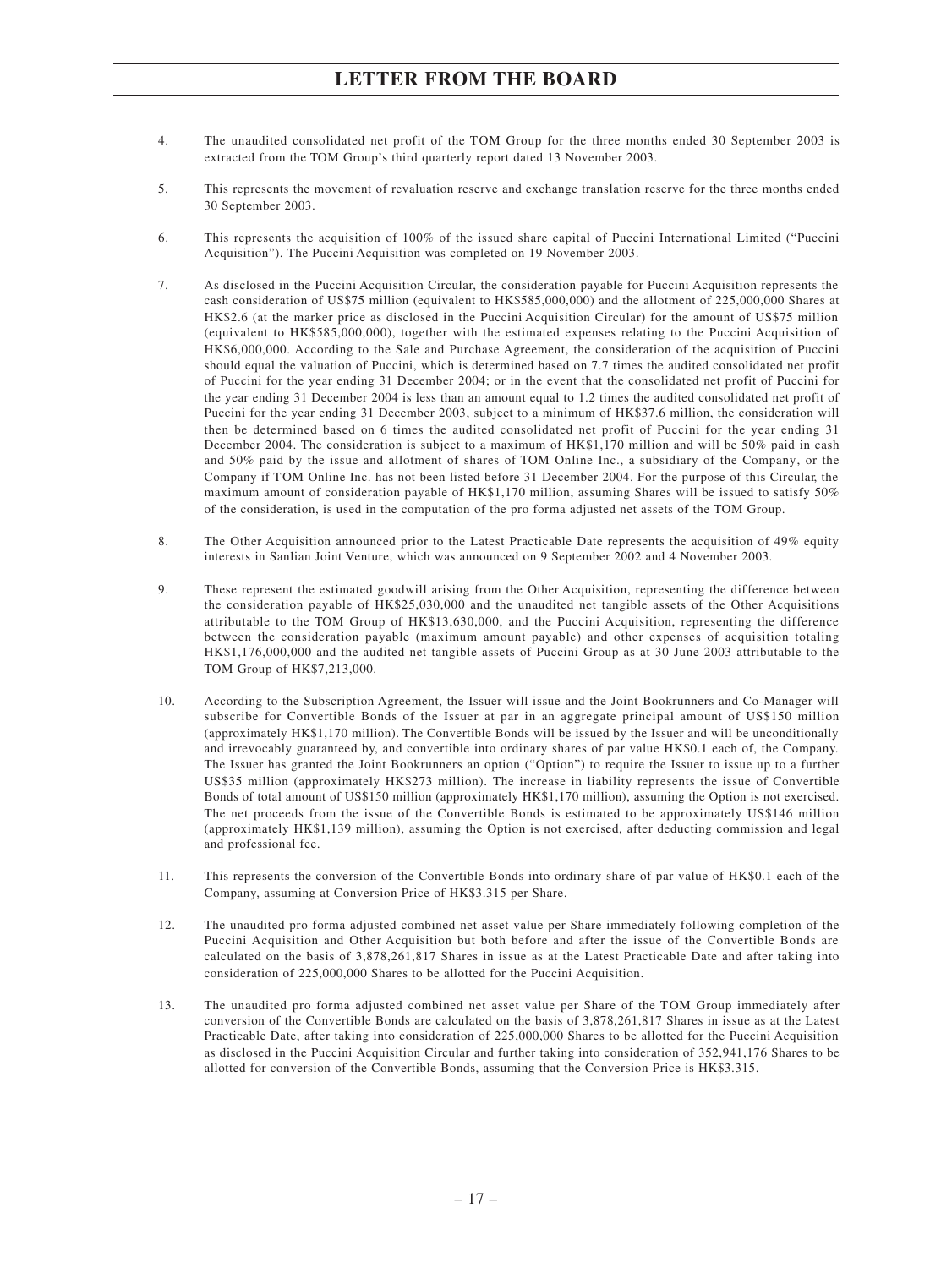### **GENERAL**

In light of the current low interest rate environment and widely held view that such historically low "borrowing rate" will rise in the near future, the Directors have been approached by several reputable investment banks to consider the proposed transaction. Taking into account the views of such investment banks Directors are of the opinion that it is in the Company's best interest to raise finance now (whilst the market window exists) irrespective of whether or not a specific project has yet been indicated.

Based on the latest adjusted net assets of the Company and the application of Rule 19.18 of the GEM Listing Rules set out in the Extension Announcement, the issue of the Convertible Bonds for the principal amount of US\$150 million (approximately HK\$1,170 million) constitutes a major transaction involving the issuance of new securities by a wholly-owned subsidiary of the Company under Chapter 19 of the GEM Listing Rules and is therefore subject to shareholders' approval. Such shareholders' approval has been obtained from Romefield, Easterhouse and Cranwood, being the shareholders of the Company collectively holding 61.76% in nominal value of the Shares in issue as at 6 November 2003 giving the right to attend and vote at the relevant general meeting of the Company. Waiver has been obtained from the Stock Exchange from the requirement to convene a general meeting to consider and approve the issuance of the Convertible Bonds pursuant to Rule 19.41 of the GEM Listing Rules on the basis that the interest of Romefield, Easterhouse and Cranwood is the same as all the other shareholders of the Company. It will, therefore, not necessary for the Company to convene a meeting of shareholders to approve the same.

The Company will also publish details of the modified ratio calculation as described in the Extension Announcement and its application to the notifiable transactions of the Company in the next published annual report and accounts. The unaudited consolidated net assets of the Company as at 29 October 2003 as disclosed in the Company's circular dated 3 November 2003 was approximately HK\$1,493,583,000.

The business of the TOM Group includes cross-media strategy and telecom value added services which include an Internet portal delivering internet infotainment content and services, e-commerce propositions, development of software and computer network systems, provision of related services and event production, broadband content and service provision, sports-related content, event management and advertising, web-based email service provision, outdoor media, online media businesses and publishing businesses.

### **INFORMATION ON THE ISSUER**

The Issuer is an exempted company with limited liability incorporated under the law of the Cayman Islands (company number: CR-92999). It was established in the Cayman Islands and incorporated on 29 September 1999 as Cyber Catalyst Limited. By a special resolution passed 29 January 2001, Cyber Catalyst Limited changed its name to TOM Holdings Limited. The Issuer is a wholly-owned subsidiary of the Company.

The Issuer was established to raise financing for the Company and the TOM Group pursuant to the general objects and powers set out in its Memorandum of Association. The Issuer does not sell any products or provide any services and it has undertaken no business activities since the date of its incorporation, other than those incidental to its incorporation and establishment as a finance subsidiary of the Company.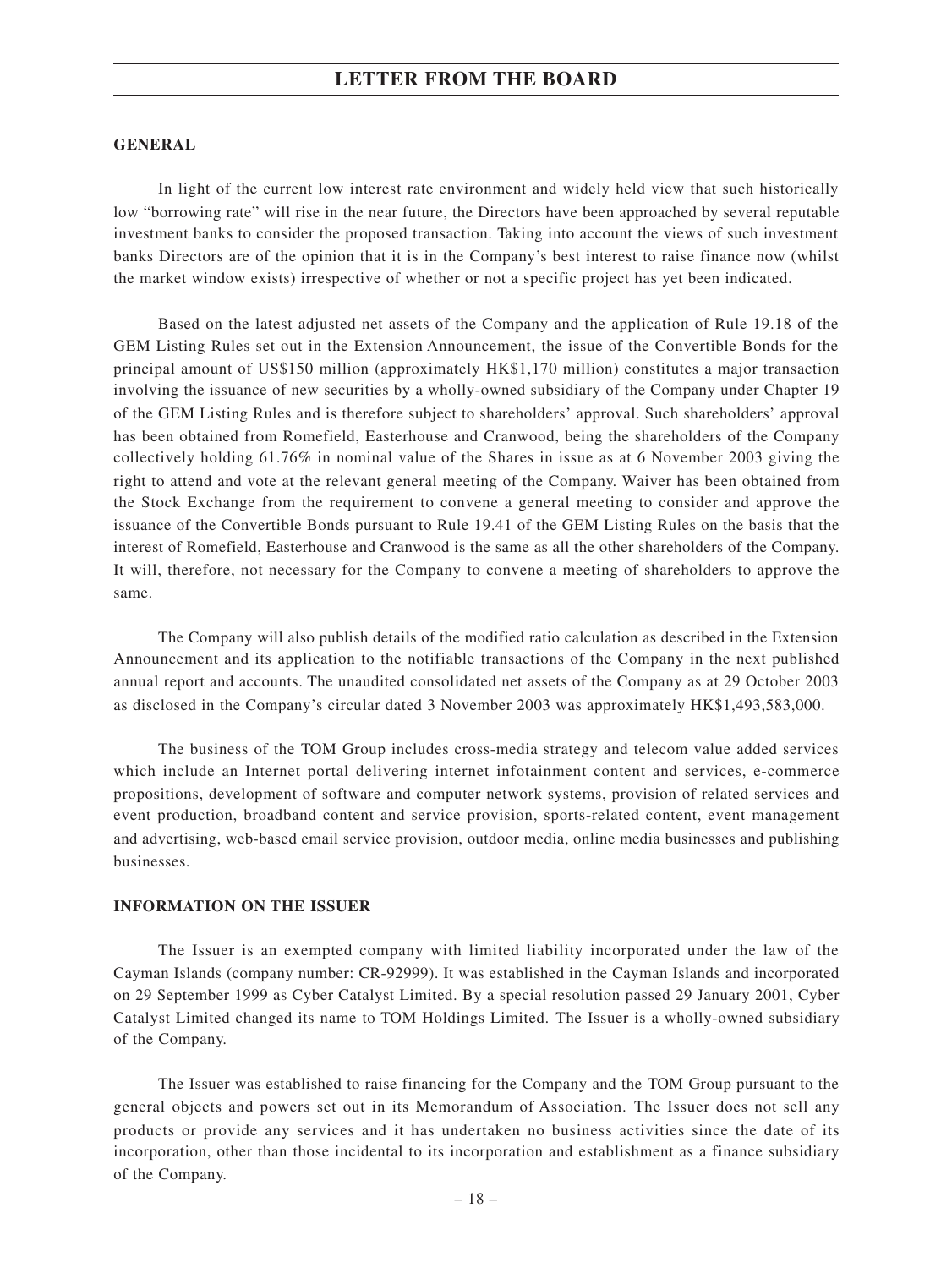The Directors of the Issuer are Mr. Frank Sixt, Mr. Sing Wang, Ms. Tommei Tong, Ms. Debbie Chang and Mr. Edmond Ip. None of the Directors of the Issuer holds any shares or options to acquire shares of the Issuer. The Issuer does not have any employees and has no subsidiaries.

### **THE PROPOSED SPIN-OFF**

Following the issue by the Company of a clarification announcement on 28 August 2003 regarding a possible spin-off, the Company confirmed on 25 September 2003 that it is considering a possible spinoff of Holdco and the listing of its securities on GEM and/or Nasdaq. It is currently proposed that Holdco's business will be the provision of wireless value-added products and services, online advertising and the provision of commercial enterprise solutions. Should the spin-off proceeds, Holdco will be a Major Subsidiary of the Company at the time of the initial public offering. The Company is currently in discussion with the Stock Exchange about the regulatory requirements of the proposed spin-off of Holdco. No final decision has yet been made as to whether and when the proposal will be launched.

As any listing of Holdco Shares pursuant to the proposed spin-off are subject to, among other things, the state of the equity markets, the approvals of the Listing Committee of GEM and of Nasdaq, the relevant US regulatory process, and the final decision of the Board and the shareholders of the Company, Shareholders and other investors are reminded to exercise caution when dealing in the securities in the Company. There can also be no assurance that the proposed spin-off will proceed. A further announcement will be made in relation to the proposed spin-off if and when appropriate.

### **ADDITIONAL INFORMATION**

Your attention is drawn to the additional information set out in the Appendices to this circular.

Yours faithfully, By Order of the Board **TOM.COM LIMITED Sing Wang** *Chief Executive Officer and Executive Director*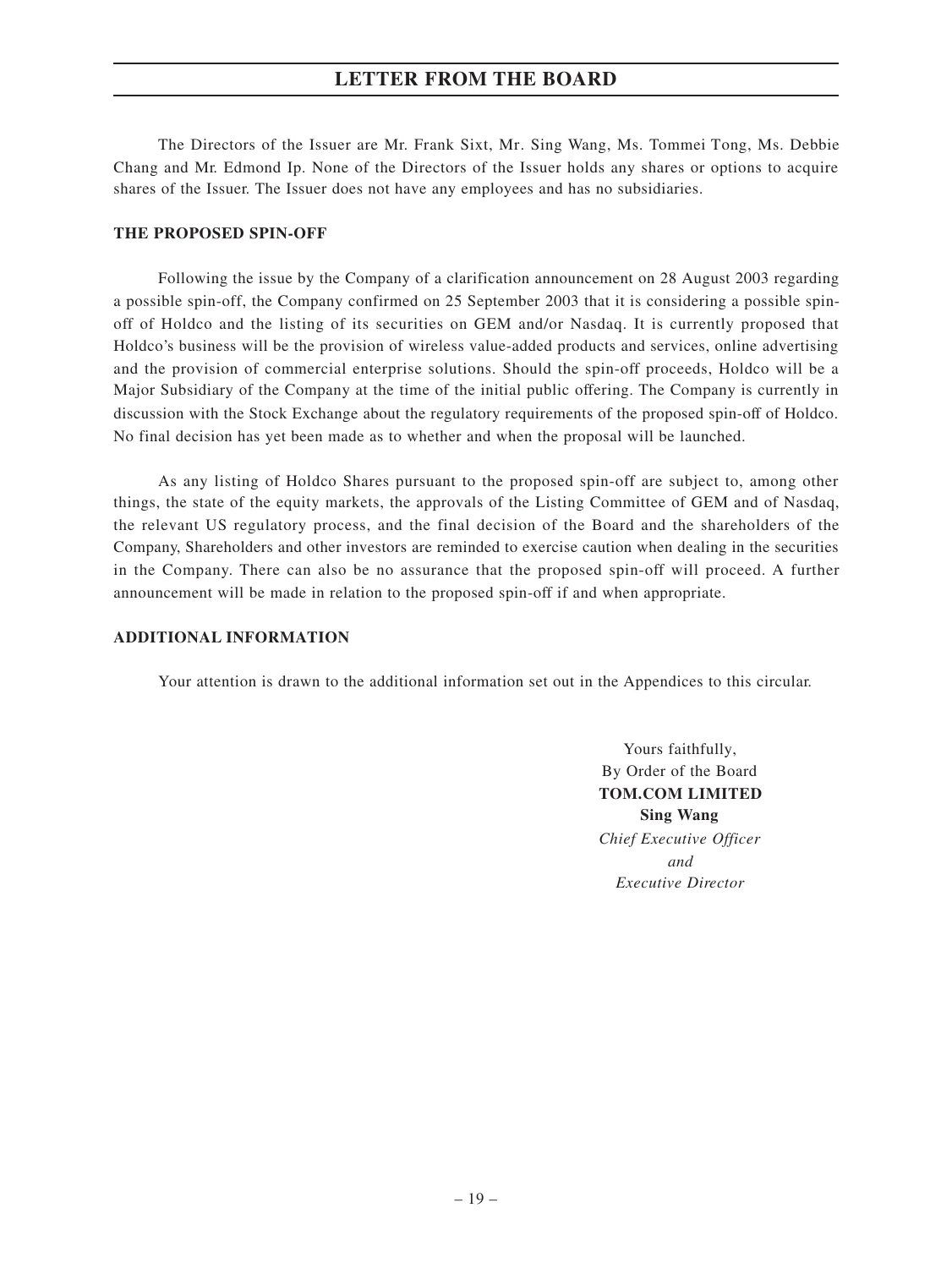The following is a summary of the Trust Deed in respect of the adjustment provisions to the Conversion Price:

The Conversion Price will be subject to adjustment in certain events set out in the Trust Deed, including:

- (i) any alteration to the par value of the Shares as a result of consolidation, subdivision or reclassification;
- (ii) the issue of Shares by the Guarantor credited as fully paid to Shareholders (as defined in the Trust Deed) by way of capitalisation of profits or reserves (including any share premium account), including Shares paid up out of distributable profits or reserves and/or share premium account, other than shares paid up out of distributable profits, or reserves and/or share premium account issued in lieu of a cash dividend (a "Scrip Dividend"), being a dividend which the Shareholders concerned otherwise would have received and which would not constitute a Capital Distribution (as defined below);
- (iii) the payment or making of a Capital Distribution by the Guarantor to the Shareholders (except where the Conversion Price falls to be adjusted under sub-paragraph (ii) above);
- (iv) the issue of Shares to all or substantially all Shareholders as a class by the Guarantor by way of rights, or issue or grant to all or substantially all Shareholders as a class, by way of rights, of options, warrants or other rights to subscribe for or purchase any Shares, in each case at less than 95% of the Current Market Price (as defined below) per Share on the last Trading Day preceding the date of the announcement of the terms of such issue or grant;
- (v) the issue of any securities (other than Shares or options, warrants or other rights to subscribe or purchase Shares) to all or substantially all Shareholders as a class by the Guarantor, by way of rights, or the grant to all or substantially all Shareholders as a class by way of rights, of any options, warrants or other rights to subscribe for or purchase any securities (other than Shares or options, warrants or other rights to subscribe or purchase Shares);
- (vi) the issue (otherwise than as mentioned in sub-paragraph (iv) above) by the Guarantor wholly for cash of any Shares (other than Shares issued on the exercise of Conversion Rights or on the exercise of any other rights of conversion into, or exchange or subscription for, Shares) or the issue or grant of (otherwise as mentioned in sub-paragraph (iv) above) options, warrants or other rights to subscribe or purchase Shares in each case at a price per Share which is less than 95% of the Current Market Price on the last Trading Day preceding the date of announcement of the terms of such issue;
- (vii) save in the case of an issue of securities arising from a conversion or exchange of other securities in accordance with the terms applicable to such securities themselves falling within the provisions of this sub-paragraph (vii), the issue wholly for cash by the Guarantor or any of its subsidiaries (otherwise than as mentioned in sub-paragraph (iv), (v) or (vi) above) or (at the direction or request of or pursuant to any arrangements with the Guarantor or any Subsidiary) any other company, person or entity of any securities (other than the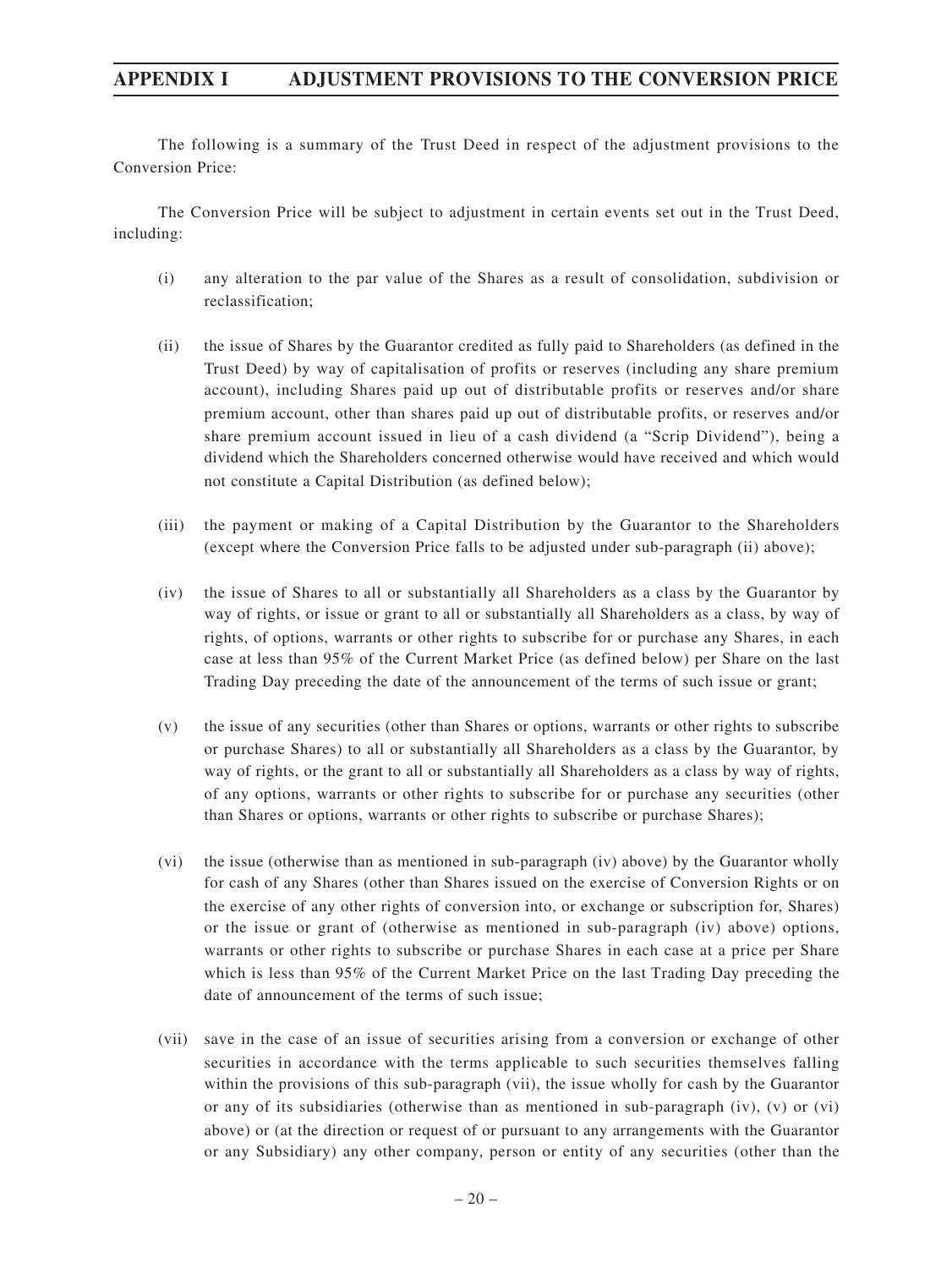Convertible Bonds) which by their terms of issue carry rights of conversion into, or exchange or subscription for, Shares to be issued by the Company upon conversion, exchange or subscription at a consideration per Share which is less than 95% of the Current Market Price on the last Trading Day preceding the date of announcement of the terms of issue of such securities;

- (viii) any modification of the rights of conversion, exchange or subscription attaching to any such securities as are mentioned in sub-paragraph (vii) above (other than in accordance with the terms applicable to such securities) so that the consideration per Share (for the number of Shares available on conversion, exchange or subscription following the modification) is less than 95% of the Current Market Price on the last Trading Day preceding the date of announcement of the proposals for such modification;
- (ix) the issue, sale or distribution by or on behalf of the Guarantor or any Subsidiary or (at the direction or request of or pursuant to any arrangements with the Guarantor or any Subsidiary) any other company, person or entity of any securities in connection with an offer by or on behalf of the Guarantor or any Subsidiary or such other company, person or entity pursuant to which offer the Shareholders generally (meaning for these purposes the holders of at least 60% of the Shares outstanding at the time such offer is made) are entitled to participate in arrangements whereby such securities may be acquired by them (except where the Conversion Price falls to be adjusted under any of sub-paragraphs (iv), (v), (vi) and (vii) above); and
- (x) if the Guarantor determines that an adjustment should be made to the Conversion Price as a result of one or more events or circumstances not referred to in this Appendix I even if the relevant event or circumstance is specifically excluded from the operation of the subparagraphs (i) to (ix) of this Appendix I, the Guarantor shall at its own expense request its auditors to determine (acting as experts) as soon as practicable what adjustment (if any) to the Conversion Price is fair and reasonable to take account thereof, if the adjustment would result in a reduction in the Conversion Price, and the date on which such adjustment should take effect and upon such determination such adjustment (if any) shall be made and shall take effect in accordance with such determination,

provided that where the circumstances giving rise to any adjustment pursuant to this Appendix I have already resulted or will result in an adjustment to the Conversion Price or where the circumstances giving rise to any adjustment arise by virtue of circumstances which have already given rise or will give rise to an adjustment to the Conversion Price, such modification (if any) shall be made to the operation of the provisions of this Appendix I as may be advised by the Auditors (as defined in the Trust Deed) to be in their opinion appropriate to give the intended result.

For the purposes of the Appendix I:

(1) "Alternative Stock Exchange" means at any time, in the case of the Shares, if they are not at that time listed and traded on GEM, the principal stock exchange or securities market on which the Shares are then listed or quoted or dealt in.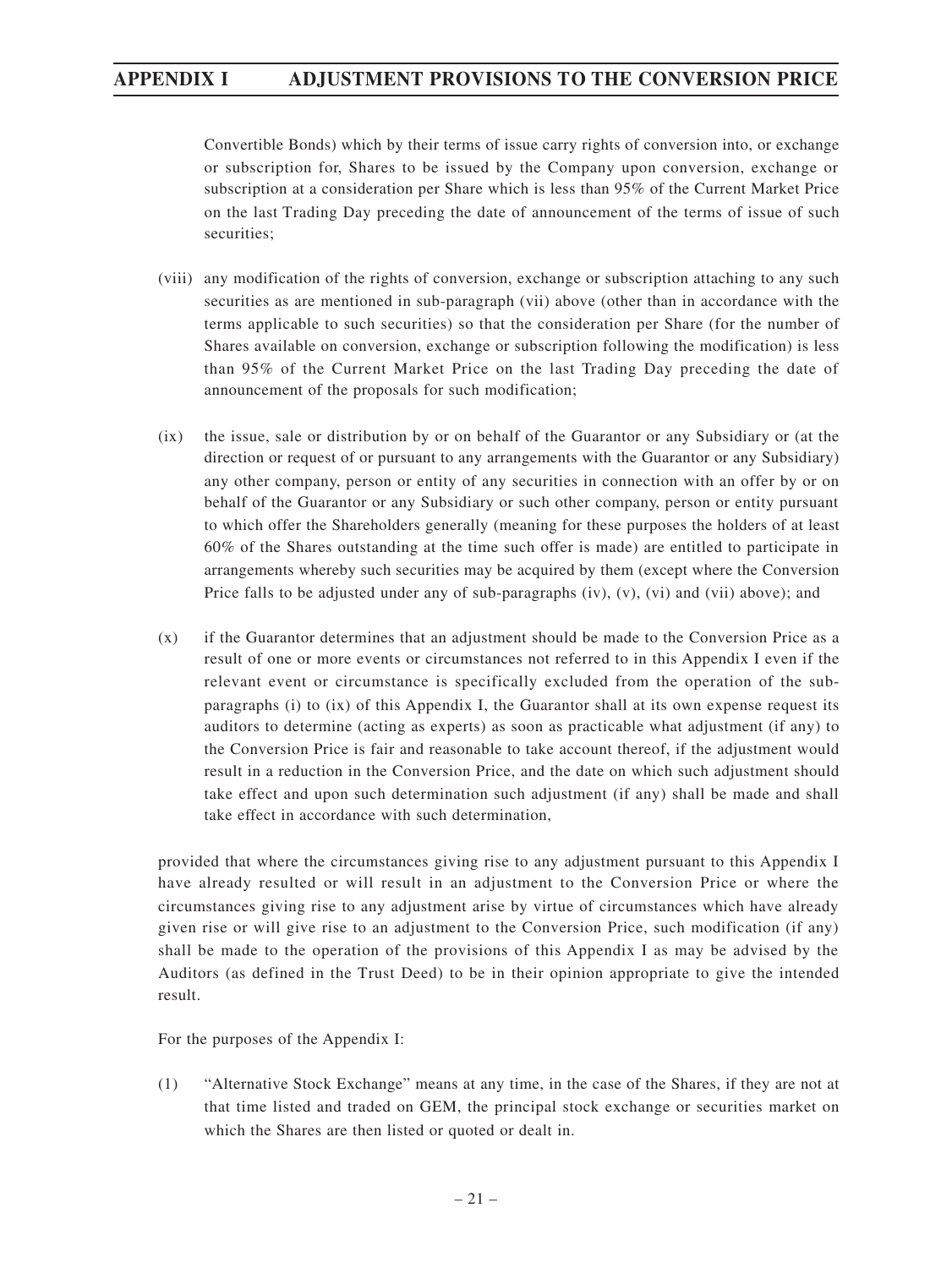- (2) "Capital Distribution" means
	- (a) any distribution of assets in specie charged or provided or to be provided for in the accounts of the Guarantor for any financial period (whenever paid or made and however described) but excluding a distribution of assets in specie in lieu of, and to a value not exceeding, a cash dividend which would not constitute an Extraordinary Dividend under (b) below (and for these purposes a distribution of assets in specie includes without limitation an issue of shares or other securities credited as fully or partly paid-up (other than Shares credited as fully paid) by way of capitalisation of reserves); and/or
	- (b) any cash dividend or distribution of any kind charged or provided or to be provided for in the accounts of the Guarantor (whenever paid or made and howsoever described) in circumstances where the Total Current Dividend equals or exceeds, on a per Share basis, 4 per cent of the closing price of the Shares as derived from GEM's daily quotation sheet which is available at the GEM's website of www.hkgem.com (the "Daily Quotation Sheet") or the equivalent quotation sheets of an Alternative Stock Exchange on the last Trading Day prior to the date of the announcement of such dividend (for the avoidance of doubt, only the excess over 4 per cent shall be treated as a "Capital Distribution"), such excess constituting the "Extraordinary Dividend"; for which purposes "Total Current Dividend" means any and all cash dividends or other distributions charged or provided for in the accounts of the Guarantor, prior to the deduction of any withholding tax and any corporate tax attributable to that dividend, in the period starting from the beginning of the fiscal year in which the record date set for the dividend that may result in an adjustment falls and ending on and including that record date (including the dividend that may result in an adjustment), other than any dividend or portion thereof which previously resulted in an adjustment under this Appendix I.

A purchase or redemption of share capital by the Guarantor shall not constitute a Capital Distribution or be taken into account in determining whether any other dividend or distribution shall constitute a Capital Distribution unless in the case of purchase of Shares by the Guarantor, the average price per Share (before expenses) on any one day in respect of such purchases exceeds by more than 5 per cent of the Current Market Price per Share either (i) on that date; or (ii) where an announcement has been made of the intention to purchase Shares at some future date at a specified price, on the Trading Day immediately preceding the date of such announcement, in which case such purchase shall be deemed to constitute a Capital Distribution in the amount of the aggregate price paid (before expenses) in respect of such Shares purchased by the Guarantor.

(3) "Closing Price" for the Shares for any Trading Day shall be the price published in the Daily Quotation Sheet or, as the case may be, the equivalent quotation sheet of an Alternative Stock Exchange for such day.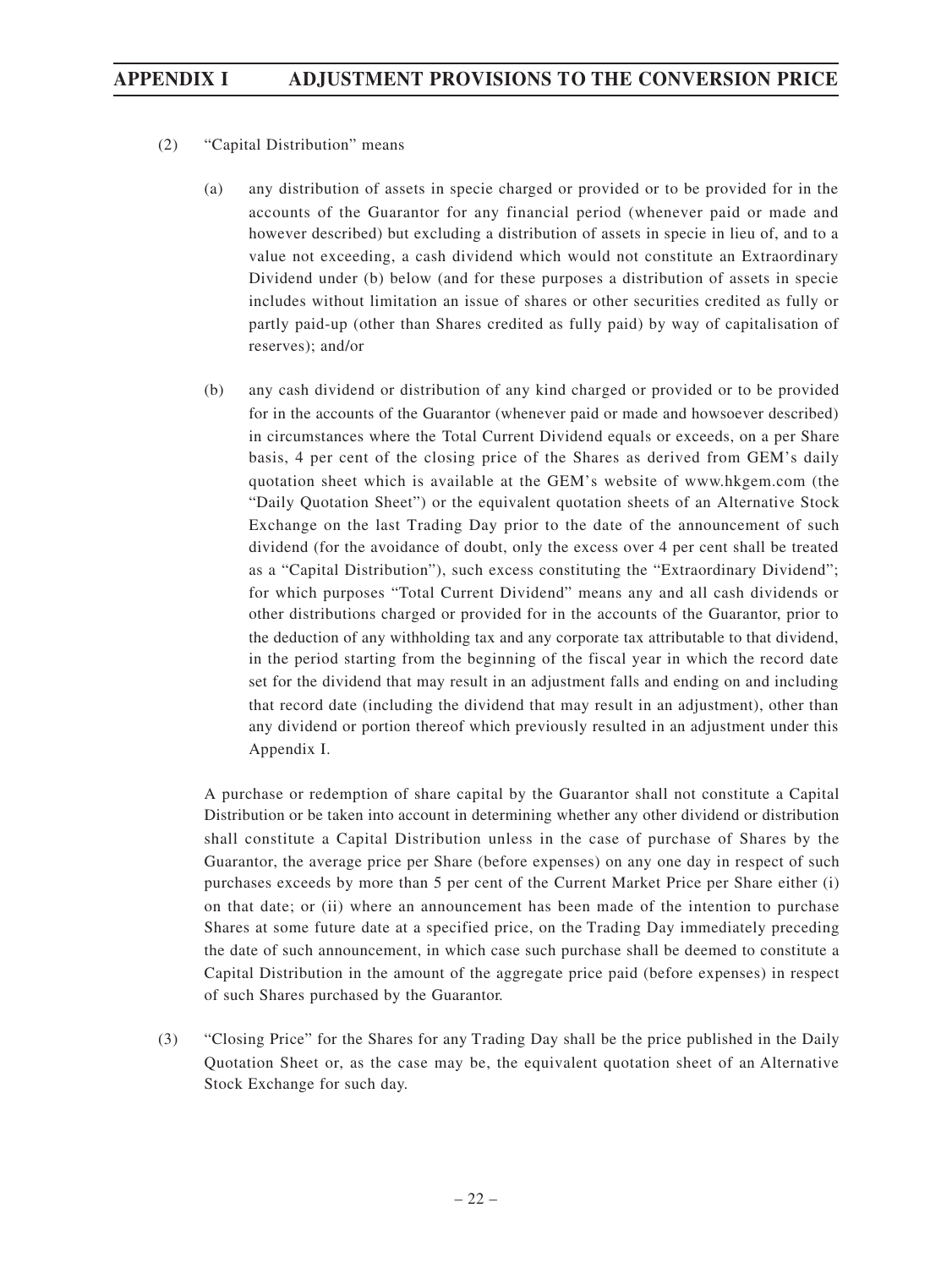- (4) "Current Market Price" means in respect of a Share at a particular date the average of the closing prices published in the Daily Quotation Sheet or the equivalent quotations sheet of an Alternative Stock Exchange for one Share (being a Share carrying full entitlement to dividend) for the five consecutive Trading Days ending on the Trading Day immediately preceding such date; provided that if at any time during the said five Trading Days period the Shares shall have been quoted ex-dividend and during some other part of that period the Shares shall have been quoted cum-dividend then:
	- (a) if the Shares to be issued in such circumstances do not rank for the dividend in question, the quotations on the dates on which the Shares shall have been quoted cum-dividend shall for the purpose of this definition be deemed to be the amount thereof reduced by an amount equal to the amount of that dividend per Share; or
	- (b) if the Shares to be issued in such circumstances rank for the dividend in question, the quotations on the dates on which the Shares shall have been quoted ex-dividend shall for the purpose of this definition be deemed to be the amount thereof increased by an amount equal to the amount of that dividend per Share;

and provided further that if the Shares on each of the said five Trading Days have been quoted cum-dividend in respect of a dividend which has been declared or announced but the Shares to be issued do not rank for that dividend, the quotations on each of such dates shall for the purpose of this definition be deemed to be the amount thereof reduced by an amount equal to the amount of that dividend per Share.

(5) "Trading Day" means a day when GEM, or as the case may be an Alternative Stock Exchange, is open for dealing business, provided that if no closing price is reported in respect of the relevant Shares on GEM or, as the case may be the Alternative Stock Exchange, for one or more consecutive dealing days such day or days will be disregarded in any relevant calculation and shall be deemed not have existed when ascertaining any period of dealing days.

On any adjustment, the relevant Conversion Price shall be rounded down to the nearest one hundredth of a Hong Kong cent. No adjustment shall be made to the Conversion Price where such adjustment (rounded down if applicable) would be less than one per cent. of the Conversion Price then in effect. Any adjustment not required to be made, and any amount by which the Conversion Price has not been rounded down, shall be carried forward and taken into account in any subsequent adjustment. Notice of any adjustment shall be given to Bondholders in accordance with the Terms and Conditions as soon as practicable after the determination thereof.

The Conversion Price may not be reduced below the par value of the Shares.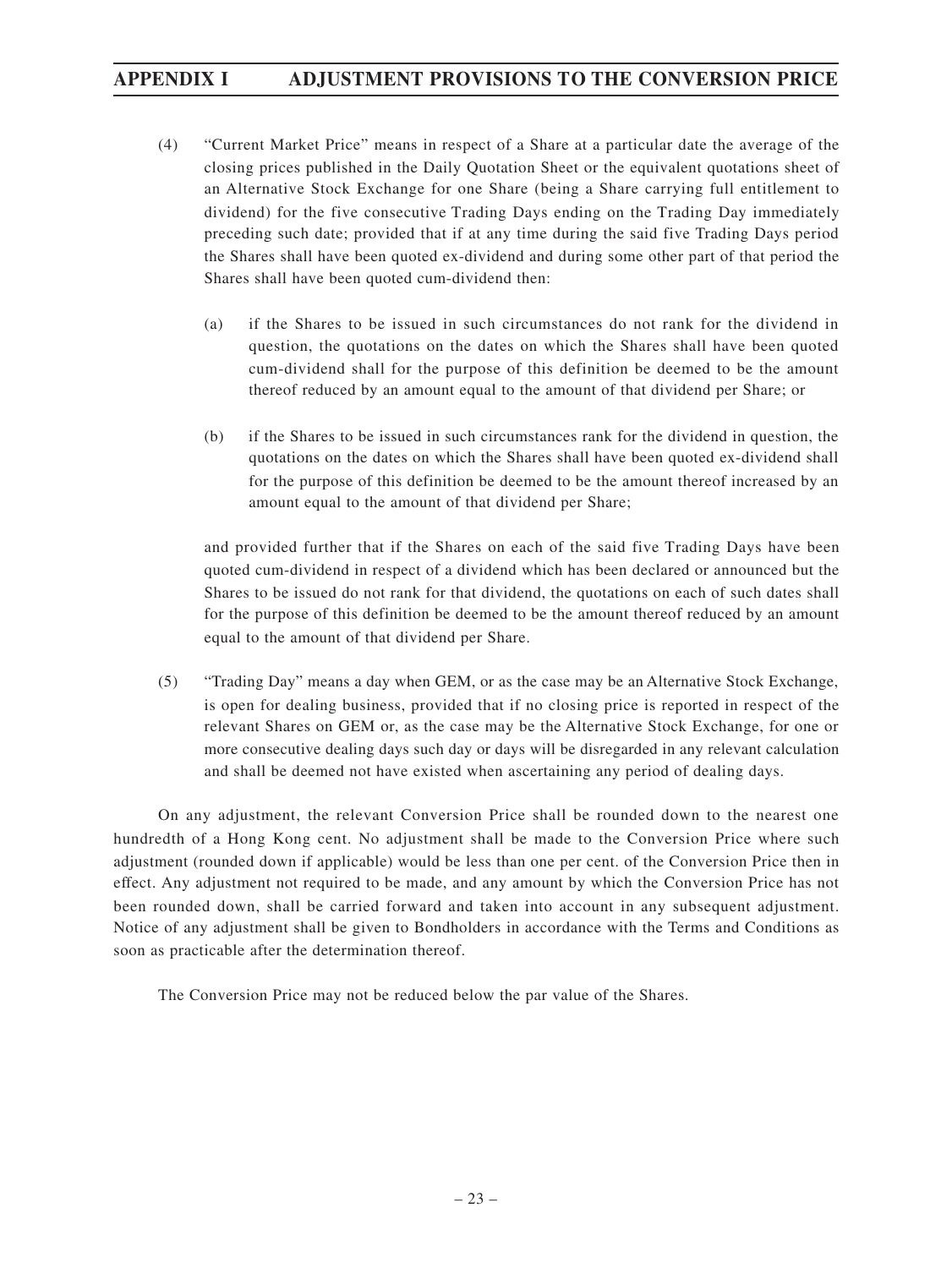Where more than one event which gives or may give rise to an adjustment to the Conversion Price occurs within such a short period of time that in the opinion of an independent investment bank of international repute (acting as an expert), selected by the Guarantor and approved in writing by the Trustee (such approval not to be unreasonably withheld or delayed) the foregoing provisions would need to be operated subject to some modification in order to give the intended result, such modification shall be made to the operation of the foregoing provisions as may be advised by the Auditors to be in their opinion appropriate in order to give such intended result.

No adjustment will be made to the Conversion Price when Shares or other securities (including rights or options) are issued, offered or granted to employees (including directors) of the Guarantor or any Subsidiary of the Guarantor pursuant to any Employee Share Scheme (as defined in the Trust Deed) (and which Employee Share Scheme is in compliance with the GEM Listing Rules or, if applicable, those of an Alternative Stock Exchange).

If any doubt shall arise as to the appropriate adjustment to the Conversion Price, a certificate or a report of the Auditors, acting as experts, shall in the absence of manifest error be conclusive and binding on all parties.

No adjustment involving an increase in the Conversion Price will be made, except in the case of a consolidation of the Shares as referred to in sub-paragraph (i) of this Appendix I above.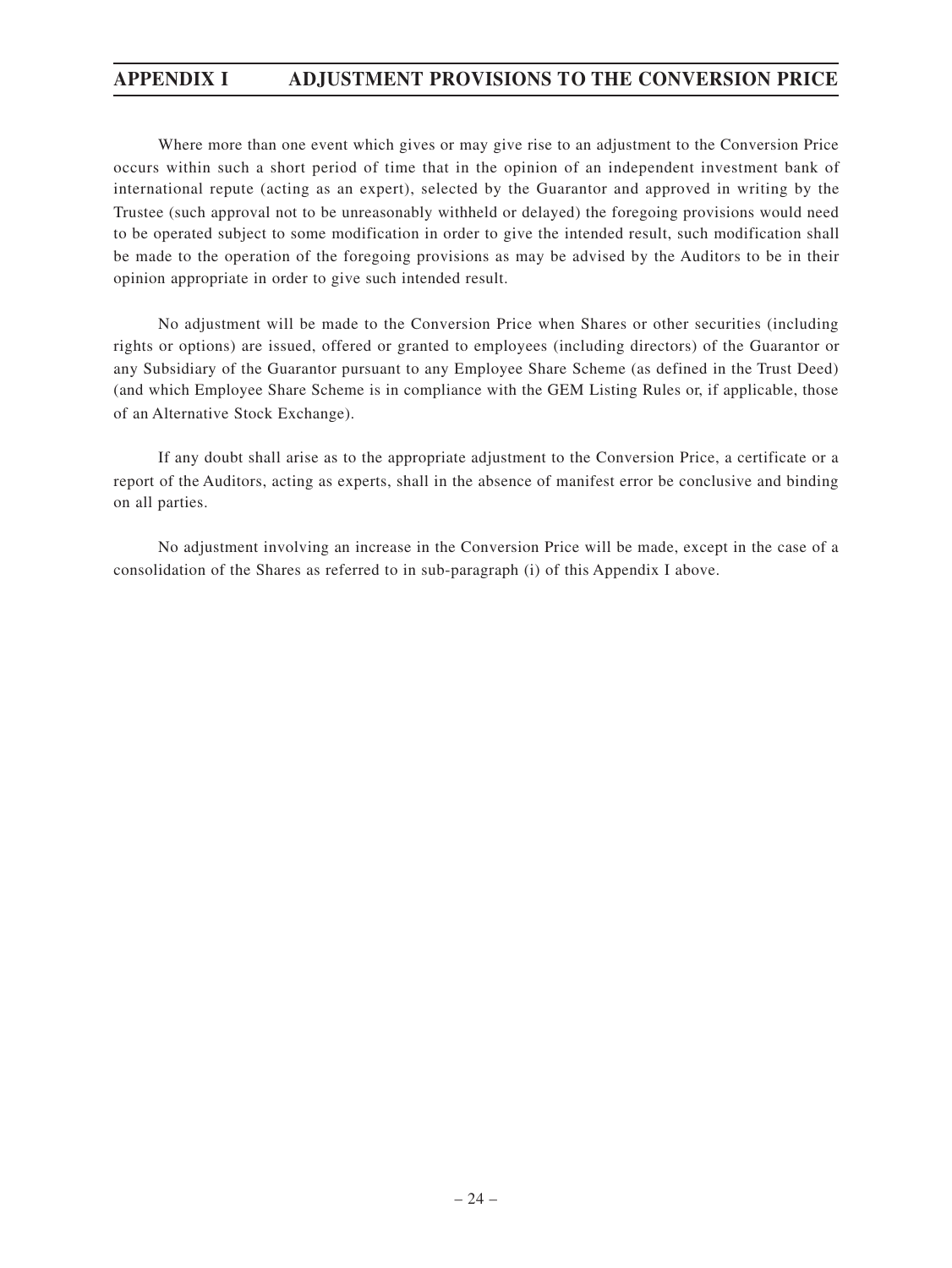### **1. RESPONSIBILITY STATEMENT**

This circular, for which the Directors collectively and individually accept full responsibility, includes particulars given in compliance with the GEM Listing Rules for the purpose of giving information with regard to the Company. The Directors, having made all reasonable enquiries, confirm that, to the best of their knowledge and belief:

- (a) the information contained in this circular is accurate and complete in all material respects and not misleading;
- (b) there are no other matters the omission of which would make any statement in this circular misleading; and
- (c) all opinions expressed in this circular have been arrived at after due and careful consideration and are founded on bases and assumptions that are fair and reasonable.

### **2. DISCLOSURE OF INTERESTS AND DIRECTORS' RIGHTS TO ACQUIRE SHARES**

As at the Latest Practicable Date, the interests or short positions of the Directors and chief executive of the Company in the Shares, underlying Shares and debentures of the Company or any of its associated corporations (within the meaning of Part XV of the SFO) which were notified to the Company and the Stock Exchange pursuant to Divisions 7 and 8 of Part XV of the SFO (including interests or short positions which they are taken or deemed to have under such provisions of the SFO), or which were required, pursuant to Section 352 of the SFO, to be entered in the register referred to therein, or which were required, pursuant to Rules 5.40 to 5.58 of the GEM Listing Rules, to be notified to the Company and the Stock Exchange, were as follows:

### **(a) Long positions in Shares**

| <b>Number of Shares</b>     |                                            |                              |                     |                        |                           |              |                                              |
|-----------------------------|--------------------------------------------|------------------------------|---------------------|------------------------|---------------------------|--------------|----------------------------------------------|
| Name of<br><b>Directors</b> | Capacity                                   | <b>Personal</b><br>interests | Family<br>interests | Corporate<br>interests | <b>Other</b><br>interests | <b>Total</b> | Approximate<br>percentage of<br>shareholding |
| Sing Wang<br>(Note 1)       | Interest of<br>a controlled<br>corporation |                              | -                   | 5,898,000<br>(Note 2)  |                           | 5,898,000    | 0.15%                                        |
| Wang Lei Lei                | <b>Beneficial</b><br>owner                 | 300,000                      | -                   |                        | -                         | 300,000      | $0.01\%$                                     |

*Notes:*

- 1. By virtue of the SFO, Mr. Sing Wang is deemed to be interested in 5,898,000 Shares held by Amerinvest Technology Associates I Limited, which is wholly-owned by him.
- 2. All the 5,898,000 Shares have been pledged as a security against his personal loan.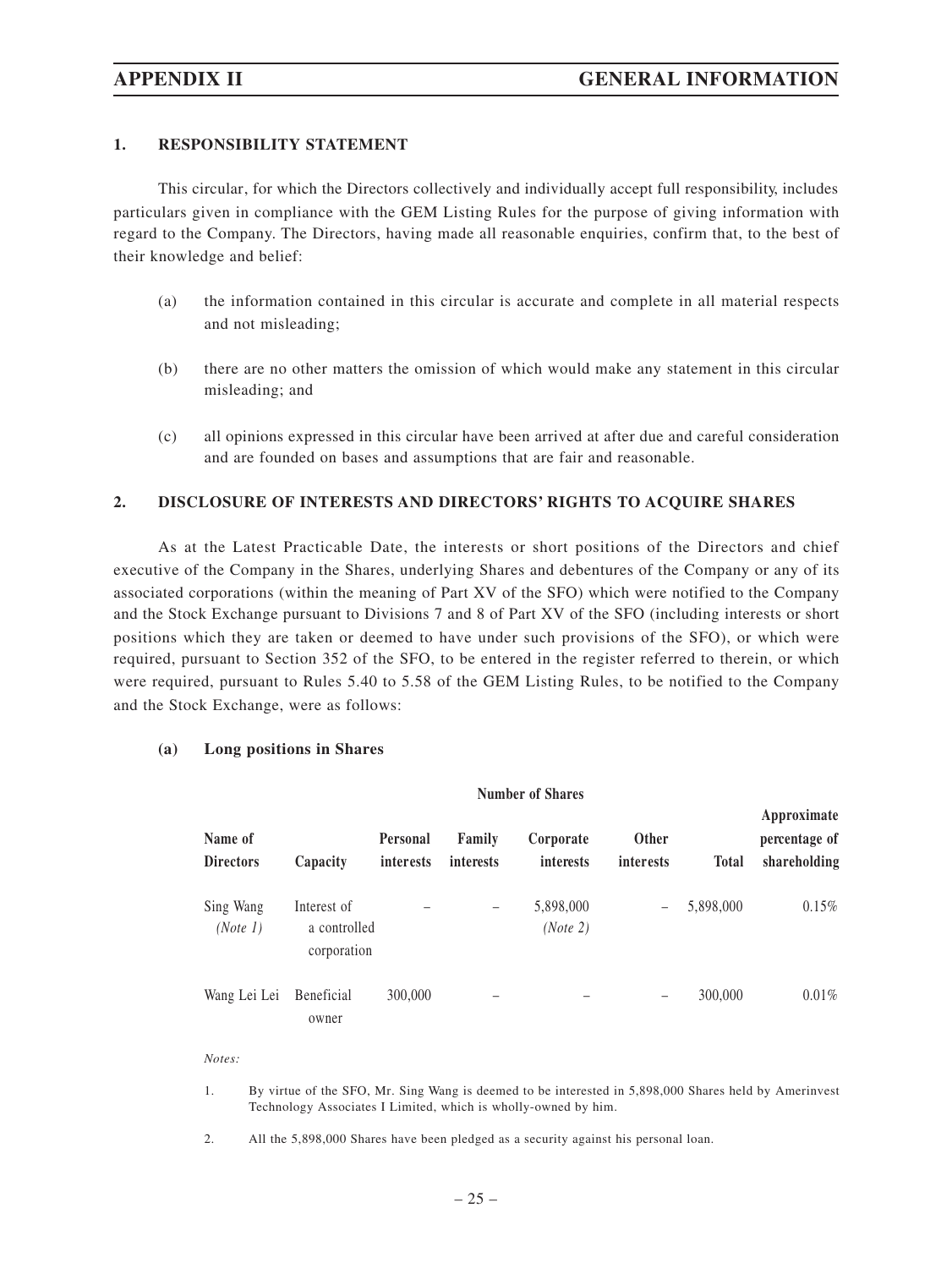### **(b) Rights to acquire Shares**

Pursuant to the Pre-IPO Share Option Plan and/or the Share Option Scheme, certain Directors were granted share options to subscribe for Shares, details of which as at the Latest Practicable Date were as follows:

| Name of<br><b>Directors</b> | Date of<br>grant | Number of share<br>options outstanding<br>as at the Latest<br><b>Practicable Date</b> | <b>Option period</b>      | Subscription<br>price<br>per Share<br>HK\$ |
|-----------------------------|------------------|---------------------------------------------------------------------------------------|---------------------------|--------------------------------------------|
| Sing Wang                   | 30/6/2000        | 3,000,000                                                                             | $30/6/2000 - 29/6/2010$   | 5.27                                       |
|                             | 8/8/2000         | 2,138,000                                                                             | $8/8/2000 - 7/8/2010$     | 5.30                                       |
|                             | 7/2/2002         | 20,000,000                                                                            | $7/2/2002 - 6/2/2012$     | 3.76                                       |
|                             | 9/10/2003        | 38,000,000                                                                            | $9/10/2003 - 8/10/2013$   | 2.505                                      |
| Tommei Tong                 | 9/10/2003        | 15,000,000                                                                            | $9/10/2003 - 8/10/2013$   | 2.505                                      |
| James Sha                   | 15/11/2000       | 15,000,000                                                                            | $15/11/2000 - 14/11/2010$ | 5.30                                       |
| Wang Lei Lei                | 11/2/2000        | 9,080,000                                                                             | $11/2/2000 - 10/2/2010$   | 1.78                                       |
|                             | 9/10/2003        | 6,850,000                                                                             | $9/10/2003 - 8/10/2013$   | 2.505                                      |

### **(c) Short positions in associated corporations**

Mr. Wang Lei Lei has as of 12 June 2001 (as supplemented on 26 September 2003) granted an option to a wholly-owned subsidiary of the Company in respect of his 20% (RMB2,200,000) equity interest in Beijing Lei Ting Wan Jun Network Technology Limited (北京雷霆萬鈞網絡科 技有限責任公司) ("雷霆萬鈞") whereby such wholly-owned subsidiary of the Company has the right at any time within a period of 10 years commencing from 26 September 2003 (which may be extended for another 10 years at the option of such wholly-owned subsidiary of the Company) to acquire all of Mr. Wang Lei Lei's equity interest in 雷霆萬鈞 at an exercise price of RMB2,200,000.

Mr. Wang Lei Lei has also as of 19 November 2003 granted an option to a wholly-owned subsidiary of the Company in respect of his 80% (RMB800,000) equity interest in Beijing Leitingwuji Network Technology Company Limited (北京雷霆無極網絡科技有限公司) ("LTWJi") whereby such wholly-owned subsidiary of the Company has the right at any time within a period of 10 years commencing from 19 November 2003 (which may be extended for another 10 years at the option of such wholly-owned subsidiary of the Company) to acquire all of Mr. Wang Lei Lei's equity interest in LTWJi at an exercise price of RMB800,000.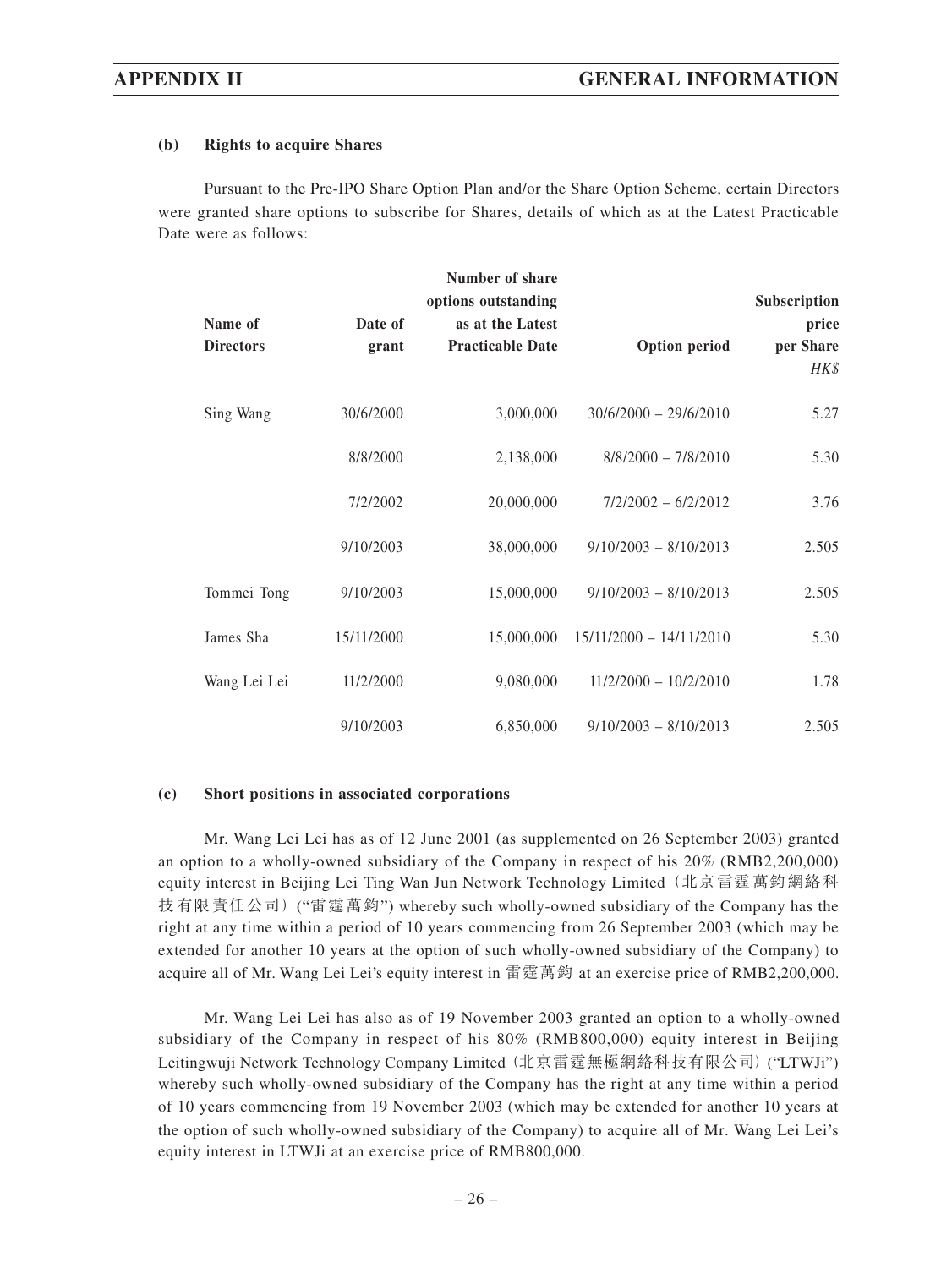Save as disclosed herein, as at the Latest Practicable Date, none of the Directors or chief executive of the Company had any interests or short positions in any Shares, underlying Shares or debentures of, the Company or any associated corporations (within the meaning of Part XV of the SFO) which would have to be notified to the Company and the Stock Exchange pursuant to Divisions 7 and 8 of Part XV of the SFO (including interests or short positions which they are taken or deemed to have under such provisions of the SFO), or which were required, pursuant to section 352 of the SFO, to be entered in the register referred to therein, or which were required, pursuant to Rules 5.40 to 5.58 of the GEM Listing Rules, to be notified to the Company and the Stock Exchange.

### **3. INTERESTS AND SHORT POSITIONS OF SHAREHOLDERS**

So far as is known to any Director or chief executive of the Company, as at the Latest Practicable Date, the persons/companies (not being a Director or chief executive of the Company) who have interests or short positions in the Shares or underlying Shares which would fall to be disclosed to the Company under the provisions of Divisions 2 and 3 of Part XV of the SFO are as follows:

| Name of shareholders                                                                                                | Capacity                                                                    | <b>No. of Shares held</b>                  | Approximate<br>percentage of<br>shareholding |
|---------------------------------------------------------------------------------------------------------------------|-----------------------------------------------------------------------------|--------------------------------------------|----------------------------------------------|
| Li Ka-shing                                                                                                         | Founder of discretionary<br>trusts & interest of<br>controlled corporations | 1,429,024,545<br>( <i>Notes</i> $1 \& 2$ ) | 36.85%                                       |
| Li Ka-Shing Unity Trustee<br>Corporation Limited<br>(as trustee of<br>The Li Ka-Shing Unity<br>Discretionary Trust) | Trustee & beneficiary<br>of a trust                                         | 1,429,024,545<br>(Notes $1 \& 2)$          | 36.85%                                       |
| Li Ka-Shing Unity<br>Trustcorp Limited<br>(as trustee of another<br>discretionary trust)                            | Trustee & beneficiary<br>of a trust                                         | 1,429,024,545<br>( <i>Notes</i> $1 \& 2$ ) | 36.85%                                       |
| Li Ka-Shing Unity Trustee<br>Company Limited<br>(as trustee of<br>The Li Ka-Shing Unity Trust)                      | Trustee                                                                     | 1,429,024,545<br>(Notes $1 \& 2$ )         | 36.85%                                       |
| Cheung Kong (Holdings)<br>Limited                                                                                   | Interest of controlled<br>corporations                                      | 1,429,024,545<br>(Notes $1 \& 2)$          | 36.85%                                       |
| Cheung Kong Investment<br>Company Limited                                                                           | Interest of controlled<br>corporations                                      | 476, 341, 182<br>(Note 1)                  | 12.28%                                       |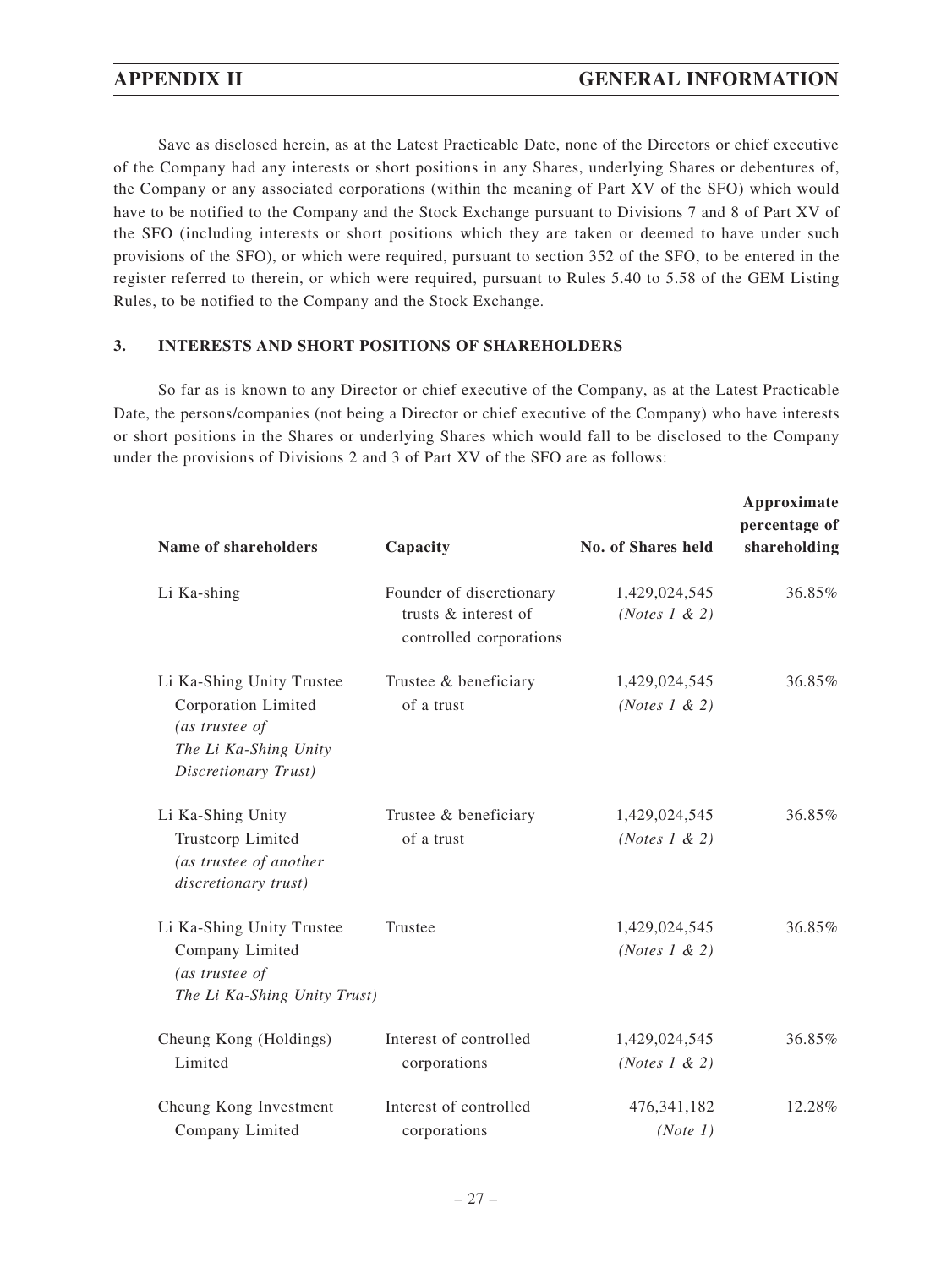| Name of shareholders                    | Capacity                                                     | No. of Shares held              | Approximate<br>percentage of<br>shareholding |
|-----------------------------------------|--------------------------------------------------------------|---------------------------------|----------------------------------------------|
| Cheung Kong Holdings<br>(China) Limited | Interest of controlled<br>corporations                       | 476, 341, 182<br>(Note 1)       | 12.28%                                       |
| <b>Sunnylink Enterprises</b><br>Limited | Interest of a controlled<br>corporation                      | 476, 341, 182<br>(Note 1)       | 12.28%                                       |
| Romefield Limited                       | Beneficial owner                                             | 476, 341, 182<br>(Note 1)       | 12.28%                                       |
| Hutchison Whampoa Limited               | Interest of a controlled<br>corporation                      | 952,683,363<br>(Note 2)         | 24.57%                                       |
| Hutchison International<br>Limited      | Interest of a controlled<br>corporation                      | 952,683,363<br>(Note 2)         | 24.57%                                       |
| Easterhouse Limited                     | Beneficial owner                                             | 952,683,363<br>(Note 2)         | 24.57%                                       |
| Chau Hoi Shuen                          | Interest of controlled<br>corporations                       | 952,683,363<br>(Note 3)         | 24.57%                                       |
| Cranwood Company Limited                | Beneficial owner &<br>interest of controlled<br>corporations | 952,683,363<br>(Note 3)         | 24.57%                                       |
| Schumann International<br>Limited       | Beneficial owner                                             | 580,000,000<br>(Note 3)         | 14.96%                                       |
| Handel International Limited            | Beneficial owner                                             | 348,000,000<br>(Notes $3 & 4$ ) | 8.97%                                        |

### *Notes:*

(1) Romefield Limited is a wholly-owned subsidiary of Sunnylink Enterprises Limited, which in turn is a whollyowned subsidiary of Cheung Kong Holdings (China) Limited. Cheung Kong Holdings (China) Limited is a wholly-owned subsidiary of Cheung Kong Investment Company Limited, which in turn is a wholly-owned subsidiary of Cheung Kong (Holdings) Limited.

By virtue of the SFO, Cheung Kong Investment Company Limited, Cheung Kong Holdings (China) Limited and Sunnylink Enterprises Limited are all deemed to be interested in the 476,341,182 Shares held by Romefield Limited.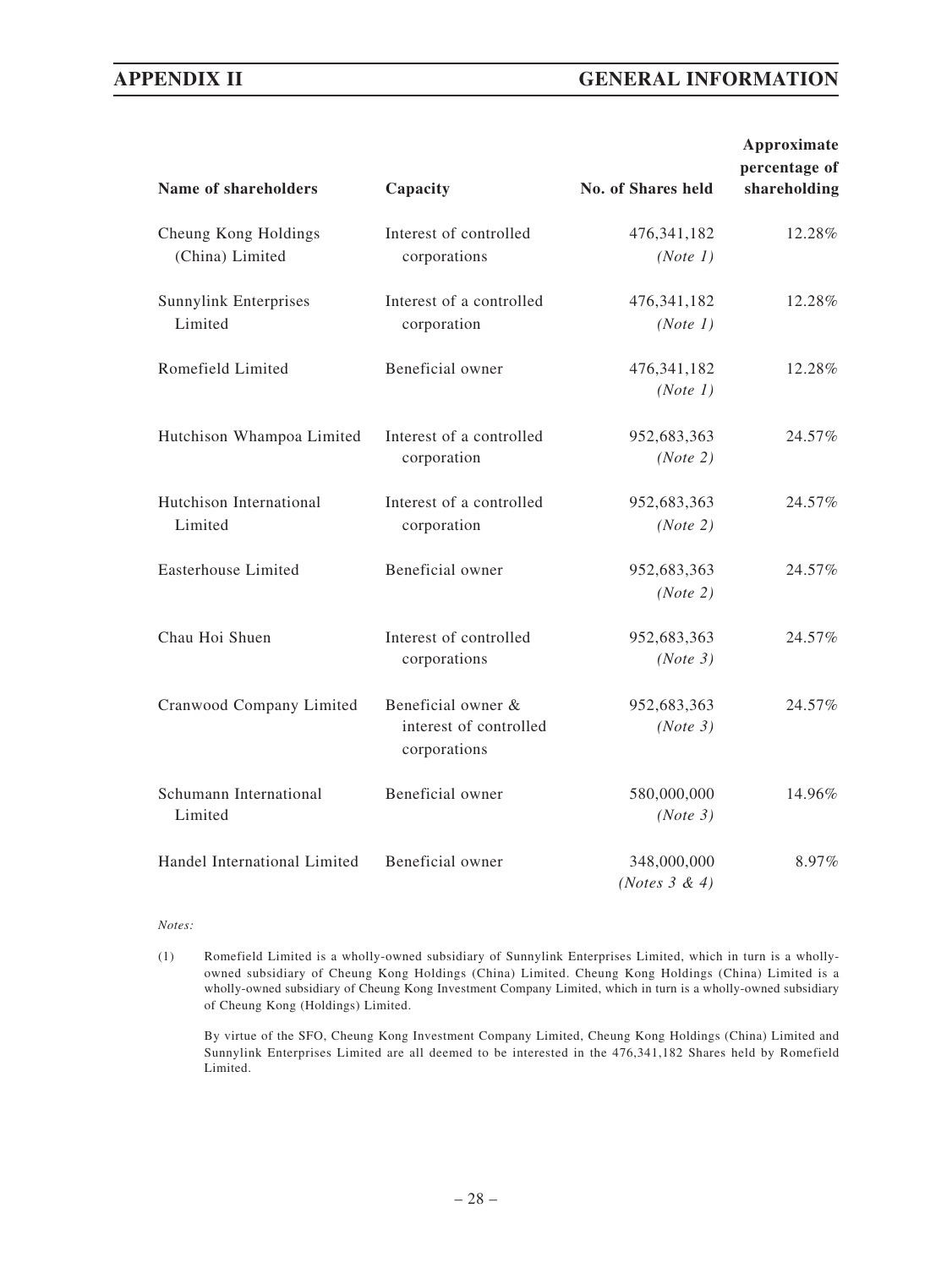Li Ka-Shing Unity Holdings Limited, of which each of Mr. Li Ka-shing, Mr. Li Tzar Kuoi, Victor and Mr. Li Tzar Kai, Richard is interested in one-third of the entire issued share capital, owns the entire issued share capital of Li Ka-Shing Unity Trustee Company Limited. Li Ka-Shing Unity Trustee Company Limited as trustee of The Li Ka-Shing Unity Trust, together with certain companies which Li Ka-Shing Unity Trustee Company Limited as trustee of The Li Ka-Shing Unity Trust is entitled to exercise or control the exercise of more than one-third of the voting power at their general meetings, hold more than one-third of the issued share capital of Cheung Kong (Holdings) Limited.

In addition, Li Ka-Shing Unity Holdings Limited also owns the entire issued share capital of Li Ka-Shing Unity Trustee Corporation Limited ("TDT1") as trustee of The Li Ka-Shing Unity Discretionary Trust ("DT1") and Li Ka-Shing Unity Trustcorp Limited ("TDT2") as trustee of another discretionary trust ("DT2"). Each of TDT1 and TDT2 hold units in The Li Ka-Shing Unity Trust.

(2) Easterhouse Limited is a wholly-owned subsidiary of Hutchison International Limited, which in turn is a whollyowned subsidiary of Hutchison Whampoa Limited. By virtue of the SFO, Hutchison Whampoa Limited and Hutchison International Limited are deemed to be interested in the 952,683,363 Shares held by Easterhouse Limited.

In addition, subsidiaries of Cheung Kong (Holdings) Limited are entitled to exercise or control the exercise of more than one-third of the voting power at the general meetings of Hutchison Whampoa Limited. By virtue of the SFO, Mr. Li Ka-shing, being the settlor and may being regarded as a founder of each of DT1 and DT2 for the purpose of the SFO, Li Ka-Shing Unity Trustee Corporation Limited, Li Ka-Shing Unity Trustcorp Limited, Li Ka-Shing Unity Trustee Company Limited and Cheung Kong (Holdings) Limited are all deemed to be interested in the 476,341,182 Shares and 952,683,363 Shares held by Romefield Limited and Easterhouse Limited respectively.

(3) Schumann International Limited and Handel International Limited are companies controlled by Cranwood Company Limited and Ms. Chau Hoi Shuen is entitled to exercise more than one-third of the voting power at the general meetings of Cranwood Company Limited.

By virtue of the SFO, Cranwood Company Limited is deemed to be interested in the 580,000,000 Shares and 348,000,000 Shares held by Schumann International Limited and Handel International Limited respectively in addition to 24,683,363 Shares held by itself.

By virtue of the SFO, Ms. Chau Hoi Shuen is deemed to be interested in 24,683,363 Shares, 580,000,000 Shares and 348,000,000 Shares held by Cranwood Company Limited, Schumann International Limited and Handel International Limited respectively.

(4) Pursuant to the stock borrowing agreements each dated 6 November 2003, Handel International Limited has lent an aggregate of 30,588,236 Shares to the Joint Bookrunners.

So far as is known to any Director or chief executive of the Company, as at the Latest Practicable Date, the following companies/persons were interested in 10% or more of the equity/shareholding interests of the subsidiaries of the Company:

| Name of subsidiaries              | Name of shareholders            | No. and class of<br>shares held | Percentage of<br><b>Shareholding</b> |
|-----------------------------------|---------------------------------|---------------------------------|--------------------------------------|
| Y.C. Press Advertising<br>Limited | Fung's Advertising<br>Limited   | 600 ordinary<br>shares          | $10\%$                               |
| Y.C. Press Advertising<br>Limited | Yangcheng Enterprise<br>Limited | 1,200 ordinary<br>shares        | 20%                                  |
| <b>YCP</b> Advertising Limited    | Fung's Advertising Limited      | 1 ordinary share                | $10\%$                               |
| <b>YCP</b> Advertising Limited    | Yangcheng Enterprise<br>Limited | 2 ordinary shares               | 20%                                  |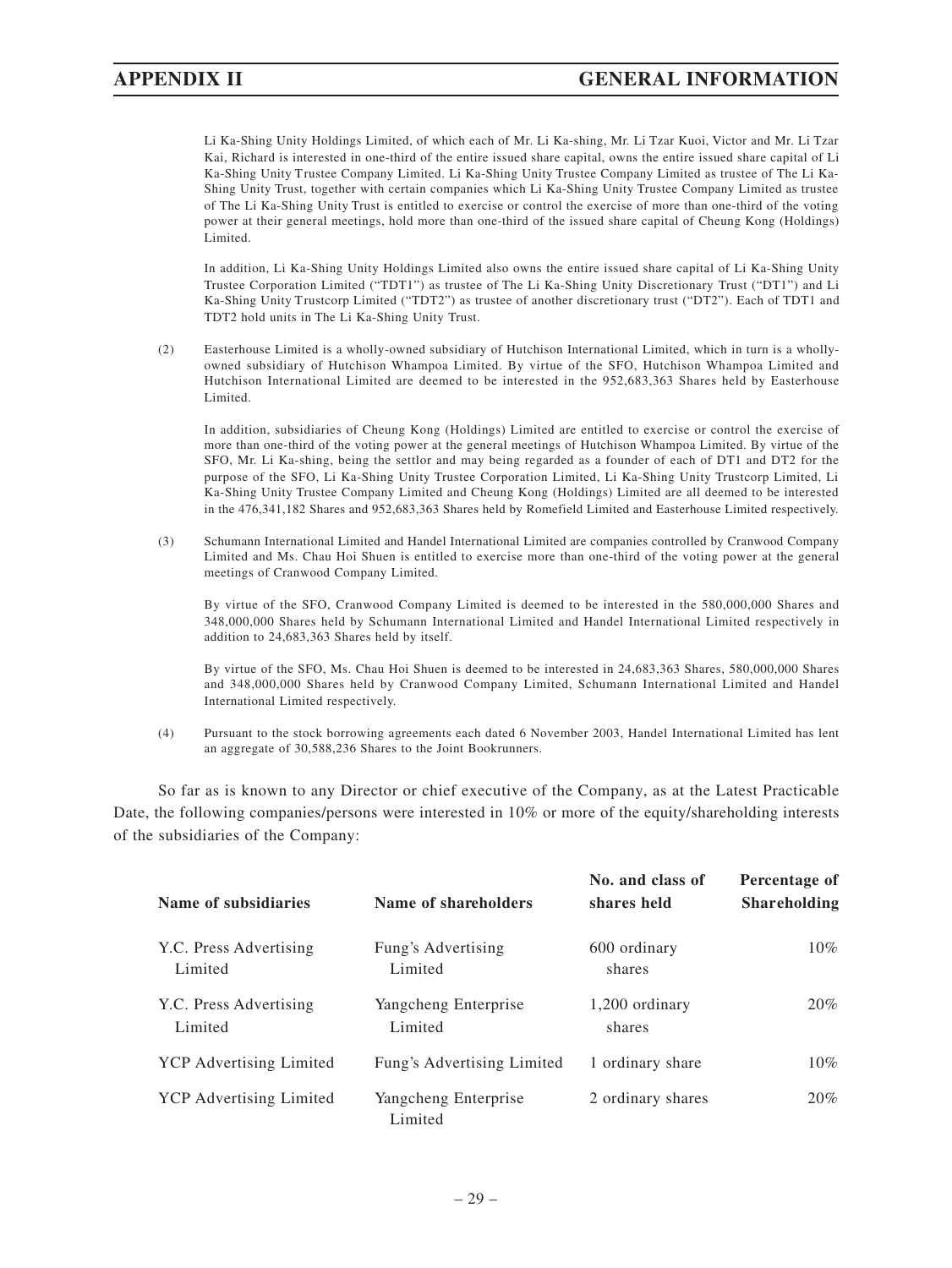| Name of subsidiaries                                                   | Name of shareholders                                        | No. and class of<br>shares held     | Percentage of<br><b>Shareholding</b> |
|------------------------------------------------------------------------|-------------------------------------------------------------|-------------------------------------|--------------------------------------|
| Beijing GreaTom United<br>Technology Co. Ltd.                          | Great Wall Technology<br>Company Ltd.                       | Registered capital<br>RMB2,500,000  | 10%                                  |
| 廣東羊城報業廣告<br>有限公司                                                       | 羊城晚報經濟發展<br>總公司                                             | Registered capital<br>RMB396,000    | $20\%$                               |
| 廣東羊城報業廣告<br>有限公司                                                       | Zhong Hai Qiang                                             | Registered capital<br>RMB198,000    | 10%                                  |
| 廣東羊城報業體育發展<br>有限公司                                                     | 羊城晚報經濟發展<br>總公司                                             | Registered capital<br>RMB1,000,000  | 20%                                  |
| 廣東羊城報業體育發展<br>有限公司                                                     | Zhong Hai Qiang                                             | Registered capital<br>RMB500,000    | $10\%$                               |
| 廣東羊城廣告有限公司                                                             | 羊城晚報經濟發展<br>總公司                                             | Registered capital<br>RMB1,000,000  | $20\%$                               |
| 廣東羊城廣告有限公司                                                             | Zhong Hai Qiang                                             | Registered capital<br>RMB500,000    | 10%                                  |
| Perfect Team Limited                                                   | China Media Network<br>(BVI) Limited                        | 1,400,000 ordinary<br>shares        | 35%                                  |
| Yazhou Zhoukan<br>Holdings Limited                                     | Skyland International<br><b>Investment Limited</b>          | 5,000 ordinary<br>shares            | 50%                                  |
| Cernet Information<br><b>Technology Company</b><br>Limited             | 賽爾網絡有限公司                                                    | Registered capital<br>RMB29,400,000 | 49%                                  |
| Nong Nong Magazine<br>Co., Ltd.                                        | Barbizon Interculture<br>Publication Co., Ltd.              | 50,000 ordinary<br>shares           | 20%                                  |
| Panasia Publishing<br>Co., Ltd.                                        | Mariz Gestao E<br>Investimentos Limitada                    | 700,000 ordinary<br>shares          | 35%                                  |
| Tennis Management<br>Limited                                           | Spectrum International<br>Holding Limited                   | 40 ordinary<br>shares               | $40\%$                               |
| Shandong Qilu<br><b>International Outdoor</b><br>Media Company Limited | Jinan Qilu Xinjiye<br><b>Advertising Company</b><br>Limited | Registered capital<br>RMB4,400,000  | 40%                                  |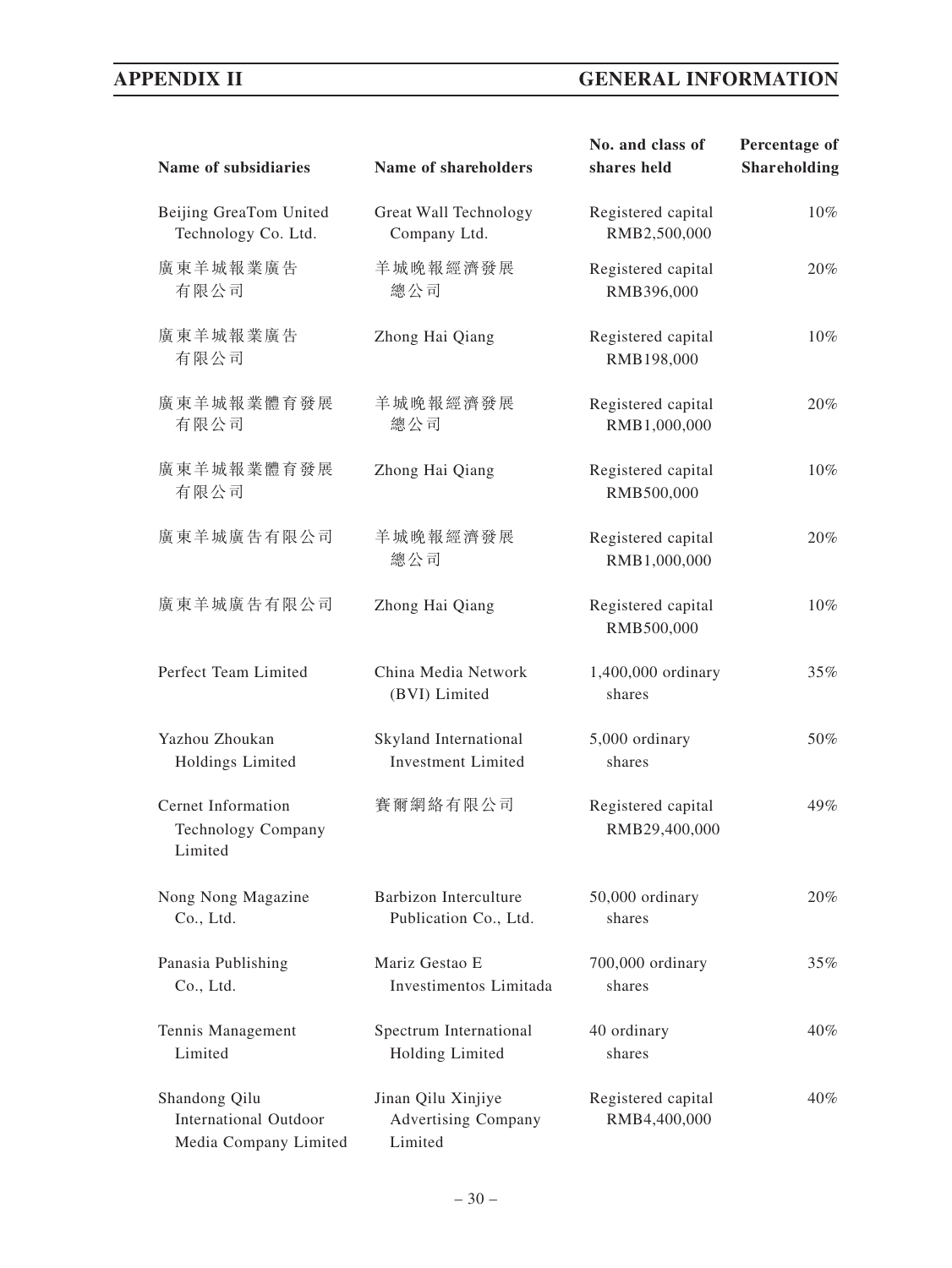| Name of subsidiaries                                                       | Name of shareholders                                                                               | No. and class of<br>shares held    | Percentage of<br><b>Shareholding</b> |
|----------------------------------------------------------------------------|----------------------------------------------------------------------------------------------------|------------------------------------|--------------------------------------|
| Liaoning New Star<br>Guangming Media<br>Assets Company Limited             | New Star Prosperity<br>Registered capital<br>RMB4,000,000<br><b>Advertising Company</b><br>Limited |                                    | $40\%$                               |
| Shenyang Sano Global<br>Media Company Limited                              | Shenyang Sano Jinxiang<br>Advertising Co., Ltd.                                                    | Registered capital<br>RMB1,200,000 | 40%                                  |
| Xiamen Bomei Lianhe<br><b>Advertising Company</b><br>Limited               | Xiamen Bomei Advertising<br>Registered capital<br>Company Limited<br>RMB600,000                    |                                    | $40\%$                               |
| Henan New Tianming<br>Advertising & Information<br>Chuanbo Company Limited | Beijing Tianming<br>International Investment<br>Management Company<br>Limited                      | Registered capital<br>RMB3,000,000 | 50%                                  |
| Qingdao Chunyu<br>Advertising Chuanbo<br>Company Limited                   | Qingdao Chunyu Advertising<br>and Décor Construction<br>Company Limited                            | Registered capital<br>RMB450,000   | 30%                                  |
| Sichuan Southwest Outdoor<br>Media Company Limited                         | Sichuan Southwest<br><b>International Advertising</b><br>Company                                   | Registered capital<br>RMB900,000   | 30%                                  |
| Fujian Seeout Guangming<br>Media Advertising<br>Company Limited            | Fujian Seeout Outdoor<br><b>Advertising Company</b><br>Limited                                     | Registered capital<br>RMB1,500,000 | 30%                                  |
| <b>CNPIT TOM Culture</b><br>Company Limited                                | 中圖信息技術有限公司                                                                                         | Registered capital<br>RMB1,500,000 | 30%                                  |
| 廣州市鴻翔音像製作<br>有限公司                                                          | Zhang Hongcheng<br>(alias Zhang Baocheng)                                                          | Registered capital<br>RMB400,000   | 50%                                  |
| 廣州鴻翔音像有限公司                                                                 | 廣州市鴻翔影視有限公司                                                                                        | Registered capital<br>RMB690,000   | 50%                                  |
| Hong Xiang Entertainment<br>(Hong Kong) Co. Limited                        | Zhang Hongcheng<br>(alias Zhang Baocheng)                                                          | 1 ordinary share                   | 50%                                  |
| China Entertainment<br><b>Television Broadcast</b><br>Limited              | Turner Broadcasting System<br>Asia Pacific, Inc.                                                   | 10,778 ordinary<br>shares          | 35.93%                               |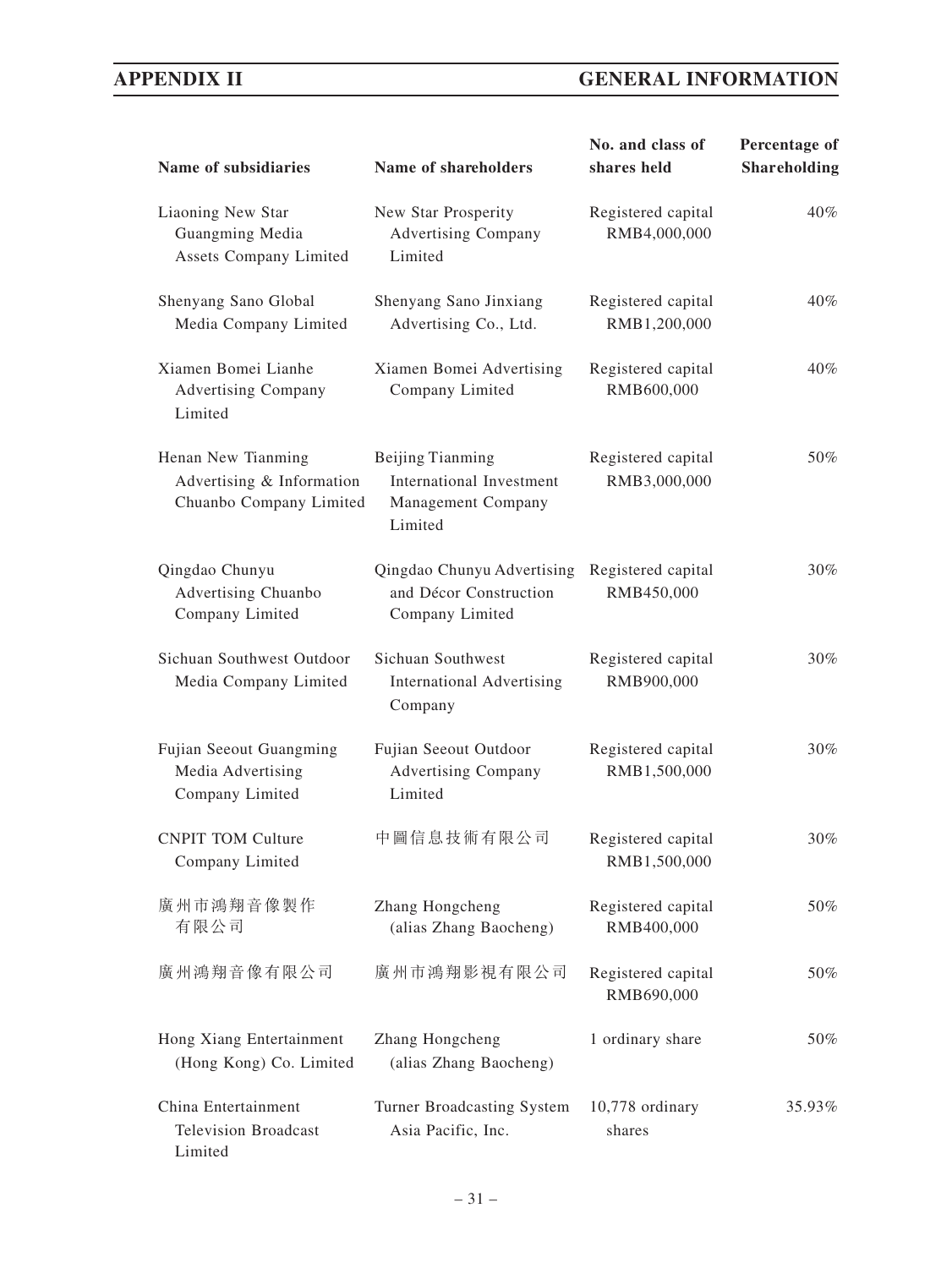Save as disclosed above, as at the Latest Practicable Date, the Directors are not aware of any other person who has an interest or short position in the shares or underlying shares of the Company which would fall to be disclosed to the Company under the provisions of Divisions 2 and 3 of Part XV of the SFO, or who is interested in 10% or more of the nominal value of any class of share capital carrying rights to vote in all circumstances at general meetings of any other member of the TOM Group.

### **4. DIRECTORS' INTERESTS IN COMPETING BUSINESS**

Mr. Frank Sixt and Mrs. Susan Chow, the Chairman of the Company and a non-executive Director respectively, are executive directors of Hutchison Whampoa Limited ("HWL") and directors of certain of its associates (collectively referred to as "HWL Group"). Mr. Frank Sixt is also a non-executive director of Cheung Kong (Holdings) Limited ("CKH"). Mr. Edmond Ip, a non-executive Director, is an executive director of CKH and a director of certain of its associates (collectively referred to as "CKH Group"). Both HWL Group and CKH Group are engaged in e-commerce projects and operate general information portals. The Directors believe that there is a risk that such businesses may compete with those of the TOM Group.

Save as disclosed above, none of the Directors or the management shareholders of the Company or their respective associates have any interests in a business, which competes or may compete with the business of the TOM Group.

### **5. OUTSTANDING SHARE OPTIONS**

As at the Latest Practicable Date, options to subscribe for an aggregate of 202,623,000 Shares granted pursuant to the Pre-IPO Share Option Plan and the Share Option Scheme were outstanding. Details of which are as follows:

### **(1) Pre-IPO Share Option Plan**

As at the Latest Practicable Date, options to subscribe for an aggregate of 16,196,000 Shares at a subscription price of HK\$1.78 per Share were outstanding. These options were granted to 3 persons who are employees of the TOM Group at the date of grant. All of these options have a duration of 10 years from 11 February 2000, but shall lapse where the grantee ceases to be employed by the TOM Group or the HWL group of companies.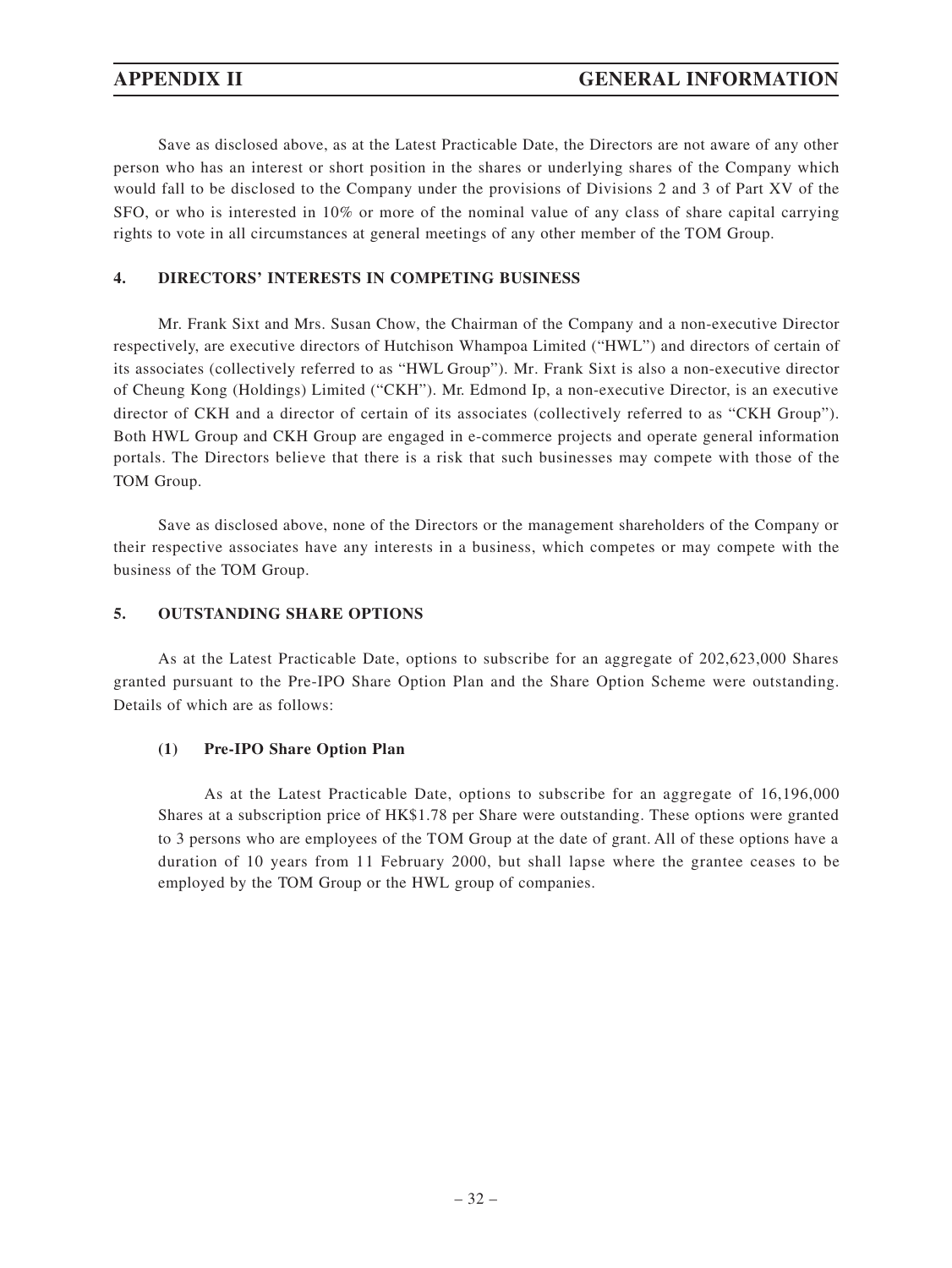### **(2) Share Option Scheme**

Options to subscribe for an aggregate of 186,427,000 Shares (which includes the options granted to Mr. Sing Wang, Ms. Tommei Tong, Mr. James Sha and Mr. Wang Lei Lei as disclosed above) were outstanding as at the Latest Practicable Date, breakdown of which are set out below:

|               |                         |                     |                                                   | Option period*                                                             |
|---------------|-------------------------|---------------------|---------------------------------------------------|----------------------------------------------------------------------------|
| Date of grant | No. of share<br>options | No. of<br>employees | <b>Subscription</b><br>price<br>per Share<br>HK\$ | (commencing from date of<br>grant and terminating<br>ten years thereafter) |
| 23/3/2000     | 2,672,000               | 63                  | 11.30                                             | $23/3/2000 - 22/3/2010$                                                    |
| 31/5/2000     | 2,332,000               |                     | 4.685                                             | $31/5/2000 - 30/5/2010$                                                    |
| 26/6/2000     | 1,192,000               | 34                  | 5.89                                              | $26/6/2000 - 25/6/2010$                                                    |
| 30/6/2000     | 3,000,000               |                     | 5.27                                              | $30/6/2000 - 29/6/2010$                                                    |
| 8/8/2000      | 18,180,000              | 152                 | 5.30                                              | $8/8/2000 - 7/8/2010$                                                      |
| 15/11/2000    | 15,000,000              |                     | 5.30                                              | $15/11/2000 - 14/11/2010$                                                  |
| 7/2/2002      | 37,810,000              | 8                   | 3.76                                              | $7/2/2002 - 6/2/2012$                                                      |
| 9/10/2003     | 106.241.000             | 56                  | 2.505                                             | $9/10/2003 - 8/10/2013$                                                    |
|               |                         |                     |                                                   |                                                                            |

Those options that have been vested may be exercised within the option period, unless they have been cancelled. Generally, the options are vested in different tranches (some of which are conditional).

### **6. INDEBTEDNESS**

### **Borrowings**

As at the close of business on 30 September 2003, being the latest practicable date for the purpose of this indebtedness statement prior to the printing of this circular, the TOM Group had total outstanding borrowings of approximately HK\$884,291,000, comprising unsecured loans from substantial shareholders of the Company of HK\$850,000,000, unsecured bank and other borrowings of HK\$11,269,000 and secured bank and other borrowings of HK\$23,022,000. The TOM Group's secured bank borrowings were secured by charges on the bank deposits and certain assets of the TOM Group.

### **Contingent liabilities**

As at 30 September 2003, the TOM Group had contingent liabilities amounting to approximately HK\$9,400,000 in respect of the provision of fixed deposits as securities of bank loans granted to an investee company in which the TOM Group has 50% equity interest.

### **Capital commitments**

As at 30 September 2003, the TOM Group had capital commitments in respect of acquisition of fixed assets and other non-current assets amounting to approximately HK\$151,124,000.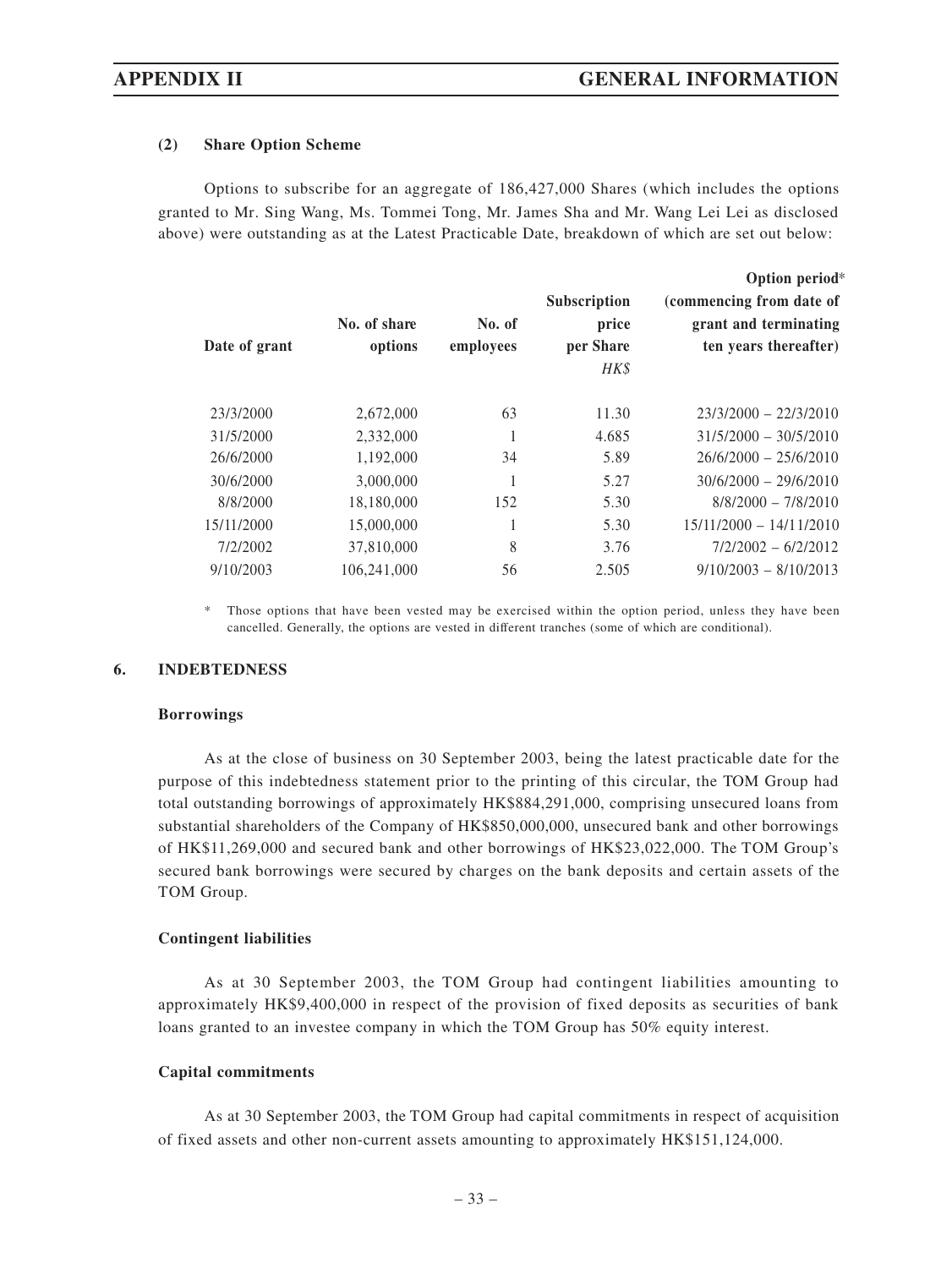As at 30 September 2003, the TOM Group had capital commitments in respect of contributions to the registered capital of certain investments amounting to approximately HK\$46,530,000.

### **Pledge of assets**

As at 30 September 2003, bank deposits and cash totalling approximately HK\$25,249,000 were pledged to banks for securing banking facilities granted to the TOM Group and an investee company.

As at 30 September 2003, concession rights and property at net book value of HK\$5,912,000 and HK\$818,000 respectively were pledged to banks for securing banking facilities granted to the TOM Group.

### **Disclaimer**

Save as disclosed herein and apart from intra-group liabilities and normal trade payables in the ordinary course of business of the TOM Group, the TOM Group did not have any outstanding charges or bank overdrafts, loans and other similar indebtedness or acceptance of credits or hire purchase commitments or any guarantees or other material contingent liabilities as at the close of business on 30 September 2003.

Save as disclosed above, the Directors have confirmed that there has not been any material adverse change in the indebtedness and contingent liabilities of the TOM Group since 30 September 2003.

For the purpose of the above indebtedness statement, foreign currency amounts have been translated into Hong Kong dollars at the rates of exchange prevailing at the close of business on 30 September 2003.

### **7. WORKING CAPITAL**

Taking into account the financial resources available to the TOM Group, including internally generated funds, the available banking facilities and loans from the substantial shareholders of the Company, in the absence of unforeseen circumstances, the Directors are of the opinion that the TOM Group will have sufficient working capital for its present requirements.

### **8. MATERIAL ADVERSE CHANGE**

Save as disclosed in this circular, the Directors are not aware of any material adverse change in the financial or trading position of the TOM Group since 31 December 2002, the date to which the latest published audited accounts of the TOM Group were made up.

### **9. LITIGATION**

No member of the TOM Group is engaged in any litigation or arbitration of material importance and there is no litigation or claim of material importance known to the Directors to be pending or threatened against any member of the TOM Group.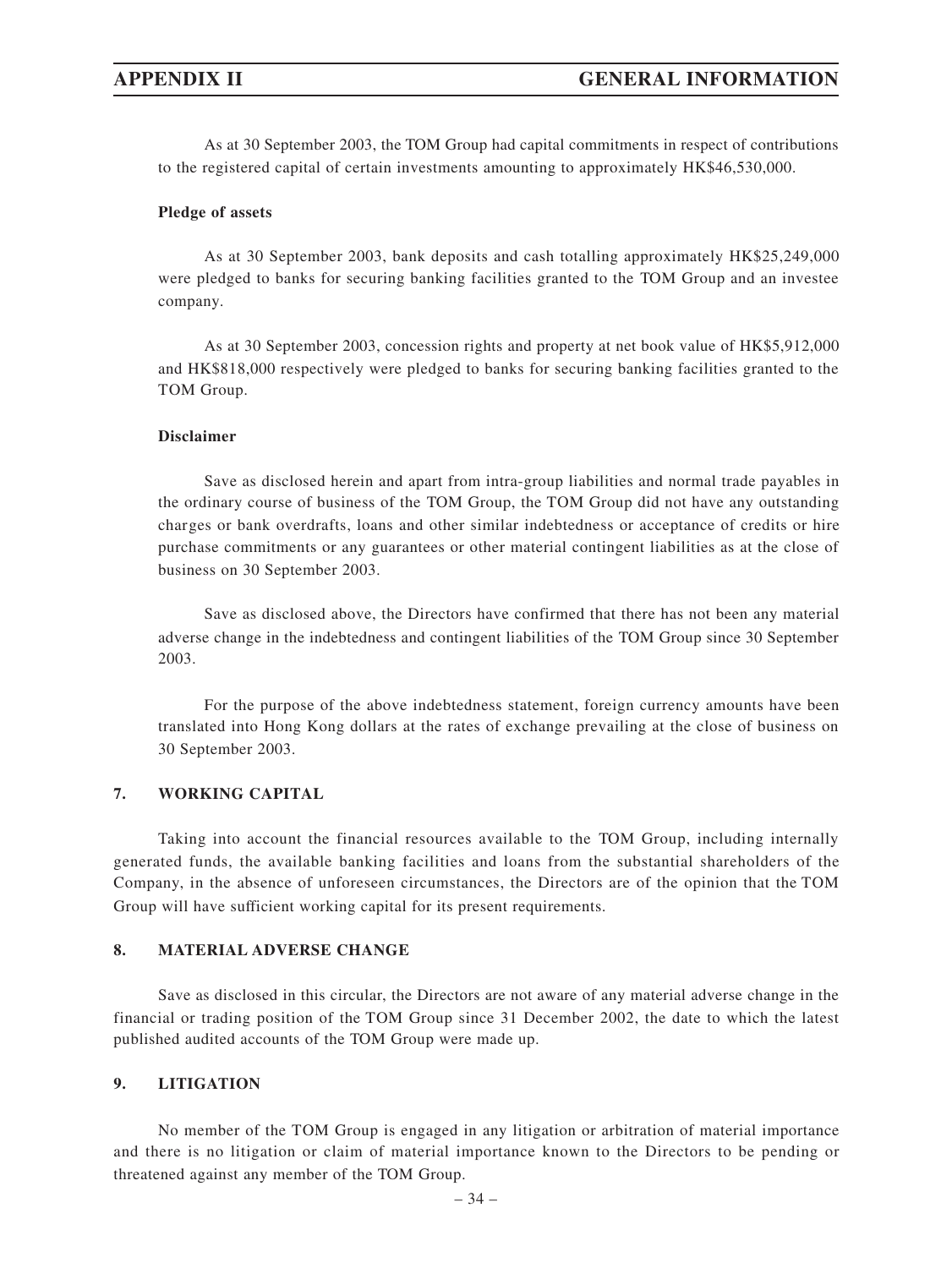### **10. SERVICES CONTRACTS**

Each of Mr. Sing Wang and Ms. Tommei Tong, being all the executive Directors and Mr. Wang Lei Lei, being a non-executive Director, has entered into a continuous service contract with the TOM Group commencing from 1 June 2000 in the case of Mr. Sing Wang, 17 March 2003 in the case of Ms. Tommei Tong, and 1 January 2000 in the case of Mr. Wang Lei Lei (prior to his appointment as a Director, he was and still continues to be an employee of the TOM Group). The terms of each contract are continuous unless terminated by not less than three months' notice in writing served by either party on the other. Each of these Directors is entitled to the basic salary set out below (subject to review in December of each year). In addition, the above Directors are also entitled to a management bonus payable in December of each year at the discretion of the Board. Neither of the above Directors is entitled to vote on board resolutions in relation to any management bonus payable to him or her. The current basic annual salaries of the above Directors are as follows:

| Sing Wang    | 2,768,016 |
|--------------|-----------|
| Tommei Tong  | 1,502,040 |
| Wang Lei Lei | 1,053,919 |

Save as disclosed above, none of the Directors has entered into any service agreements with any member of the TOM Group (excluding contracts expiring or determinable by the employer within one year without payment of compensation other than statutory compensation).

### **11. MATERIAL CONTRACTS**

The following contracts, not being contracts in the ordinary course of business, have been entered into by the TOM Group within two years preceding the Latest Practicable Date or may be material:

- 1. A share purchase agreement dated 6 December 2001 entered into between Barbizon Interculture Publication Co., Ltd. ("BIP") and Nong Nong Magazine Co., Ltd. ("NNM") in respect of the acquisition of 200,000 shares of Panasia Publishing Co., Ltd. By BIP from NNM.
- 2. A deed of novation dated 6 December 2001 entered into between York Island (Guangzhou) Limited ("YIG") as assignor, Perfect Team Limited ("Perfect Team") as assignee and TOM Centro Limited ("TOM Centro") as creditor to novate all obligations of YIG in respect of the aggregate outstanding principal amount of the first loan deed and the second loan deed, and all interest accrued thereon up to and including the date of completion of the transactions contemplated under (a) a first loan deed dated 8 June 2001 entered into between TOM Centro, ADV Group Limited ("ADV"), China Media Network (BVI) Limited ("China Media"), YIG and Capital Standard Management Limited ("Capital"); (b) a second loan deed dated 26 June 2001 entered into between TOM Centro, ADV, China Media, YIG and Capital; and (c) the subscription agreement dated 20 August 2001 entered into between Perfect Team, TOM Centro, China Media and ADV be transferred and novated to Perfect Team at completion.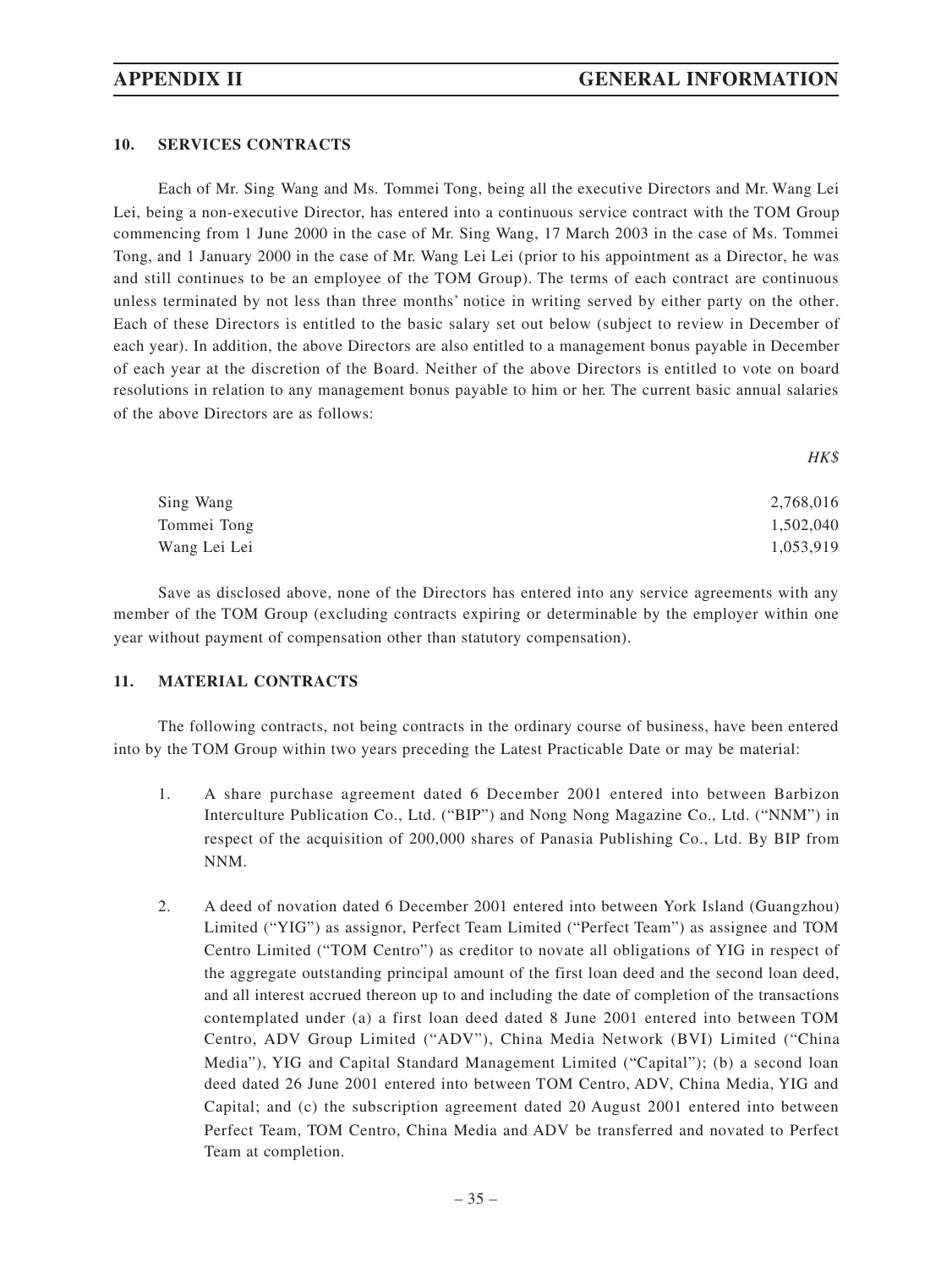- 3. A facility letter dated 10 December 2001 to the Company from Smart Smith Limited ("SSL") under which SSL advanced a shareholder's loan to the Company.
- 4. A facility letter dated 10 December 2001 to the Company from Cranwood under which Cranwood advanced a shareholder's loan to the Company.
- 5. A facility letter dated 10 December 2001 to the Company from Timor International Limited ("TIL") under which TIL advanced a shareholder's loan to the Company.
- 6. A stock purchase agreement dated 11 December 2001 ("BW Stock Purchase Agreement") entered into between Diamond Profits Limited ("Diamond"), James Jin, Kuo Ting Yu, Wen Jing Wang, persons named in Schedule 1A of the BW Stock Purchase Agreement, persons named in Schedule 1B of the BW Stock Purchase Agreement, Business Weekly Publishing Inc. ("Business Weekly") and TOM.COM INTERNATIONAL LIMITED ("TOM International") pursuant to which Diamond intends to purchase 100% interest of Business Weekly.
- 7. A share sale and purchase agreement dated 14 December 2001 entered into between 中國國 際旅行社總社 ("CITSHO"), CTN Holdings Limited ("CTN Holdings"), Super Travel Limited ("Super Travel"), 廣東華達康投資有限公司 ("Hua Da Kang"), Guangdong Suntek Information Industrial Co., Ltd. ("Suntek"), 廣州新嶸信息產業有限公司 ("Xinrong"), Beijing Planet Network Travel Information Technology Limited ("Beijing Planet") and China Travel Network Company Limited ("CTN") whereby Super Travel shall acquire 45% of the entire issue shares in Blue Quartz Limited ("Blue Quartz") from CTN Holdings and Beijing Planet shall acquire the entire registered capital of CTN.
- 8. A share purchase agreement dated 15 December 2001 entered into between Business Weekly and 商周投資股份有限公司 ("BW Investment") in respect of the acquisition of 5,995,000 shares of 商周數位股份有限公司 by BW Investment.
- 9. A share purchase agreement dated 15 December 2001 entered into between Business Weekly and BW Investment in respect of the acquisition of 4,791,667 shares of 生活情報媒體事業 股份有限公司 by BW Investment.
- 10. A share purchase agreement dated 15 December 2001 entered into between Business Weekly and BW Investment in respect of the acquisition of 4,961,354 shares of 商智文化事業股份 有限公司 by BW Investment.
- 11. A share purchase agreement dated 15 December 2001 entered into between Business Weekly and BW Investment in respect of the acquisition of 3,999,754 shares of 商周線上股份有限 公司 by BW Investment.
- 12. A share purchase agreement dated 15 December 2001 entered into between Business Weekly and BW Investment in respect of the acquisition of 5,000,000 shares of 網路家庭投資開發 股份有限公司 by BW Investment.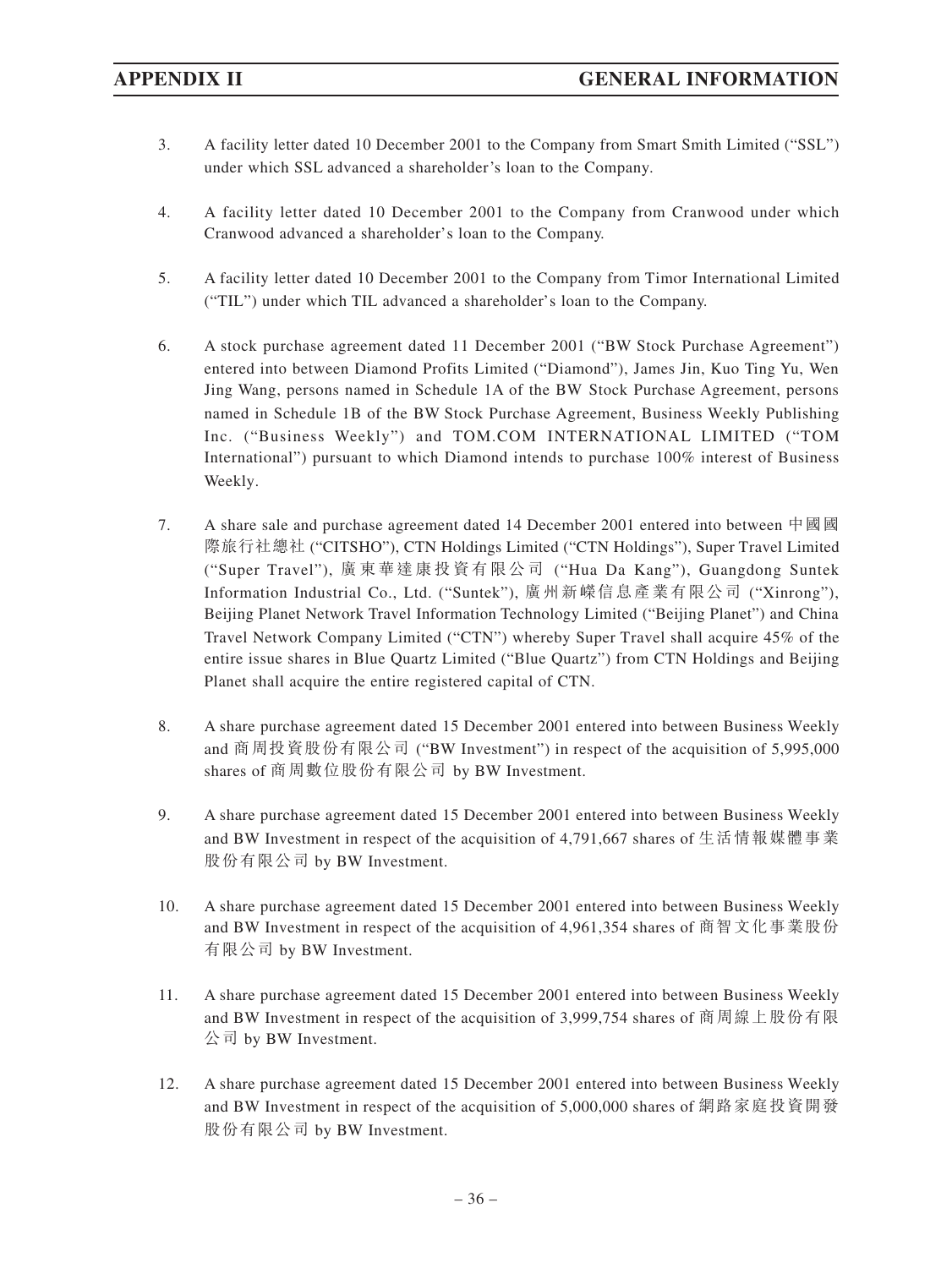- 13. A share purchase agreement dated 15 December 2001 entered into between Business Weekly and BW Investment in respect of the acquisition of 1,307,254 shares of 網路家庭國際資訊 股份有限公司 by BW Investment.
- 14. A share purchase agreement dated 15 December 2001 entered into between Business Weekly and BW Investment in respect of the acquisition of 847,200 shares of 逐鹿網股份有限公 司 by BW Investment.
- 15. A share purchase agreement dated 15 December 2001 entered into between Business Weekly and BW Investment in respect of the acquisition of 200,000 shares of 健康家庭文化事業 股份有限公司 by BW Investment.
- 16. A share purchase agreement dated 15 December 2001 entered into between Business Weekly and BW Investment in respect of the acquisition of 50,000 shares of 時達科技管理顧問股 份有限公司 by BW Investment.
- 17. A share purchase agreement dated 15 December 2001 entered into between Business Weekly and BW Investment in respect of the acquisition of 999,000 shares of 台商股份有限公司 by BW Investment.
- 18. A loan agreement dated 28 December 2001 between Lahiji Vale Limited ("Lahiji") and Mr. Wang Lei Lei whereby Lahiji agreed to grant a loan to Mr. Wang Lei Lei for general working capital of 雷霆萬鈞 .
- 19. A loan agreement dated 28 December 2001 between Lahiji and Ms. Wang Xiu Ling ("Ms. Wang") whereby Lahiji agreed to grant a loan to Ms. Wang for general working capital of 雷霆萬鈞.
- 20. A share pledge agreement dated 28 December 2001 entered into between Lahiji and Mr. Wang Lei Lei whereby Mr. Wang Lei Lei agreed to pledge his entire equity interest in 雷霆 萬鈞 to Lahiji.
- 21. A share pledge agreement dated 28 December 2001 entered into between Lahiji and Ms. Wang whereby Ms. Wang agreed to pledge her entire equity interest in 雷霆萬鈞 to Lahiji.
- 22. A sole exclusive right to purchase shares agreement dated 28 December 2001 entered into among others, Lahiji, Mr. Wang Lei Lei and Ms. Wang in relation to the sole exclusive right for Lahiji to purchase entire equity interest of 雷霆萬鈞.
- 23. An agreement dated 31 December 2001 entered into between Shanghai Maya Audio Company Limited ("Maya Audio"), 上海美亞投資有限公司 ("美亞投資") and T Advertising Limited ("T Advertising") in relation to the transfer of shares in Shanghai Maya Cultural Transmission Company Limited ("Maya Cultural") whereby T Advertising agreed to acquire a 50% equity interest (40% equity interest from Maya Audio and 10% equity interest from 美亞投資), which supplements a share transfer agreement dated 18 April 2001 and a supplemental agreement dated 23 July 2001, both entered into between the same parties.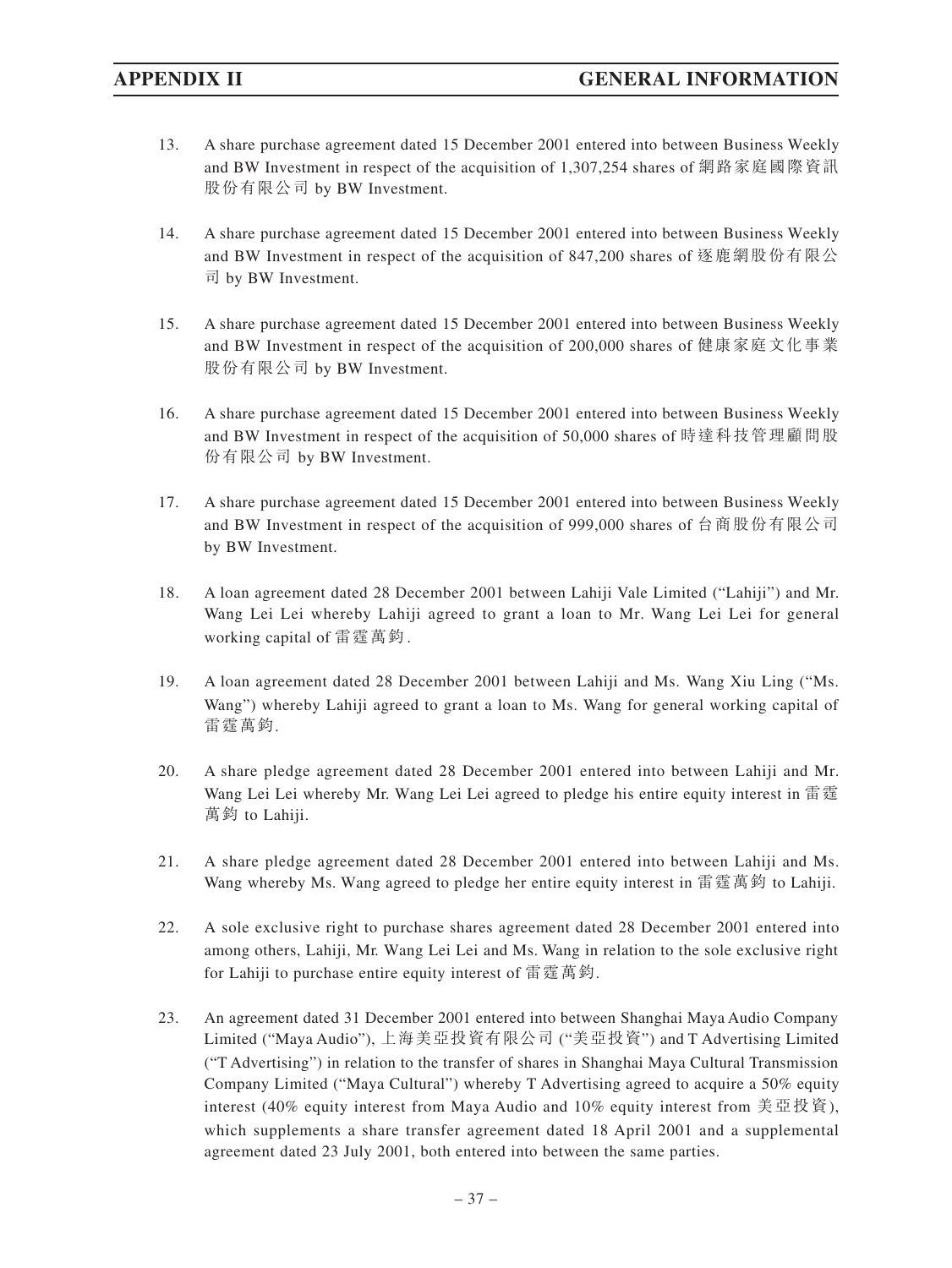- 24. A settlement agreement entered into between BNI Business Network Corporation ("BNI"), Beijing Business News International Information Co., Mr. Jan Hung-Tze and Home Media Group Limited ("HMG") in 2002.
- 25. A deed of surrender dated 2 January 2002 entered into between TOM International, The Center (47) Limited and The Center (48) Limited whereby TOM International surrendered all those offices nos. 4710 to 4713 (both inclusive), 47th Floor, The Center, 99 Queen's Road Central, Central, Hong Kong.
- 26. A loan agreement dated 7 January 2002 entered into between Laurstinus Limited ("Laurstinus") and Beijing Super Channel Network Limited ("Beijing Super Channel") whereby Laurstinus advanced to Beijing Super Channel a certain sum.
- 27. An addendum dated 18 January 2002 entered into between persons named in Schedule A to the addendum being holders of shares in Business Weekly ("BW Shares"), Diamond, TOM International, James Jin, Kuo Ting Yu, Wen Jing Wang, persons named in schedule 1A of the BW Stock Purchase Agreement and persons named in schedule 1B of the BW Stock Purchase Agreement.
- 28. A framework agreement dated 28 January 2002 entered into between Qingdao Chunyu Advertising and Décor Construction Company Limited ("Chunyu"), Ou-yang Gang ("Mr. Ou-yang") and TOM Outdoor Media Group Limited ("TOM OMG") whereby TOM OMG agreed to acquire 70% of the equity interest in Qingdao Chunyu Advertising Chuanbo Company Limited ("Chunyu Advertising"), as amended by the supplemental agreements dated 27 September 2002 and 20 December 2002 respectively entered into between the same parties.
- 29. A framework agreement dated 1 February 2002 entered into between Qilu International Advertising Company Limited ("Qilu"), Jinan Qilu Xinjiye Outdoor Advertising Company Limited ("Jinan Qilu"), Meng Xian-wei and TOM OMG whereby TOM OMG has agreed to acquire 60% of the equity interest in Shandong Qilu International Outdoor Media Company Limited ("Qilu Media"), as amended by the supplemental agreements dated 27 September 2002 and 20 December 2002 respectively entered into between the same parties.
- 30. A deed of termination dated 7 February 2002 entered into between CTN Holdings, Super Travel and Blue Quartz whereby the parties agreed to terminate the shareholders agreement dated 4 October 1999 entered into between the parties and to release each party from all obligations owed to the other parties under such shareholders agreement upon the terms and conditions set out in the deed of termination.
- 31. A non-competition and confidentiality deed dated 7 February 2002 entered into between Blue Quartz, CTN, W.T. Consolid Investment Holdings Limited, Suntek and Super Travel relating to a share sale and purchase agreement dated 14 December 2001 and an equity transfer contract dated 11 November 2001.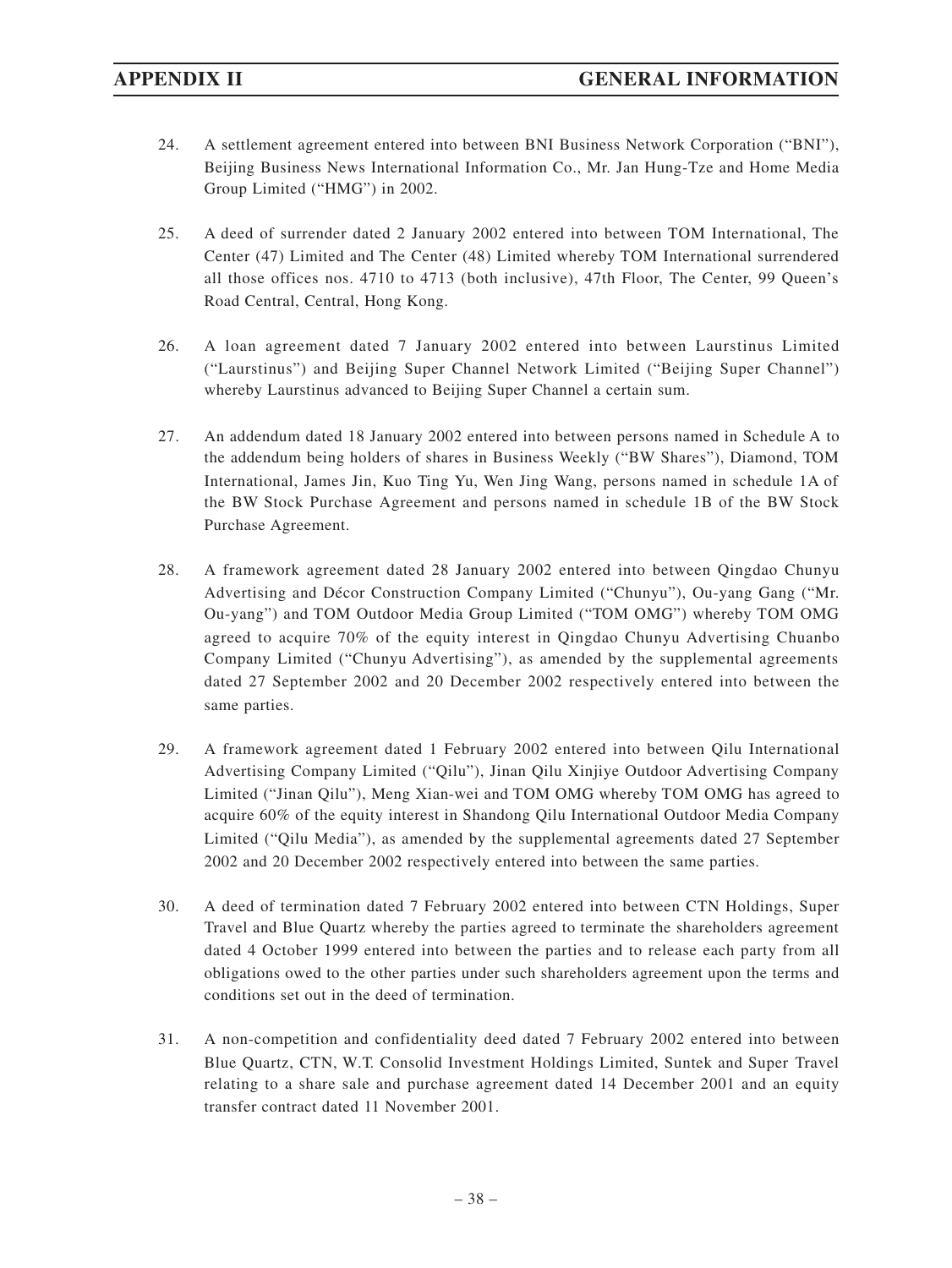- 32. A framework agreement dated 28 February 2002 entered into between New Star Prosperity Advertising Company Limited ("New Star"), Li Pei-an, Wang Bing-bing and TOM OMG whereby TOM OMG has agreed to acquire 60% of the equity interest in Liaoning New Star Guangming Media Assets Company Limited ("New Star Media"), as amended by the supplemental agreements dated 27 September 2002 and 20 December 2002 respectively entered into between the same parties.
- 33. A framework agreement dated 5 March 2002 entered into between TOM Solutions Limited ("TOM Solutions"), Zhang Bao-cheng ("Mr. Zhang") whereby TOM Solutions has agreed to acquire 50% of the equity interest in a sino-foreign joint venture enterprise to be established in the PRC by Mr. Zhang, as amended by a supplemental agreement dated 27 December 2002 and 30 June 2003.
- 34. A loan agreement dated 8 March 2002 entered into between Beijing Super Channel and Laurstinus whereby Laurstinus advanced a certain sum to Beijing Super Channel.
- 35. A framework agreement dated 13 March 2002 entered into between TOM OMG, Henan Tianming Advertising Company Limited ("Tianming") and Jiang Ming whereby TOM OMG has agreed to acquire 50% of the equity interest in Henan New Tianming Advertising & Information Chuanbo Company Limited ("Tianming Advertising"), as amended by the supplemental agreements dated 29 November 2002, 20 December 2002 and 23 July 2003 respectively entered into between the same parties.
- 36. A loan agreement dated 27 March 2002 entered into between Aztec Technology (Club) Limited ("Aztec"), SoftChina Limited ("SoftChina") and Texcept Limited ("Texcept") whereby SoftChina agreed to provide security for a short term loan facility to be granted by Texcept to Aztec.
- 37. A first fixed and floating charge over assets of Aztec dated 27 March 2002 entered into between Aztec as borrower and Texcept as lender whereby Texcept agreed to grant a short term loan facility to Aztec conditional upon (inter alia) entering into the first fixed and floating charge.
- 38. An assignment of rental deposits dated 27 March 2002 entered into between Aztec, SoftChina and Texcept whereby Aztec as 1st assignor together with and SoftChina as 2nd assignor agreed to assign the rental deposits in favour of Texcept as security for the short term loan facility advanced under the loan agreement dated 27 March 2002.
- 39. A loan agreement dated 10 April 2002 entered into between TOM OMG, Chunyu and Mr. Ou-yang whereby TOM OMG agreed to advance a certain sum to Mr. Ou-yang.
- 40. A share pledge agreement dated 10 April 2002 entered into between 深圳市新飛訊能廣告 有限公司 ("新飛訊能廣告"), 青島春雨實業有限公司 and Mr. Ou-yang pursuant to which 青島春雨實業有限公司 and Mr. Ou-yang agreed to charge their 60% and 20% respective equity interest in Chunyu to 新飛訊能廣告 in consideration of the loan advanced pursuant to the loan agreement dated 10 April 2002.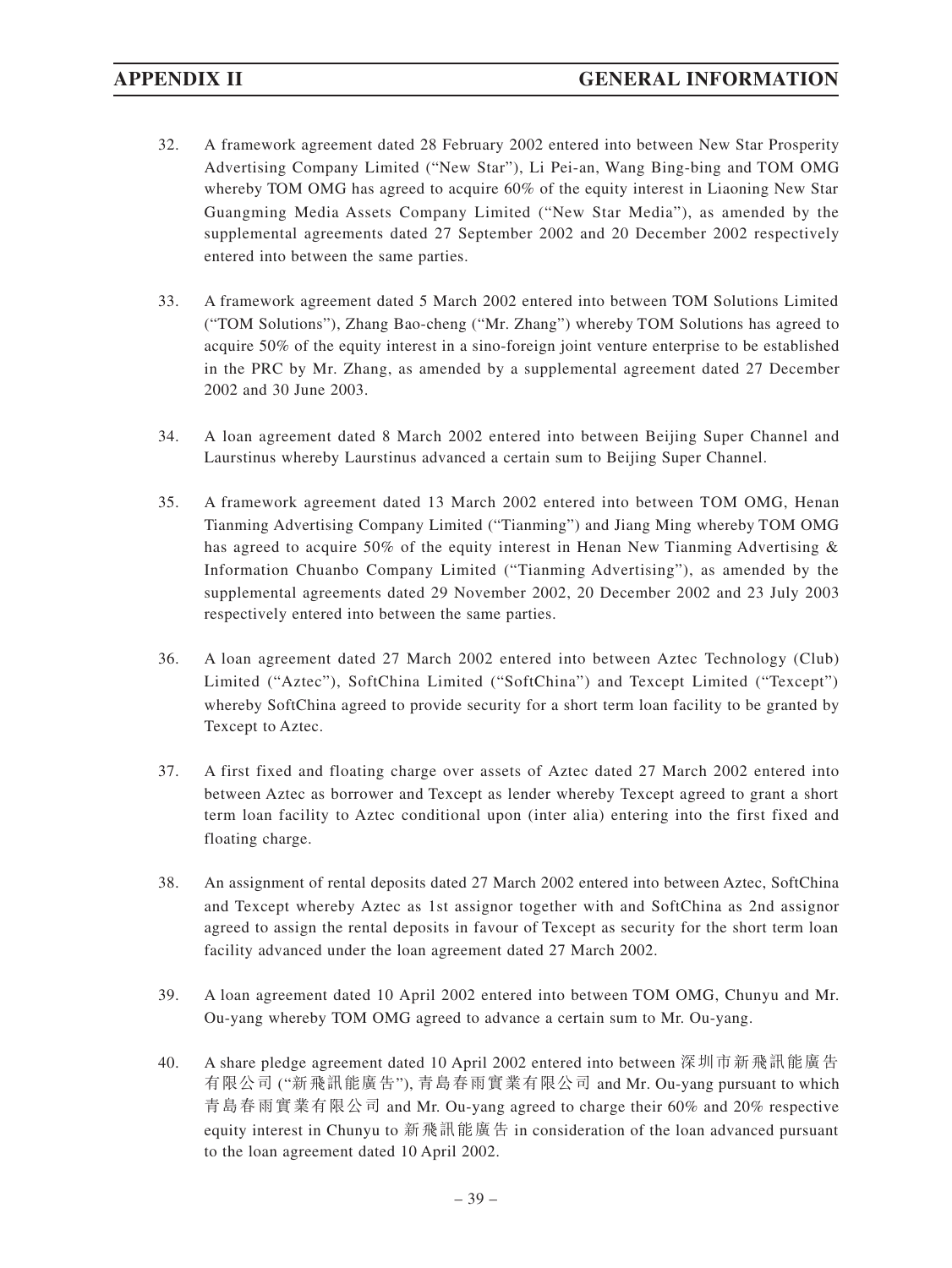- 41. A supplemental agreement dated 16 May 2002 entered into between Marie Claire Album S.A. ("MCA"), Societe D'information Et De Creations SARL ("SIC"), BIP, NNM, the Company, Business Weekly and Diamond which supplements the shareholders' agreement dated 8 November 2000 entered into between MCA, SIC, BIP, NNM and Business Weekly relating to Asia Press Publishing Co., Ltd. (formerly known as Interasia Publishing Co., Ltd.).
- 42. A share pledge agreement dated 1 June 2002 entered into between 新飛訊能廣告 and Mr. Wang Cheng-cheng whereby Mr. Wang Cheng-cheng agreed to pledge his 80% equity interest in Sano Jinxiang Advertising Company Limited ("Sano") to 新飛訊能廣告.
- 43. A loan agreement dated 1 June 2002 between TOM OMG, Mr. Wang Cheng-cheng and Sano whereby TOM OMG agreed to advance a certain sum to Mr. Wang Cheng-cheng.
- 44. A supplemental shareholders' agreement dated 3 June 2002 entered into between AA Stocks International Limited ("AA Stocks"), All Asia Financial LLC ("All Asia"), TOM Stocks Limited ("TOM Stocks"), Westport Financial LLC ("Westport") and MKT Holdings (Cayman Islands) Limited ("MKT") whereby the parties agreed to amend the shareholders' agreement dated 28 April 2000.
- 45. A framework agreement dated 21 June 2002 entered into between TOM OMG, Sano, and Mr. Wang Cheng-cheng whereby TOM OMG has agreed to acquire 60% of the equity interest in Shenyang Sano Global Media Company Limited ("Sano Media"), as amended by a supplemental agreement dated 20 December 2002 entered into between the same parties.
- 46. A framework agreement dated 26 June 2002 entered into between TOM OMG, Xiamen Bomei Advertising Company Limited, Chen Maosheng and Chen Huiqian whereby TOM OMG has agreed to acquire 60% of the equity interest in Xiamen Bomei Lianhe Advertising Company Limited ("Bomei Advertising"), as amended by a supplemental agreement dated 20 December 2002 entered into between the same parties.
- 47. A framework agreement dated 26 June 2002 entered into between TOM OMG, Fujian Seeout Outdoor Advertising Company Limited ("Seeout"), Li Guoping and Guo Xiaoyang and whereby TOM OMG has agreed to acquire 70% of the equity interest in Fujian Seeout Guangming Media Advertising Company Limited ("Seeout Media"), as amended by a supplemental agreement dated 15 January 2003 entered into between the same parties.
- 48. A loan agreement dated 8 July 2002 entered into between China Media and TOM Centro as lender and Perfect Team as borrower pursuant to which China Media and TOM Centro agreed to advance a loan to Perfect Team.
- 49. A loan agreement dated 25 July 2002 entered into between Devine Gem Management Limited ("Devine Gem"), Mr. Wang Lei Lei and Ms. Wang, pursuant to which Devine Gem provided Mr. Wang Lei Lei and Ms. Wang a certain sum respectively, to be invested exclusively in LTWJi.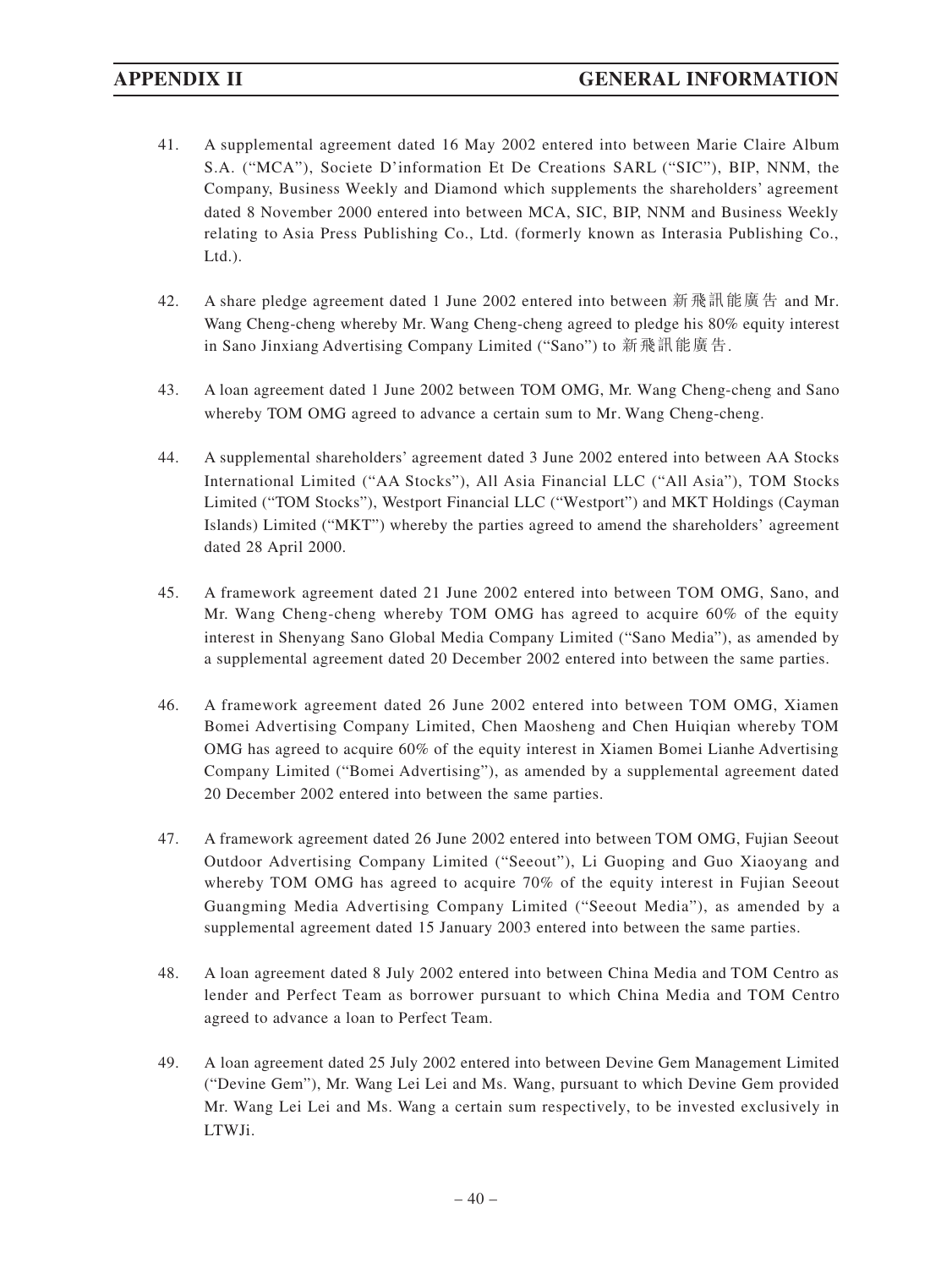- 50. A framework agreement dated 1 August 2002 entered into between TOM OMG, Sichuan Southwest International Advertising Company, Chengdu Boguang Broadcasting Information Company Limited whereby TOM OMG agreed to acquire 70% of the equity interest in Sichuan Southwest Outdoor Media Company Limited, as amended by the supplemental agreements dated 20 December 2002 and 15 January 2003 entered into between the same parties.
- 51. A share transfer agreement dated 8 August 2002 entered into between Mr. Wang Lei Lei and Ms. Wang whereby Mr. Wang Lei Lei agreed to transfer his entire equity interest in 雷霆萬 鈞 to Ms. Wang.
- 52. A sole exclusive right to purchase shares agreement dated 8 August 2002 entered into among others, Lahiji, Ms. Wang and Mr. Wang Lei Lei in relation to the sole exclusive right for Lahiji to purchase entire equity interest of 雷霆萬鈞.
- 53. A share pledge agreement dated 8 August 2002 entered into between Lahiji and Ms. Wang whereby Ms. Wang agreed to pledge her entire equity interest in 雷霆萬鈞 to Lahiji.
- 54. A share pledge agreement dated 8 August 2002 entered into between Lahiji and Mr. Wang Lei Lei whereby Mr. Wang Lei Lei agreed to pledge his entire equity interest in 雷霆萬鈞 to Lahiji.
- 55. A loan agreement dated 8 August 2002 between Lahiji and Ms. Wang whereby Lahiji agreed to grant a loan to Ms. Wang for general working capital of 雷霆萬鈞.
- 56. A loan agreement dated 8 August 2002 between Lahiji and Mr. Wang Lei Lei whereby Lahiji agreed to grant a loan to Mr. Wang Lei Lei for general working capital of 雷霆萬鈞.
- 57. A share purchase agreement dated 15 August 2002 entered into between Spectrum International Holding Limited ("Spectrum International"), Modern Perfect Developments Limited ("Modern Perfect"), Lincoln Serejo Venancio ("Mr. Venancio") and Tennis Management Limited ("Tennis Management") with respect to the sale and purchase of 60% of the issued share capital of Tennis Management ("TML Share Purchase Agreement"), as amended by a deed of variation dated 31 October 2003 entered into between the same parties.
- 58. An exercise notice dated 23 August 2002 given by TOM Fashion Limited ("TOM Fashion") to Opus Consultants Limited ("Opus"), Push Design Limited ("Push Design") and Alpine Holdings International Limited ("Alpine") whereby TOM Fashion gives notice to exercise the option to purchase the shares of She.com International Holdings Limited ("She.com") in accordance with the shareholders' agreement dated 25 May 2000 as supplemented by, inter alia: (i) a deed of adherence dated 29 August 2000 entered into between She.com and Extremes Enterprises Limited ("Extremes"); (ii) the deed of adherence and supplemental agreement to the shareholders' agreement dated 24 May 2001 entered into between Alpine, She.com, TOM Fashion, Opus, Push Design, Derek Emory Yeung ("Derek Yeung"), Lam Wai Shan ("LWS"), Jeremy Lam Hou Wai ("Jeremy Lam") and Extremes; and (iii) the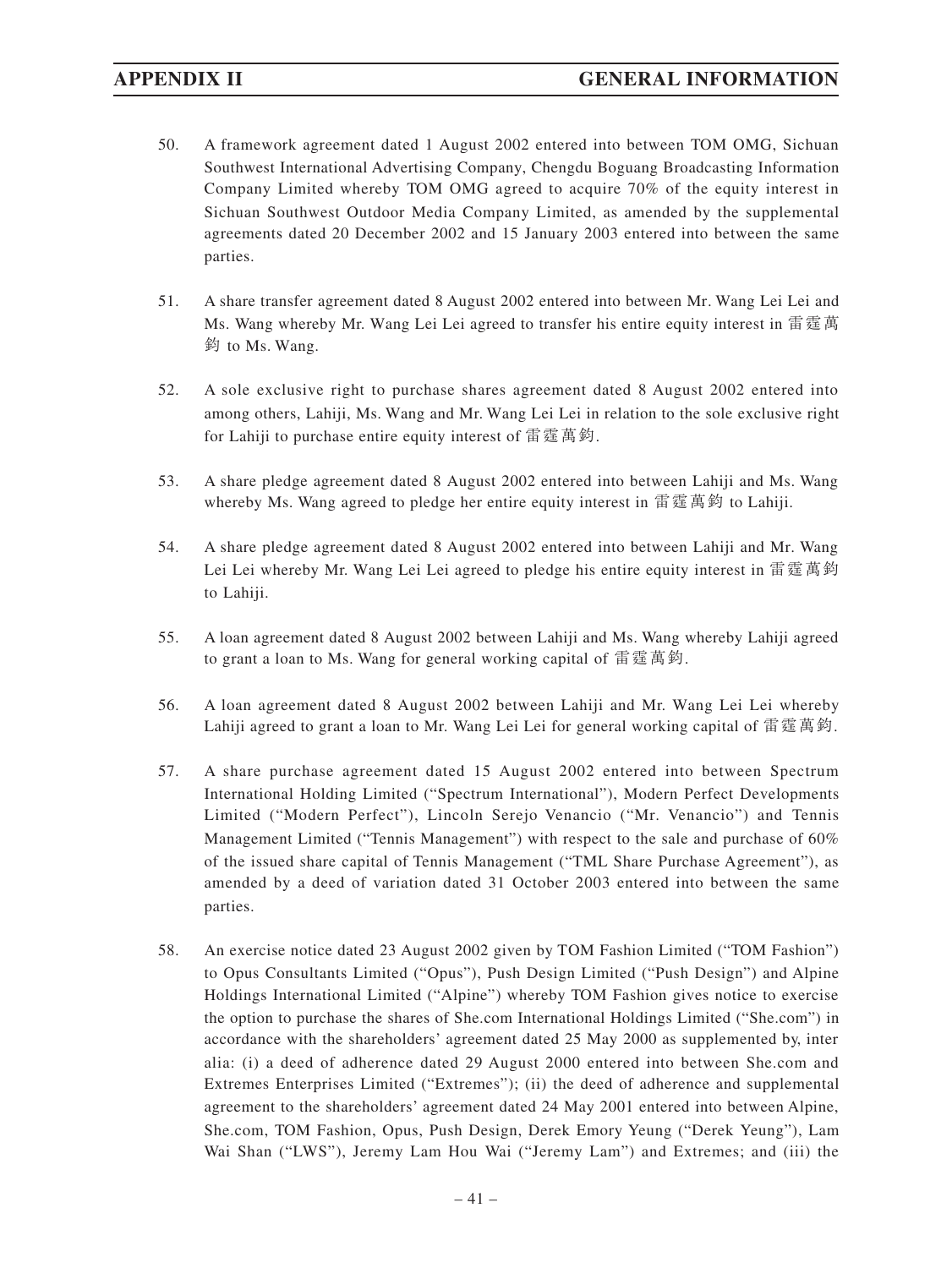supplemental agreement dated 24 November 2001 entered into between Alpine, TOM Fashion, Opus, Push Design, She.com, Derek Yeung, LWS, Jeremy Lam and Extremes. ("She.com Shareholders' Agreement").

- 59. A pledge agreement dated 1 September 2002 entered into between Qilu, Jinan Qilu and Qilu Media.
- 60. A loan agreement dated 3 September 2002 entered into between Beijing Super Channel and TOM.COM (China) Investment Limited ("TOM China") whereby TOM China advanced to Beijing Super Channel a certain sum.
- 61. A sale and purchase agreement dated 6 September 2002 entered into between TOM International and 36 Solutions Limited relating to the acquisition of web development and marketing production business.
- 62. A letter of intent dated 9 September 2002 entered into between 生活 讀書 新知三聯書 店 ("Sanlian") and TOM International with respect to the establishment of a joint venture in the PRC.
- 63. A loan agreement dated 11 September 2002 entered into between Beijing Super Channel and TOM China whereby TOM China advanced to Beijing Super Channel a certain sum.
- 64. A letter of intent dated 18 September 2002 entered into between 電腦報社, 重慶中科普傳 媒發展股份有限公司 and TOM International relating to the establishment of a joint venture company in the PRC.
- 65. A shareholders' agreement dated 20 September 2002 ("TML Shareholders' Agreement") entered into between Modern Perfect, Spectrum International, Mr. Venancio and Tennis Management.
- 66. A letter dated 20 September 2002 given by TOM International to Spectrum International confirming that in the event that Modern Perfect is unable to perform its obligation under clause 26 of the TML Shareholders' Agreement, such obligation shall be undertaken by TOM International.
- 67. A deed of indemnity dated 20 September 2002 entered into between Spectrum International, Mr. Venancio, Tennis Management and Modern Perfect whereby Spectrum International and Mr. Venancio have agreed to give certain tax indemnities in favour of Tennis Management and its subsidiaries.
- 68. A deed of charge dated 20 September 2002 entered into between Spectrum International and Modern Perfect pursuant to which Spectrum International agreed to enter into this deed in favour of Modern Perfect in order to secure certain obligation of Spectrum International under the TML Share Purchase Agreement.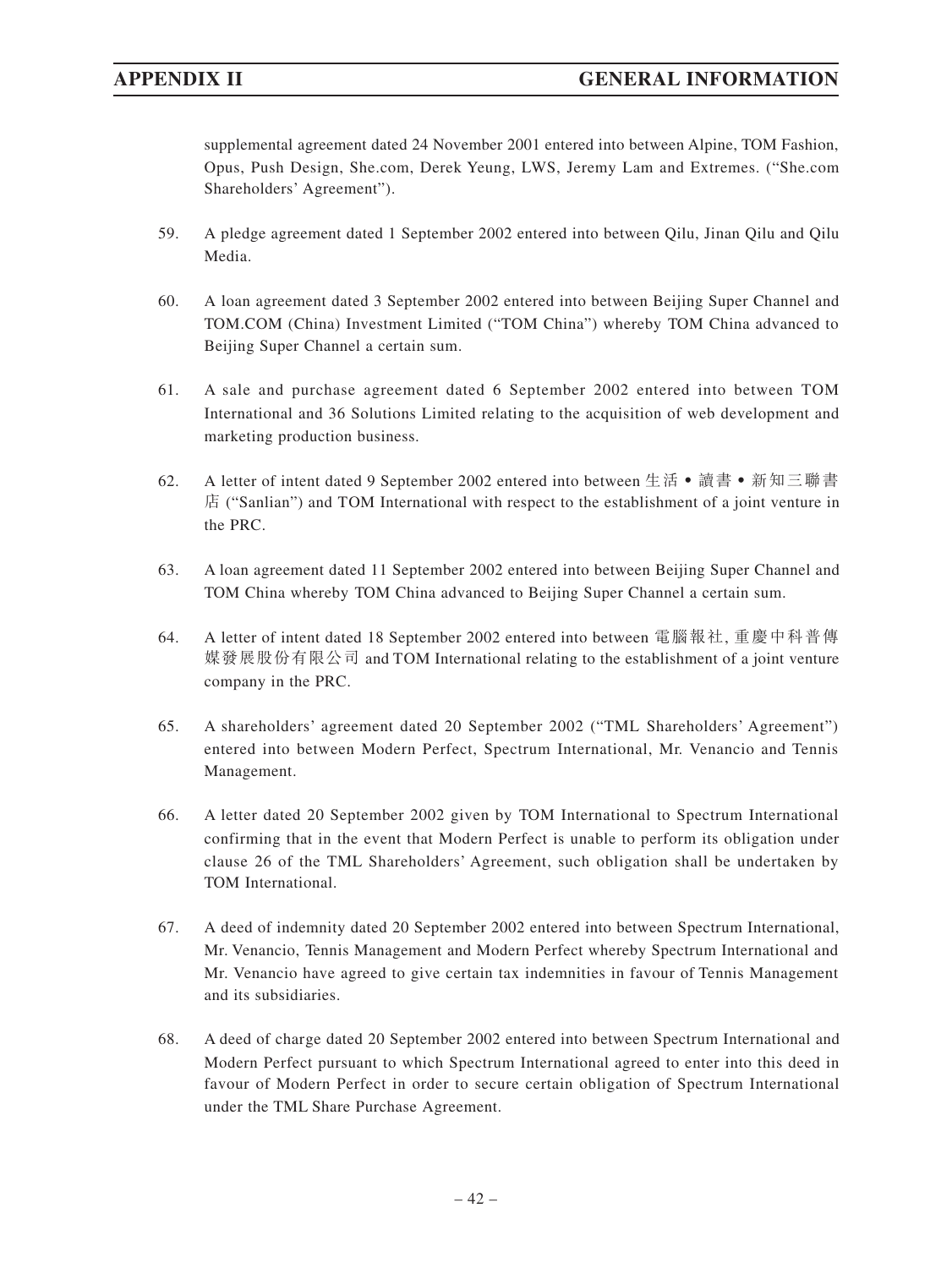- 69. An escrow letter dated 20 September 2002 relating to the appointment of Barlow Lyde  $\&$ Gilbert ("BLG") as an escrow agent by Spectrum International and Modern Perfect to hold the certificate for 18,299,238 Shares, as amended by a supplemental escrow agreement dated 20 March 2003, 20 April 2003 and 28 May 2003 with respect to the extension of the appointment of BLG as an escrow agent.
- 70. A letter dated 18 October 2002 given by TOM Fashion to Opus, Push Design and Alpine with respect to the extension of option period to purchase the shares of She.com pursuant to the She.com Shareholders' Agreement.
- 71. A supplemental agreement dated 29 October 2002 entered into between Diamond and 宏嘉 創業投資股份有限公司 which supplements the BW Stock Purchase Agreement.
- 72. A deed of adherence dated 29 October 2002 given by Windsor Hill Corporation in favour of Diamond and TOM International.
- 73. A supplemental agreement dated 29 October 2002 entered into between Diamond and PC Home Publications Inc. ("PC Home") which supplements to the BW Stock Purchase Agreement.
- 74. A supplemental agreement dated 29 October 2002 entered into between Diamond, Chih Nan Investment Co., Ltd., Jeng Da Investment Co., Ltd. and James Jin which supplements to the BW Stock Purchase Agreement.
- 75. A deed of adherence dated 29 October 2002 given by Golden River Holdings Limited in favour of Diamond and TOM International.
- 76. A pledge agreement dated 1 November 2002 entered into between Seeout and Seeout Media.
- 77. An ISP cooperation agreement dated 4 November 2002 between 雷霆萬鈞 and Cernet Information Technology Company Limited ("CIT"), as amended in May 2003. Pursuant to this agreement, CIT provides a dial-in number to customers of 雷霆萬鈞 to access the Internet and 雷霆萬鈞 pays a monthly usage fee. In addition, the parties share the profits equally. Notwithstanding the above, 雷霆萬鈞 will pay a fixed monthly usage fee to CIT for the period from May 2003 to October 2003. This agreement will expire on 1 November 2003, with an automatic extension of one year if no party objects.
- 78. A memorandum of understanding dated 21 November 2002 entered into between TOM International, Henan Ming Sheng Advertising Co. Ltd., Niu Zhi Min and Wang Li Jun relating to the formation of a joint venture company in the PRC.
- 79. A memorandum of understanding dated 21 November 2002 entered into between TOM International, Beijing Charm Art & Advertising Co. Ltd., Dang He and Chou Wei Hua relating to the formation of a joint venture company in the PRC.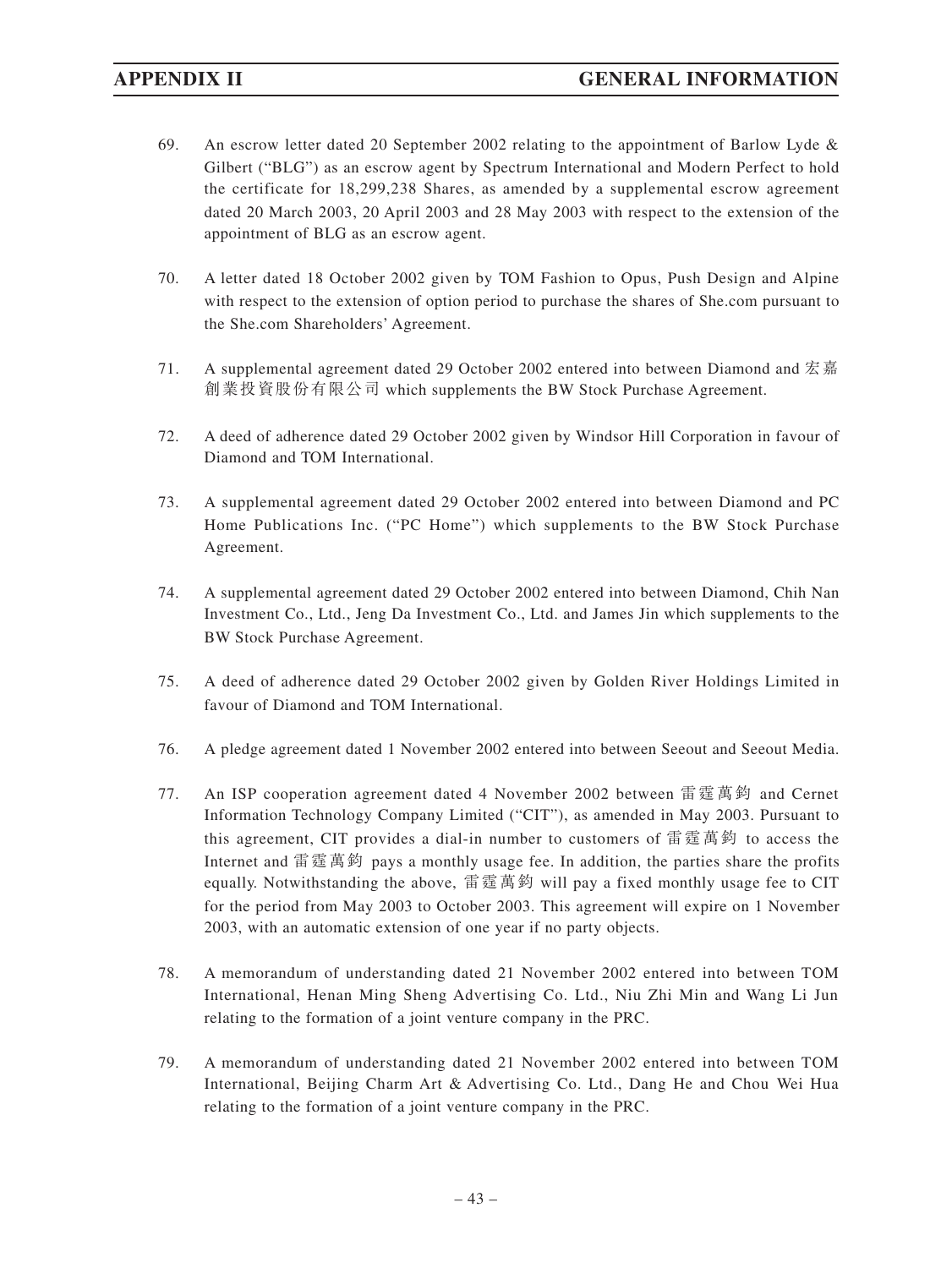- 80. A license agreement dated 21 November 2002 between CIT and 雷霆萬鈞 pursuant to which, 雷霆萬鈞 granted a license to CIT to use the TOMNET trademark, but CIT does not have the right to sub-license the TOMNET trademark to any third parties without prior consent from 雷霆萬鈞. 雷霆萬鈞 also permits CIT to use various related network resources and customer information of TOMNET. The term of this agreement is from 21 November 2002 to 20 November 2004.
- 81. A termination & novation agreement dated 25 November 2002 entered into between Mr. Wang Lei Lei, Advanced Internet Services Limited ("AIS") and Shenzhen Freenet Information Technology Company Limited ("Shenzhen Freenet") with respect to (1) termination of the loan agreement dated 21 August 2002 entered into between Mr. Wang Lei Lei and Shenzhen Freenet whereby Mr. Wang Lei Lei advanced a certain sum to Shenzhen Freenet exclusively for contributing to the registered capital of Shenzhen Freenet; and (2) novation of all rights, obligations and liabilities from Mr. Wang Lei Lei to AIS with respect to a certain sum of the shareholders' loan under the same loan agreement.
- 82. A novation agreement dated 25 November 2002 entered into between AIS, Mr. Wang Lei Lei and Shenzhen Freenet relating to the novation of all rights, obligations and liabilities from Mr. Wang Lei Lei to AIS pursuant to the novation agreement dated 2 March 2001 entered into between Mr. Sing Wang, Mr. Wang Lei Lei and Shenzhen Freenet whereby Mr. Sing Wang has assigned all his rights title interest and benefits of and novated all his obligations and liabilities under the loan agreement dated 10 December 1999 to Mr. Wang Lei Lei.
- 83. A novation agreement dated 25 November 2002 entered into between AIS, Mr. Wang Lei Lei and Shenzhen Freenet relating to the novation of all rights, obligations and liabilities from Mr. Wang Lei Lei to Shenzhen Freenet pursuant to the novation agreement dated 2 March 2001 entered into between Mr. Sing Wang, Mr. Wang Lei Lei and AIS whereby Mr. Sing Wang has assigned all his rights, title, interest and benefits of and novated all his obligations and liabilities under the loan agreement dated 10 December 1999 to Mr. Wang Lei Lei.
- 84. A novation agreement dated 25 November 2002 entered into between AIS, Mr. Wang Lei Lei and Shenzhen Freenet relating to the novation of all rights, obligations and liabilities from Mr. Wang Lei Lei to AIS pursuant to the novation agreement dated 2 March 2001 entered into between Mr. Sing Wang, Mr. Wang Lei Lei and Shenzhen Freenet whereby Mr. Sing Wang has assigned all his rights, title, interest and benefits of and novated all his obligations and liabilities under the loan agreement dated 15 December 2000 to Mr. Wang Lei Lei.
- 85. A novation agreement dated 25 November 2002 entered into between AIS, Mr. Wang Lei Lei and Shenzhen Freenet relating to the novation of all rights, obligations and liabilities from Mr. Wang Lei Lei to Shenzhen Freenet pursuant to the novation agreement dated 2 March 2001 entered into between Sing Wang, Mr. Wang Lei Lei and AIS whereby Mr. Sing Wang has assigned all his rights, title, interest and benefits of and novated all his obligations and liabilities under the loan agreement dated 2 November 2000 to Mr. Wang Lei Lei.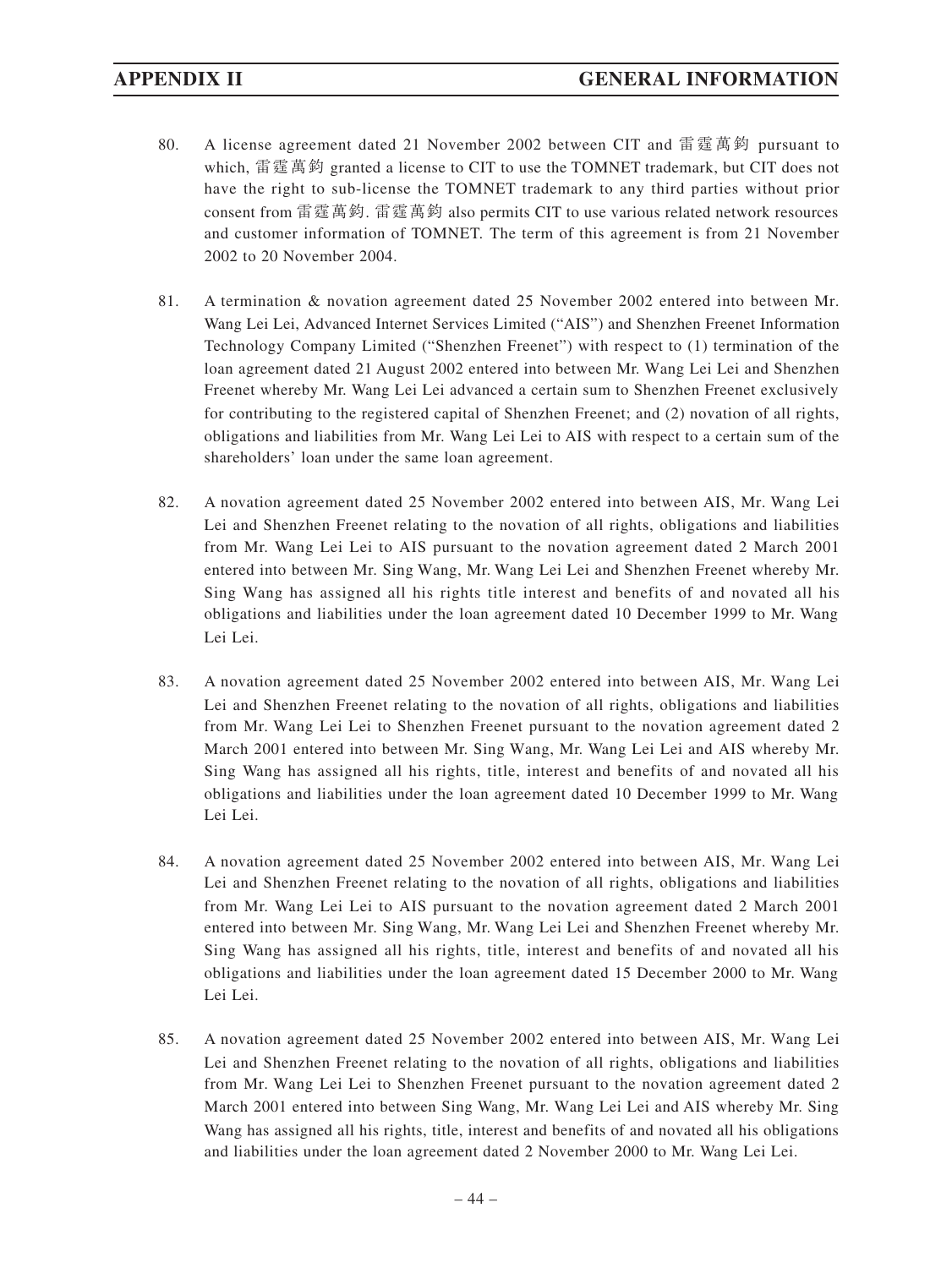- 86. A novation agreement dated 25 November 2002 entered into between AIS, Mr. Wang Lei Lei and Shenzhen Freenet relating to the novation of all rights, obligations and liabilities from Mr. Wang Lei Lei to Shenzhen Freenet pursuant to the first loan agreement dated 29 December 2000 and the second loan agreement dated 5 June 2001, both entered into between Mr. Wang Lei Lei and AIS.
- 87. A novation agreement dated 25 November 2002 entered into between AIS, Mr. Wang Lei Lei and Shenzhen Freenet relating to the novation of all rights, obligations and liabilities from Mr. Wang Lei Lei to AIS pursuant to the first loan agreement dated 29 December 2000 and the second loan agreement dated 5 June 2001, both entered into between Mr. Wang Lei Lei and Shenzhen Freenet.
- 88. A termination agreement dated 25 November 2002 entered into between Mr. Wang Lei Lei, Shenzhen Freenet and AIS with respect to the termination of a loan agreement dated 21 May 2001 entered into the same parties whereby AIS advanced a certain sum to Mr. Wang Lei Lei for his onward lending to Shenzhen Freenet.
- 89. A termination agreement dated 25 November 2002 entered into between Mr. Wang Lei Lei, Shenzhen Freenet and Mr. Sing Wang with respect to the termination of a loan agreement dated 21 May 2001 entered into the same parties whereby Mr. Wang Lei Lei advanced a certain sum to Mr. Sing Wang for his onward lending to Shenzhen Freenet.
- 90. A termination and novation agreement dated 25 November 2002 entered into between Mr. Wang Lei Lei, Shenzhen Freenet and AIS with respect to: (i) the termination of a loan agreement dated 21 August 2002 entered into the same parties whereby AIS advanced a certain sum to Mr. Wang Lei Lei for his onward lending to Shenzhen Freenet; and (ii) the novation of obligations and liabilities from Mr. Wang Lei Lei to Shenzhen Freenet pursuant to the loan agreement dated 21 August 2002 with respect to the certain sum of the shareholders' loan.
- 91. A termination agreement dated 25 November 2002 entered into between Mr. Wang Lei Lei and AIS with respect to the termination of a supplemental loan agreement dated 30 March 2001 entered into the same parties whereby AIS advanced a certain sum to Mr. Wang Lei Lei for his onward lending to Shenzhen Freenet.
- 92. A loan agreement dated 25 November 2002 entered into between Ms. Wang, AIS and Shenzhen Freenet, pursuant to which AIS granted Ms. Wang a loan facility, the proceeds of which shall be used exclusively towards the working capital of Shenzhen Freenet or Beijing Redsail Netlegend Data Network Technology Company Limited ("Redsail"). AIS has a right to demand payment of loan at any time.
- 93. A loan agreement dated 25 November 2002 entered into between AIS, Ms. Wang and Shenzhen Freenet, pursuant to which AIS agreed to grant a certain sum to Ms. Wang for the exclusive purpose of contributing towards registered capital of Shenzhen Freenet.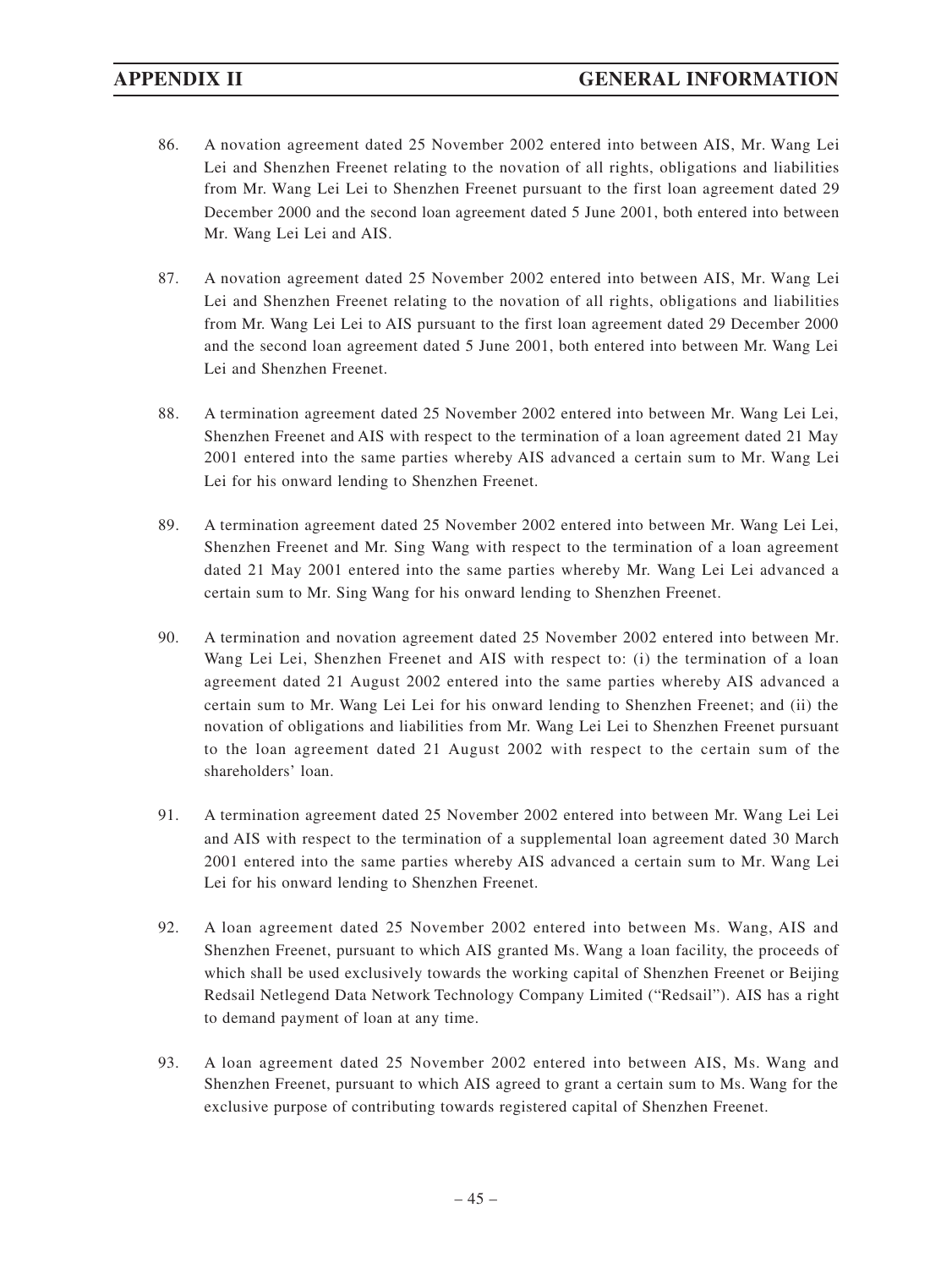- 94. A novation agreement dated 1 December 2002 entered into between Mr. Wang Lei Lei, Shenzhen Freenet and AIS relating to the novation of all rights, obligations and liabilities from Mr. Wang Lei Lei to AIS pursuant to the loan agreement dated 29 December 2000 and supplemental loan agreement dated 30 March 2001 entered into between the same parties.
- 95. A novation agreement dated 1 December 2002 entered into between Mr. Wang Lei Lei, Shenzhen Freenet and AIS relating to the novation of all rights, obligations and liabilities from Mr. Wang Lei Lei to AIS pursuant to the loan agreement dated 21 August 2002 entered into between the same parties.
- 96. A termination agreement dated 1 December 2002 entered into between Mr. Wang Lei Lei, Shenzhen Freenet and AIS with respect to the termination of a loan agreement dated 21 August 2002 entered into the same parties whereby AIS advanced a certain sum to Mr. Wang Lei Lei for his onward lending to Shenzhen Freenet.
- 97. A termination agreement dated 1 December 2002 entered into between Mr. Wang Lei Lei, Shenzhen Freenet and AIS with respect to the termination of a loan agreement dated 21 May 2001 entered into the same parties whereby AIS advanced a certain sum to Mr. Wang Lei Lei for his onward lending to Shenzhen Freenet.
- 98. A termination agreement dated 1 December 2002 entered into between Mr. Wang Lei Lei, Shenzhen Freenet and AIS with respect to the termination of a loan agreement dated 27 June 2002 entered into the same parties whereby AIS advanced a certain sum to Mr. Wang Lei Lei for his onward lending to Shenzhen Freenet.
- 99. A termination agreement dated 1 December 2002 entered into between Mr. Wang Lei Lei and AIS with respect to the termination of a loan agreement dated 29 December 2000 and a supplemental agreement dated 30 December 2001 entered into the same parties whereby AIS advanced a certain sum to Mr. Wang Lei Lei for his onward lending to Shenzhen Freenet.
- 100. A termination agreement dated 1 December 2002 entered into between Mr. Wang Lei Lei and Lahiji with respect to the termination of a loan agreement dated 8 August 2002 entered into the same parties whereby Lahiji advanced a certain sum to Mr. Wang Lei Lei to invest in Beijing TOM International Advertising Limited ("Beijing TOM Advertising").
- 101. A termination agreement dated 1 December 2002 entered into between Mr. Wang Lei Lei and AIS with respect to the termination of a loan agreement dated 24 December 2001 entered into the same parties whereby AIS advanced a certain sum to Mr. Wang Lei Lei for his onward lending to 深圳市新易網通網絡信息技術有限公司 ("新易網通").
- 102. A termination agreement dated 1 December 2002 entered into between Mr. Wang Lei Lei and Hitech Profits Limited ("Hitech") with respect to the termination of a loan agreement dated 6 December 2000 entered into the same parties whereby Hitech advanced a certain sum to Mr. Wang Lei Lei to invest in 昆明風馳企業顧問諮詢有限公司 ("風馳顧問").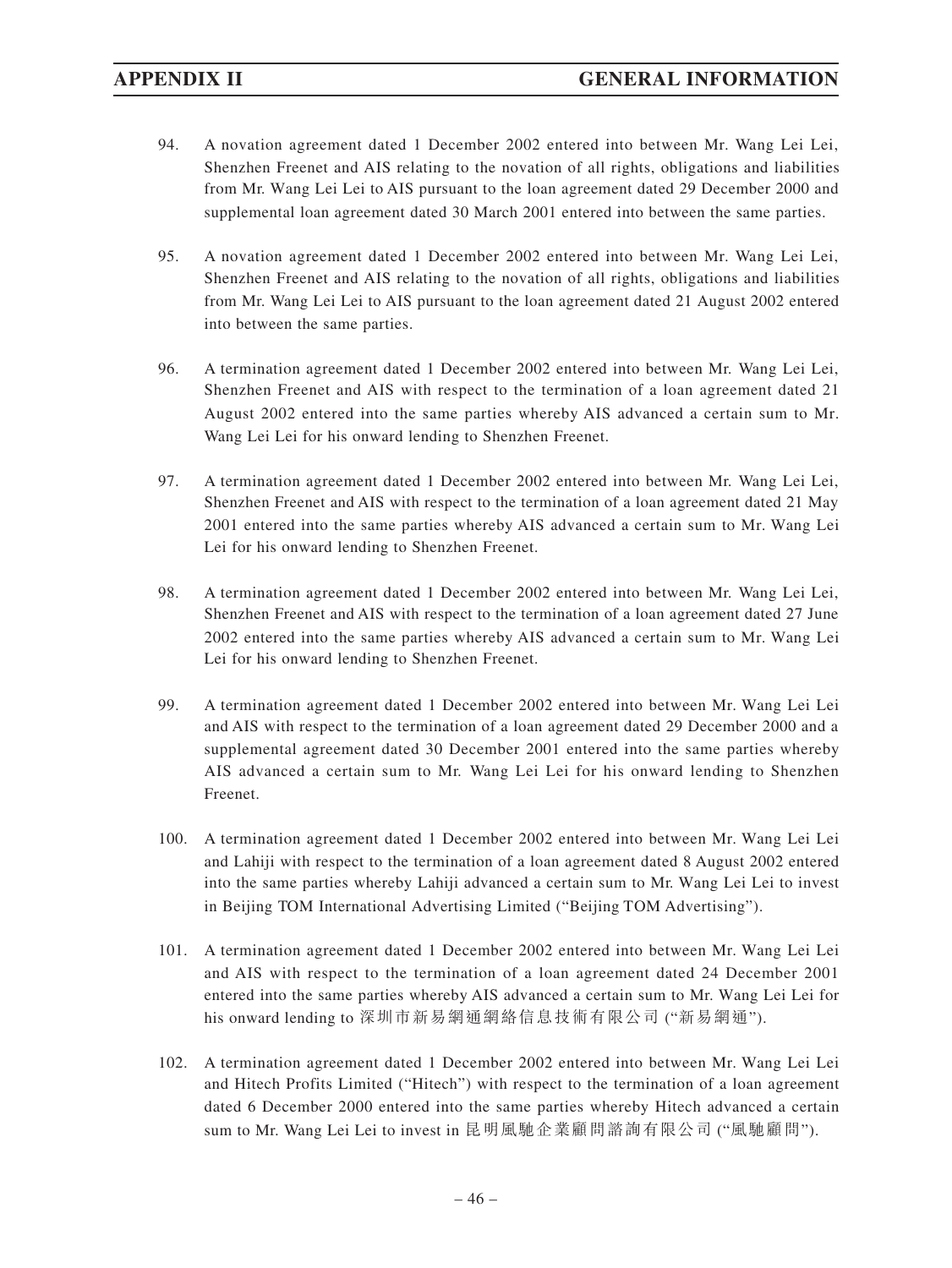- 103. A termination agreement dated 1 December 2002 entered into between Mr. Wang Lei Lei and Lahiji with respect to the termination of a loan agreement dated 8 August 2002 entered into the same parties whereby Lahiji advanced a certain sum to Mr. Wang Lei Lei to invest in 雷霆萬鈞.
- 104. A termination agreement dated 1 December 2002 entered into between Mr. Wang Lei Lei and AIS with respect to the termination of a loan agreement dated 18 April 2001 entered into the same parties whereby AIS advanced a certain sum to Mr. Wang Lei Lei for his onward lending to 新飛訊能廣告.
- 105. A sale and purchase agreement dated 3 December 2002 entered into between Texcept and Team Wish Enterprises Limited relating to the purchase of assets.
- 106. A capital transfer agreement dated 2 December 2002 entered into between Shenzhen Freenet, Ms. Zhang Jing ("Ms. Zhang") and Mr. Zhang Hongcheng (known as Mr. Zhang), pursuant to which Ms. Zhang agreed to transfer all her capital injected in 廣州市鴻翔音像製作有 限公司 ("Hong Xiang") and Mr. Zhang agreed to transfer part of his capital injected in Hong Xiang to Shenzhen Freenet.
- 107. A deed of settlement dated 4 December 2002 entered into between TOM International and International Merchandising Corporation relating to the termination of an agreement dated 8 March 2000 entered into between the same parties.
- 108. A sale and purchase agreement dated 6 December 2002 entered into between Cup Limited and TOM (Cup Magazine) Publishing Limited ("TOM (Cup Magazine)") with respect to the transfer of the business and proprietorship of Cup Magazine and AV Magazine ("Magazines"), certain employees, certain fixed assets and the past contents of the Magazines to TOM (Cup Magazine).
- 109. A subscription agreement dated 27 December 2002 ("Cité Subscription Agreement") entered into between Cité Publishing Holding Limited ("Cité Publishing Holding"), TOM Print Media Group Limited ("TOM Print Media"), persons named in schedule 1 of Cité Subscription Agreement and Mr. Jan in respect of subscription of new shares in Cité Publishing Holding and sale and purchase of shareholding interests in Business Weekly, Sharp Point Publishing Co., Limited ("Sharp Point") and HMG as amended by a supplemental agreement dated 31 March 2003, 30 April 2003 and 31 May 2003 entered into between the same parties.
- 110. A share sale and purchase agreement dated 17 January 2003 entered into between TOM Print Media and Business Weekly.
- 111. A letter dated 17 January 2003 given by TOM Fashion to Opus, Push Design and Alpine with respect to the extension of option period to purchase the shares of She.com pursuant to the She.com Shareholders' Agreement.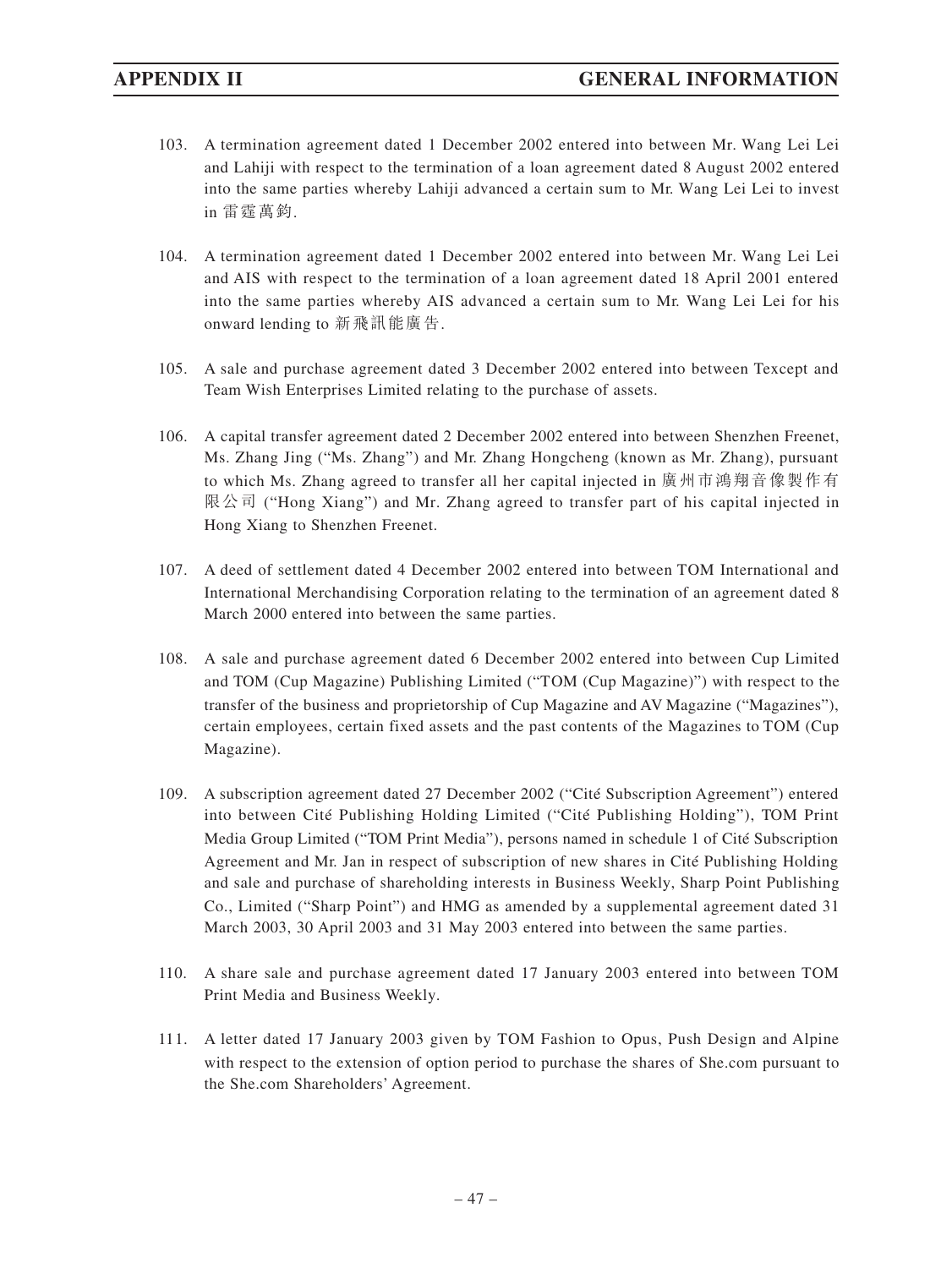- 112. A stock purchase agreement dated 14 February 2003 entered into between TOM Print Media, Cité Publishing Holding and Mr. Jan with respect to the acquisition of up to an aggregate of 11.645% of the issued share capital of Cité Publishing Holding by TOM Print Media, such agreement was being amended by a supplemental agreement dated 30 April 2003 entered into between the same parties.
- 113. A letter dated 20 March 2003 given by TOM Fashion to Opus, Push Design and Alpine whereby the option period is expired and lapsed on 21 March 2003.
- 114. A facility letter dated 1 April 2003 entered into between The Development Bank of Singapore Limited as the lender and the Company as the borrower.
- 115. A surrender agreement dated 14 April 2003 entered into between Metro Broadcast Corporation Limited and the Company.
- 116. A framework agreement dated 30 April 2003 entered into between TOM International, 北京 紅帆譽翔公用電話有限公司 ("Redsail Yuxiang") and 北京三錦泰和科技發展有限公 司 ("三錦泰和 ") with respect to the acquisition of 60% of the equity interest in Redsail as amended by a supplemental agreement dated 30 May 2003 entered into between the same parties.
- 117. An equity transfer agreement dated 30 April 2003 entered into between Redsail Yuxiang,  $\equiv$ 錦泰和 and 雷霆萬鈞 with respect to the acquisition of 60% of the equity interest in Redsail as amended by an agreement dated 30 May 2003 entered into between the same parties.
- 118. A licence agreement dated 15 May 2003 entered into between Texcept as the licensor and SoftChina as the licensee whereby Texcept agreed to grant the license to use the assets to SoftChina.
- 119. A lease agreement dated 3 June 2003 entered into between LTWJi and Redsail. Pursuant to this lease agreement, LTWJi agreed to lease from Redsail two seats in its customer service center in Beijing so that LTWJi can provide customer services to its users of wireless IVR services. This agreement expires on 3 June 2004. LTWJi entered into a supplemental lease agreement with Redsail on 9 September 2003 to lease 12 additional seats.
- 120. A deed of waiver dated 9 June 2003 entered into between Alpine, TOM Fashion and Extremes whereby She.com absolutely and irrevocably waives and renounces all its rights pursuant to Clause 10 of She.com Shareholders' Agreement.
- 121. A tenancy agreement dated 16 June 2003 entered into between 北京經開科創科技孵化器 有限公司 and LTWJi, in relation to the lease of Room 422, Block A, No. 12 Hong Huan Bei Lu, Beijing Economic and Technology Development District, Beijing, the PRC for a period of one year expiring on 16 June 2004.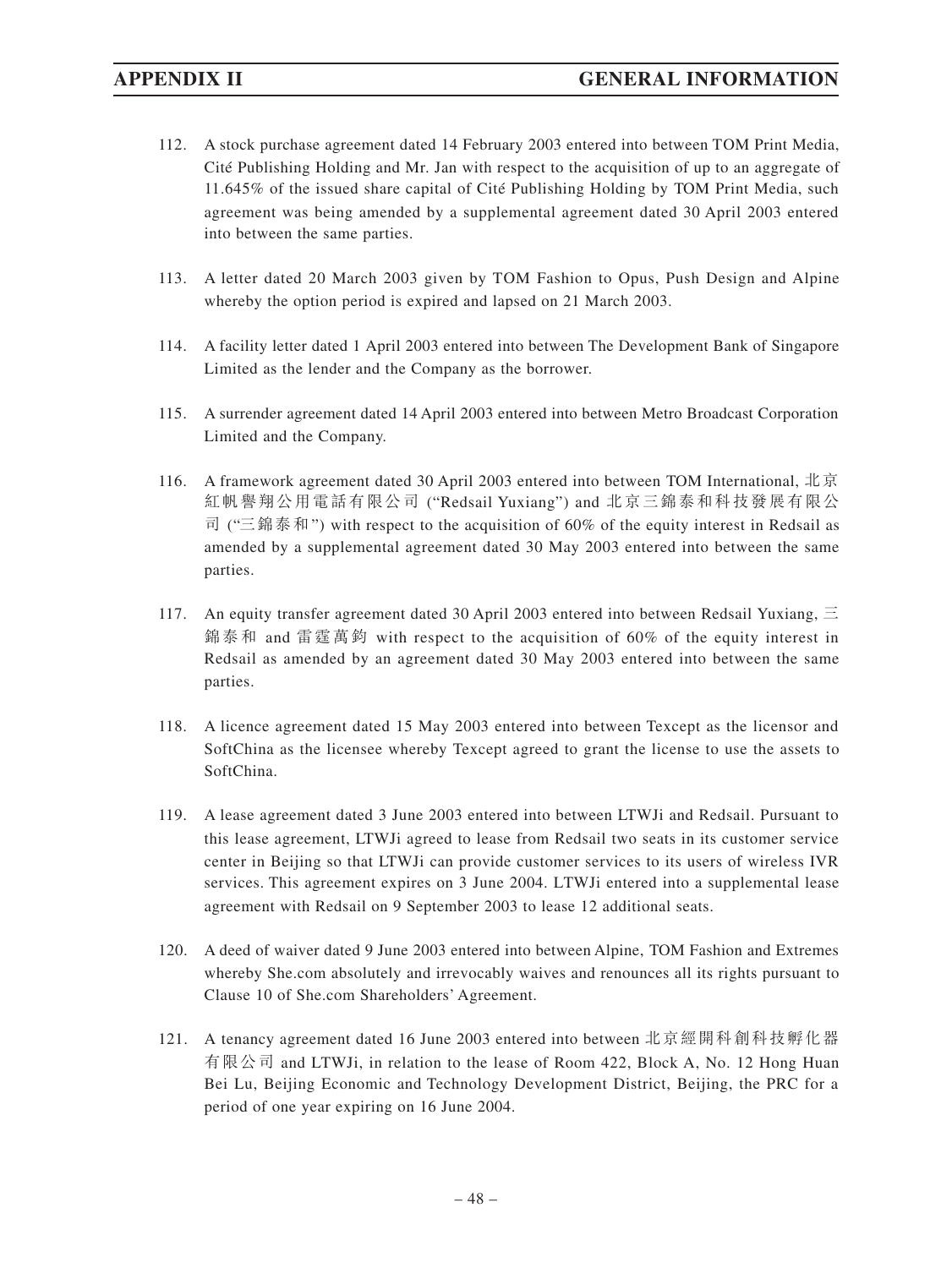- 122. A sub-tenancy agreement dated 15 June 2003 entered into between TOM China and TOM International (Beijing Representative Office) in relation to the sub-lease of the room 908D of 9th Floor, Tower W3, The Towers, Beijing Oriental Plaza, No. 1 – 31, Dong Chang An Jie, Dong Cheng District, Beijing, the PRC for a period of 3 years expiring on 14 June 2006.
- 123. A share purchase agreement dated 18 June 2003 entered into between TOM Stocks, EC.COM INC. ("EC.COM"), Moses Tsang Kwok Tai ("Mr. Tsang"), All Asia and AA Stocks relating to the sale and purchase of 252,641 shares in AA Stocks to EC.COM by TOM Stocks.
- 124. A termination agreement to the shareholders' agreement dated 28 April 2000 and new shareholders' agreement dated 18 June 2003 entered into between AA Stocks, All Asia, TOM Stocks, Westport, MKT, EC.COM and Mr. Tsang relating to the sale and purchase of 252,641 shares in AA Stocks to EC.COM by TOM Stocks.
- 125. A share purchase agreement dated 2 July 2003 entered into between Turner Broadcasting System Asia Pacific, Inc. ("TBSAP"), TOM Television Group Limited ("TOM TV"), Turner Broadcasting System, Inc. ("TBS") and the Company relating to the sale and purchase of 64.07% of the issued share capital of China Entertainment Television Broadcast Limited ("CETV"), as amended on 28 August 2003 entered into between the same parties.
- 126. A deed of indemnity dated 2 July 2003 entered into between the Company and TBSAP relating to the proposed acquisition of 4,800 shares of CETV from Lark International Multimedia Limited.
- 127. A deed of indemnity dated 2 July 2003 entered into between the Company and TBSAP relating to the proposed acquisition of 1,200 shares of CETV from Mr. Chua Wah Peng, Robert.
- 128. A tenancy agreement dated 2 July 2003 entered into between Beijing Oriental Plaza Company Limited ("Beijing Oriental") and Beijing Super Channel in relation to the lease of the whole of 8th Floor, Tower W3, The Towers, Beijing Oriental Plaza, No. 1 – 31, Dong Chang An Jie, Dong Cheng District, Beijing, the PRC for a period of 3 years expiring on 14 June 2006.
- 129. A tenancy agreement 2 July 2003 entered into between Beijing Oriental and TOM China in relation to the lease of Rooms  $1 - 6$ , 9th Floor, Tower W3, The Towers, Beijing Oriental Plaza, No. 1 – 31, Dong Chang An Jie, Dong Cheng District, Beijing, the PRC for a period of 3 years expiring on 14 June 2006.
- 130. A tenancy agreement 2 July 2003 entered into between Beijing Oriental and TOM China in relation to the lease of Rooms  $7 - 8$ , 9th Floor, Tower W3, The Towers, Beijing Oriental Plaza, No. 1 – 31, Dong Chang An Jie, Dong Cheng District, Beijing, the PRC for a period of 3 years expiring on 14 June 2006.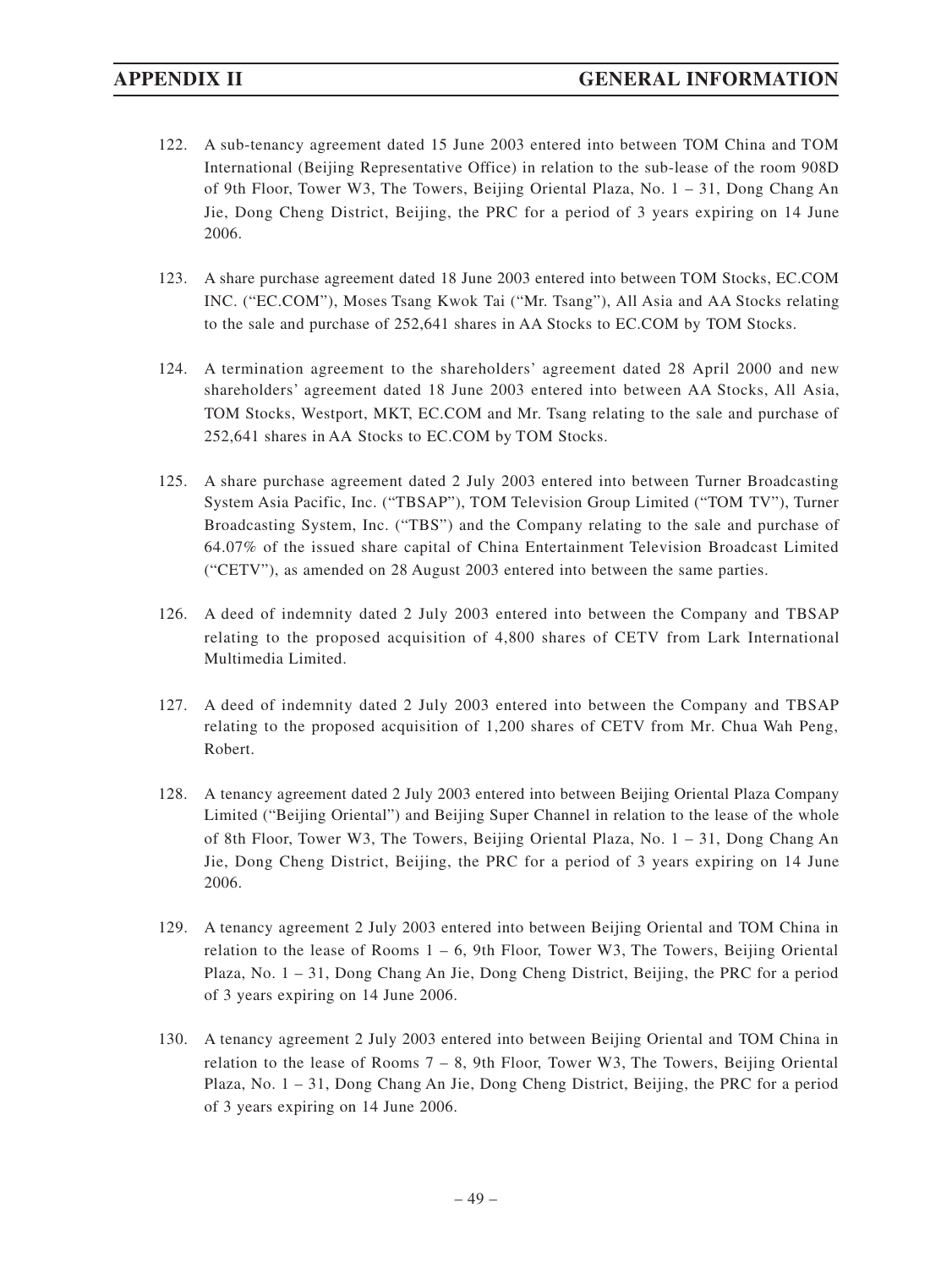- 131. A placing agreement dated 3 July 2003 entered into between Schumann International Limited, Citigroup Global Markets Asia Limited and the Company, pursuant to which Citigroup Global Markets Asia Limited will purchase or procure purchasers to acquire, and Schumann International Limited will sell in aggregate 450,000,000 existing shares of the Company at a price of HK\$2.30 per share.
- 132. A subscription agreement dated 3 July 2003 entered into between the Company as an issuer and Schumann International Limited as a subscriber, pursuant to which Schumann International Limited has conditionally agreed to subscribe for 450,000,000 new shares of the Company in total at HK\$2.30 per share.
- 133. A financing facility agreement dated 10 July 2003 entered into between (1) Cité Publishing Limited, Business Weekly, PC Home and Sharp Point as the co-borrowers; (2) The Development Bank of Singapore Ltd, Taipei Branch, Credit Lyonnais, Taipei Branch, United Overseas Bank Limited, Taipei Branch, Bank Sinopac, The Bank of Nova Scotia, Taipei Branch as the banks; (3) The Development Bank of Singapore Ltd as the coordinating arranger and facility agent; and (4) Bank Sinopac as the fiscal agent.
- 134. A loan agreement dated 22 July 2003 entered into between TOM OMG, Li Jian and Dynamic Net Developments Limited ("Dynamic") whereby TOM OMG agreed to lend a certain sum to Li Jian and Dynamic.
- 135. A share pledge agreement dated 25 July 2003 entered into between Redsail Yuxiang; 趙學 英, Resail and 雷霆萬鈞 in relation to the pledge of the 1,260,068 shares of the Company by Redsail Yuxiang in favour of 雷霆萬鈞 and Redsail.
- 136. A share pledge agreement dated 25 July 2003 entered into between 三錦泰和, 趙學英 , Redsail and 雷霆萬鈞 in relation to the pledge of the 282,872 shares of the Company by  $\Xi$ 錦泰和 in favour of 雷霆萬鈞 and Redsail.
- 137. An agreement dated 21 July 2003 entered into between Cité Publishing Holding, TOM Print Media, Pan Sy Zuan and Mr. Jan whereby Pan Sy Zuan agreed to (i) sell to Cité Publishing Holding all his shareholding in HMG; (ii) subscribe for 0.78% of the enlarged issued share capital of Cité Publishing Holding; and (iii) sell one half of his shareholding in Cité Publishing Holding to TOM Print Media on substantially the same terms and conditions as those offered to the other minority shareholders of HMG.
- 138. A tenancy agreement dated 14 August 2003 entered into between Beijing Oriental and LTWJi, in relation to the lease of the rooms  $7 - 8$  of 5th Floor, Tower W3, The Towers, Beijing Oriental Plaza, No. 1 – 31, Dong Chang An Jie, Dong Cheng District, Beijing, the PRC for a period of 3 years expiring on 14 August 2006.
- 139. A share transfer agreement dated 28 August 2003 entered into between Shenzhen Freenet and Ms. Wang, Mr. Sheng Yong ("Mr. Sheng") pursuant to which Shenzhen Freenet agreed to transfer its 40% and 30% equity interests in 廣東羊城廣告有限公司 to Ms. Wang and Mr. Sheng respectively.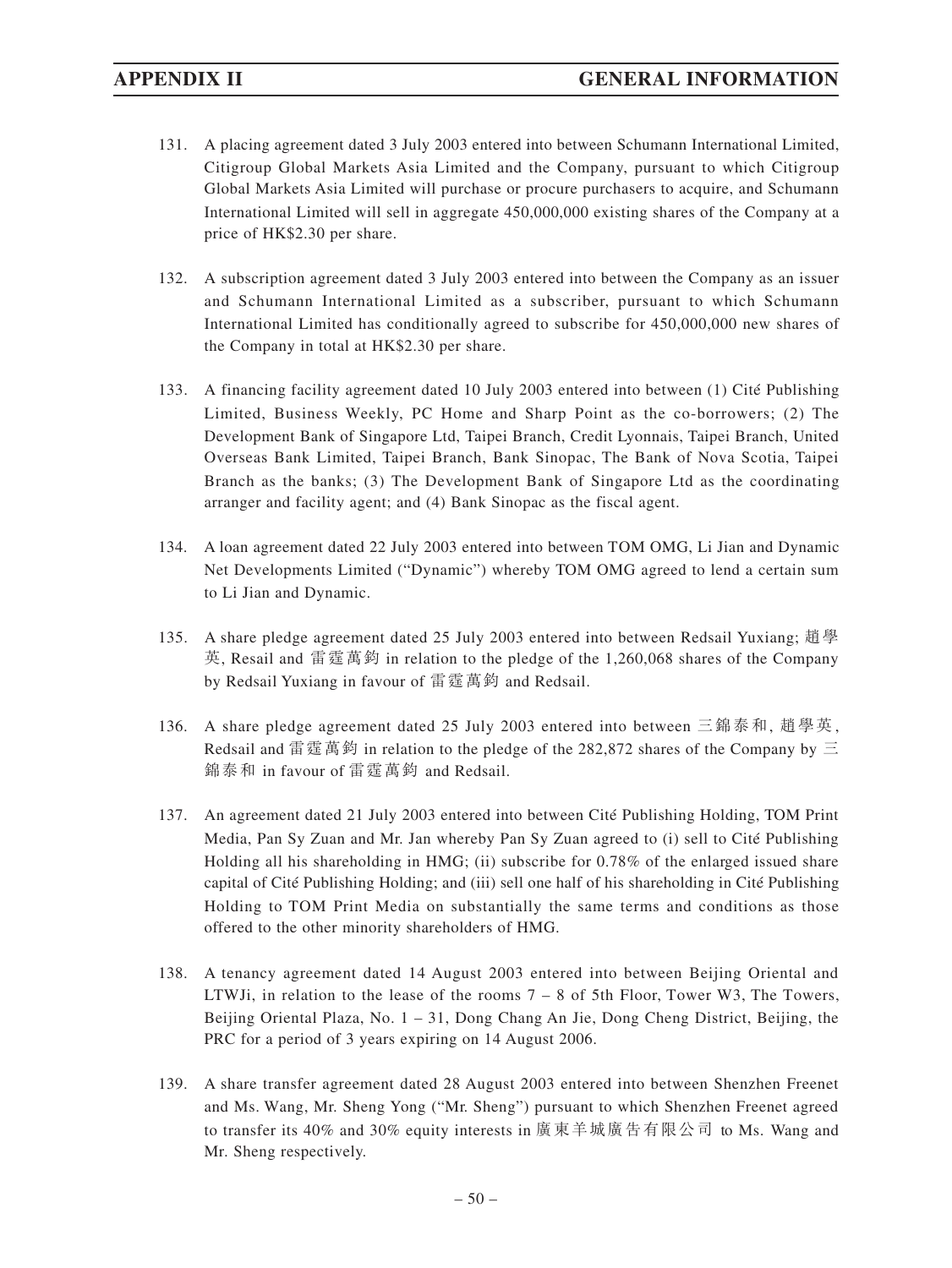- 140. An escrow letter dated 2 September 2003 relating to the appointment of Scotiatrust (Asia) Limited ("Scotiatrust") as an escrow agent by Redsail Yuxiang, Redsail, 雷霆萬鈞 and 趙 學英 to hold the certificate for 1,260,068 ordinary shares of the Company.
- 141. An escrow letter dated 2 September 2003 relating to the appointment of Scotiatrust as an escrow agent by 三錦泰和, Redsail, 雷霆萬鈞 and 趙學英 to hold the certificate for 282,872 ordinary shares of the Company.
- 142. A shareholders' agreement dated 15 September 2003 entered into between Jian Ming, Tianming, TOM OMG, 北京天明國際投資管理有限公司 ("Tianming International"), 風 馳顧問 and Tianming Advertising, pursuant to which certain terms set out in the Tianming Framework Agreement are amended.
- 143. A shareholders' deed dated 15 September 2003 entered into between TOM TV, TBSAP, the Company, TBS and CETV under which, among other things, TOM TV will provide CETV with funding for working capital purposes of CETV as determined by the board of directors of CETV from time to time.
- 144. An option deed dated 15 September 2003 entered into between TOM TV, TBSAP, the Company and TBS, pursuant to which TOM TV agreed to grant to TBSAP a call option over all of the 19,222 ordinary shares of HK\$0.30 each in the capital of CETV held by TOM TV upon the terms and subject to the conditions set out in the deed.
- 145. A program management agreement dated 15 September 2003 entered into between TBSAP, CETV and TOM TV, under which TBSAP will provide certain programming management services to CETV at such fee agreed by TBSAP and CETV.
- 146. An asset purchase agreement dated 15 September 2003 entered into between TBSAP and CETV, pursuant to which CETV will acquire from TBSAP certain office equipments (such as computers and printers) at a consideration of HK\$1 upon the terms and subject to the conditions set out in the agreement.
- 147. A tax deed dated 15 September 2003 entered into between TBSAP and CETV, pursuant to which TBSAP will indemnify CETV against certain tax liabilities (such as profits tax, stamp duty and estate duty) incurred by CETV from 31 May 2000 to 15 September 2003 and which are not disclosed in the audited accounts of CETV for the years ended 31 December 2001 and 31 December 2002, respectively.
- 148. A tenancy agreement dated 16 September 2003 entered into between 匯龍森國際企業孵化 (北京)有限公司 and Puccini International Limited ("Puccini"), in relation to the lease of Room B407-5, No. 14 Zhong He Street, Beijing Economic and Technology Development District, Beijing, the PRC for a period of one year expiring on 30 September 2004.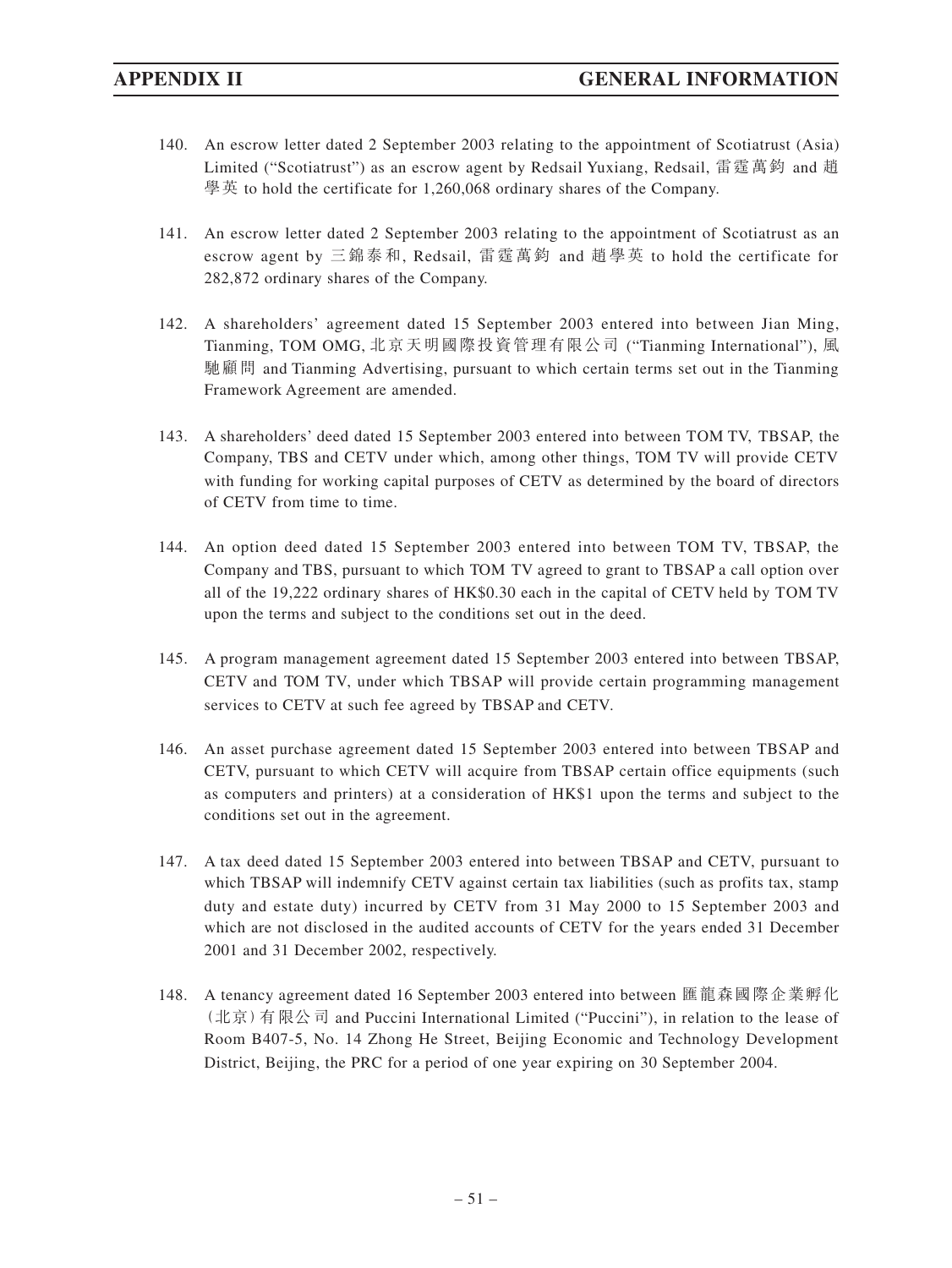- 149. A restructuring agreement dated 20 September 2003 entered into between the Company, TOM Online Inc. and Rich Wealth Holdings Limited ("Rich Wealth"), pursuant to which the Company and Rich Wealth agreed to transfer to TOM Online Inc. their 100% interest in the issued share capital of Lahiji, Laurstinus and AIS, respectively.
- 150. A license agreement dated 21 September 2003 (as amended on the same date) entered into between Dragonfly GF Co, Ltd. ("Dragonfly") as a licensor and 雷霆萬鈞 as a licensee, pursuant to which Dragonfly agreed to grant 雷霆萬鈞 the license to market, sell, distribute and publish "KARMA ONLINE" program and related user documentation for use.
- 151. A novation agreement dated 25 September 2003 entered into between Ms. Wang, Mr. Wang Lei Lei, Devine Gem and Puccini, under which, Ms. Wang, Mr. Wang Lei Lei and Devine Gem agreed the novation of all rights, obligations and liabilities from Devine Gem to Puccini as set out in the (a) share option agreement dated 25 July 2002 entered into between Ms. Wang, Mr. Wang Lei Lei, Devine Gem and LTWJi; and (b) share pledge agreement dated 25 July 2002 entered into between Ms. Wang, Mr. Wang Lei Lei and Devine Gem.
- 152. A novation agreement dated 25 September 2003 entered into between Mr. Wang Lei Lei, Ms. Wang, Devine Gem, and Puccini, under which, all parties agreed the novation of all rights, obligations and liabilities from Devine Gem to Puccini as set out in the loan agreement dated 25 July 2002 entered into between Ms. Wang, Mr. Wang Lei Lei and Devine Gem.
- 153. An investment attorney agreement dated 25 September 2003 entered into between Puccini, Mr. Wang Lei Lei and Ms. Wang, pursuant to which all parties acknowledged the provision of certain sums to Ms. Wang and Mr. Wang Lei Lei respectively by Puccini to invest in LTWJi as registered capital.
- 154. A share transfer agreement dated 25 September 2003 entered into between 長城計算機軟 件與系統有限公司 ("Great Wall Computer"), TOM China, 長城科技股份有限公司 ("Great Wall Technology") and Shenzhen Freenet, pursuant to which Great Wall Computer agreed to transfer its 20% equity interest in Beijing GreaTom United Technology Company Limited ("Beijing GreaTom") to Shenzhen Freenet.
- 155. A supplemental agreement dated 25 September 2003 entered into between TOM China, Great Wall Technology and Shenzhen Freenet, which supplements the agreement dated 2 January 2001 entered into between TOM China, Great Wall Computer and Great Wall Technology in relation to the establishment of Beijing GreaTom.
- 156. A sale and purchase agreement dated 25 September 2003 entered into between Cranwood as a vendor, Bright Horizon Enterprises Limited ("Bright Horizon") as a purchaser, the Company as a guarantor and TOM Online Inc. as a guarantor with respect to the sale and purchase of the entire issued share capital of Puccini, which provides wireless IVR services in China through LTWJi, as amended by a supplemental agreement dated 29 October 2003 entered into between Cranwood, Bright Horizon, the Company, TOM Online Inc. and Ms. Chau Hoi Shuen.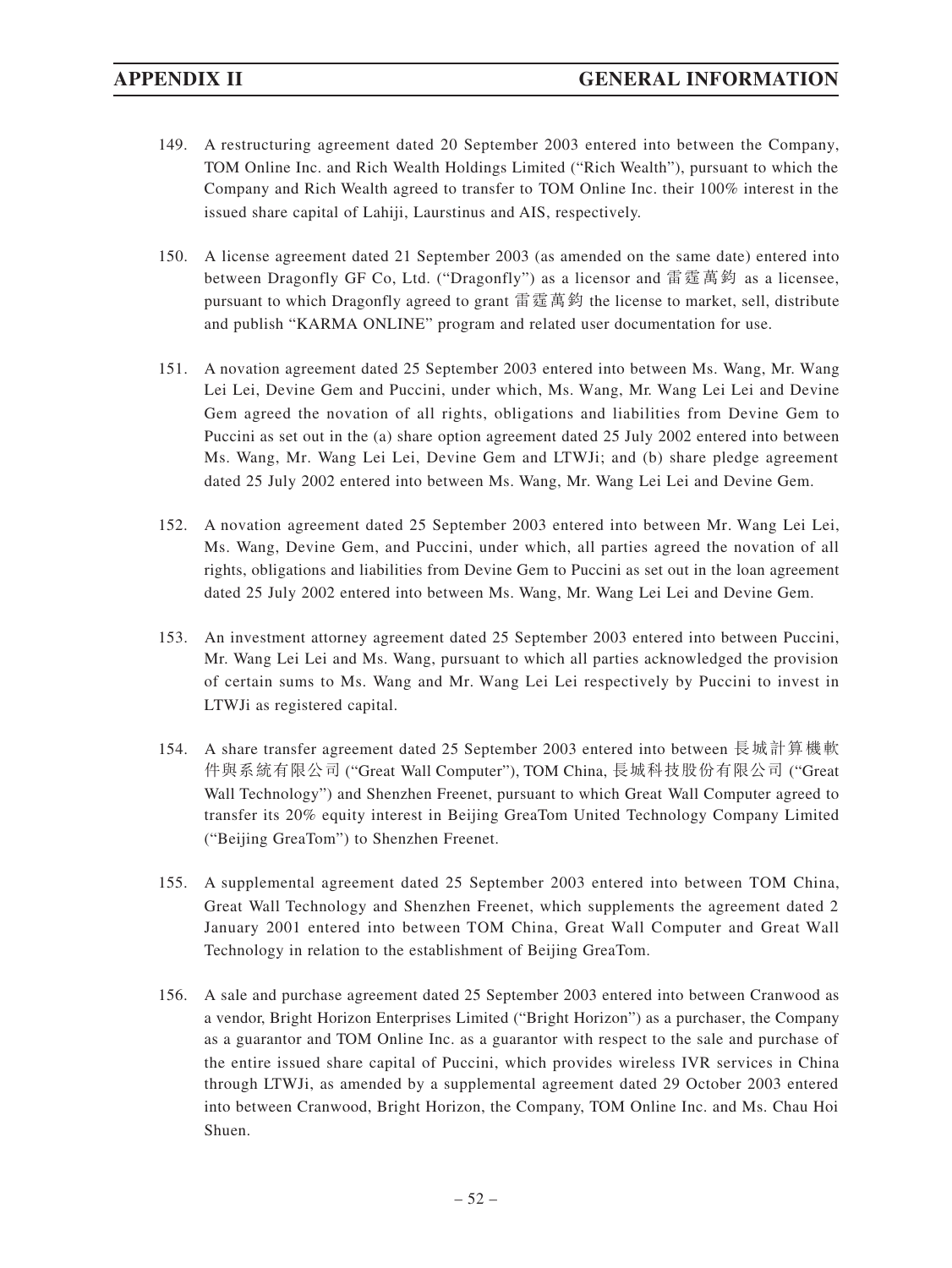- 157. A supplemental loan agreement dated 26 September 2003 entered into between Lahiji and Ms. Wang whereby Lahiji agreed to provide Ms. Wang a long term loan to be invested exclusively in 雷霆萬鈞, which supplements to the loan agreement dated 8 August 2002 entered into the same parties.
- 158. A supplemental loan agreement dated 26 September 2003 entered into between AIS and Ms. Wang whereby AIS agreed to provide Ms. Wang a long term loan to be invested exclusively in Shenzhen Freenet, which supplements to the loan agreement dated 25 November 2002 entered into the same parties.
- 159. A loan agreement dated 26 September 2003 entered into between AIS and Mr. Sheng whereby AIS agreed to provide Mr. Sheng a long term loan to be invested exclusively in Shenzhen Freenet.
- 160. A supplemental share pledge agreement dated 26 September 2003 entered into between Beijing Super Channel, Lahiji and Ms. Wang relating to the novation of all rights, obligations and liabilities from Lahiji to Beijing Super Channel, pursuant to the share pledge agreement dated 8 August 2002 entered into between Ms. Wang and Lahiji. Pursuant to the supplemental share pledge agreement, Ms. Wang pledges to Beijing Super Channel all of her interest in 雷霆萬鈞 to guarantee the performance by 雷霆萬鈞 of its obligations under the exclusive technical and consulting services agreement between 雷霆萬鈞 and Beijing Super Channel. The term of the agreement is from the date of the registration of this pledge with the relevant PRC regulatory authority until the termination or expiration of the exclusive technical and consulting services agreement between Beijing Super Channel and 雷霆萬鈞 .
- 161. A share pledge agreement dated 26 September 2003 entered into between Beijing Super Channel and Mr. Wang Lei Lei, pursuant to which Mr. Wang Lei Lei pledges to Beijing Super Channel all of his interest in 雷霆萬鈞 to guarantee the performance by 雷霆萬鈞 of its obligations under the exclusive technical and consulting services agreement between 雷 霆萬鈞 and Beijing Super Channel. The term of the agreement is from the date of the registration of this pledge with the relevant PRC regulatory authority until the termination or expiration of the exclusive technical and consulting services agreement between Beijing Super Channel and 雷霆萬鈞.
- 162. A share pledge agreement dated 26 September 2003 entered into between Beijing Super Channel and Mr. Sheng, pursuant to which Mr. Sheng pledges to Beijing Super Channel all of his interest in Shenzhen Freenet to guarantee the performance by Shenzhen Freenet of its obligations under the exclusive technical and consulting services agreement between Shenzhen Freenet and Beijing Super Channel. The term of the agreement is from the date of the registration of this pledge with the relevant PRC regulatory authority until the termination or expiration of the exclusive technical and consulting services agreement between Beijing Super Channel and Shenzhen Freenet.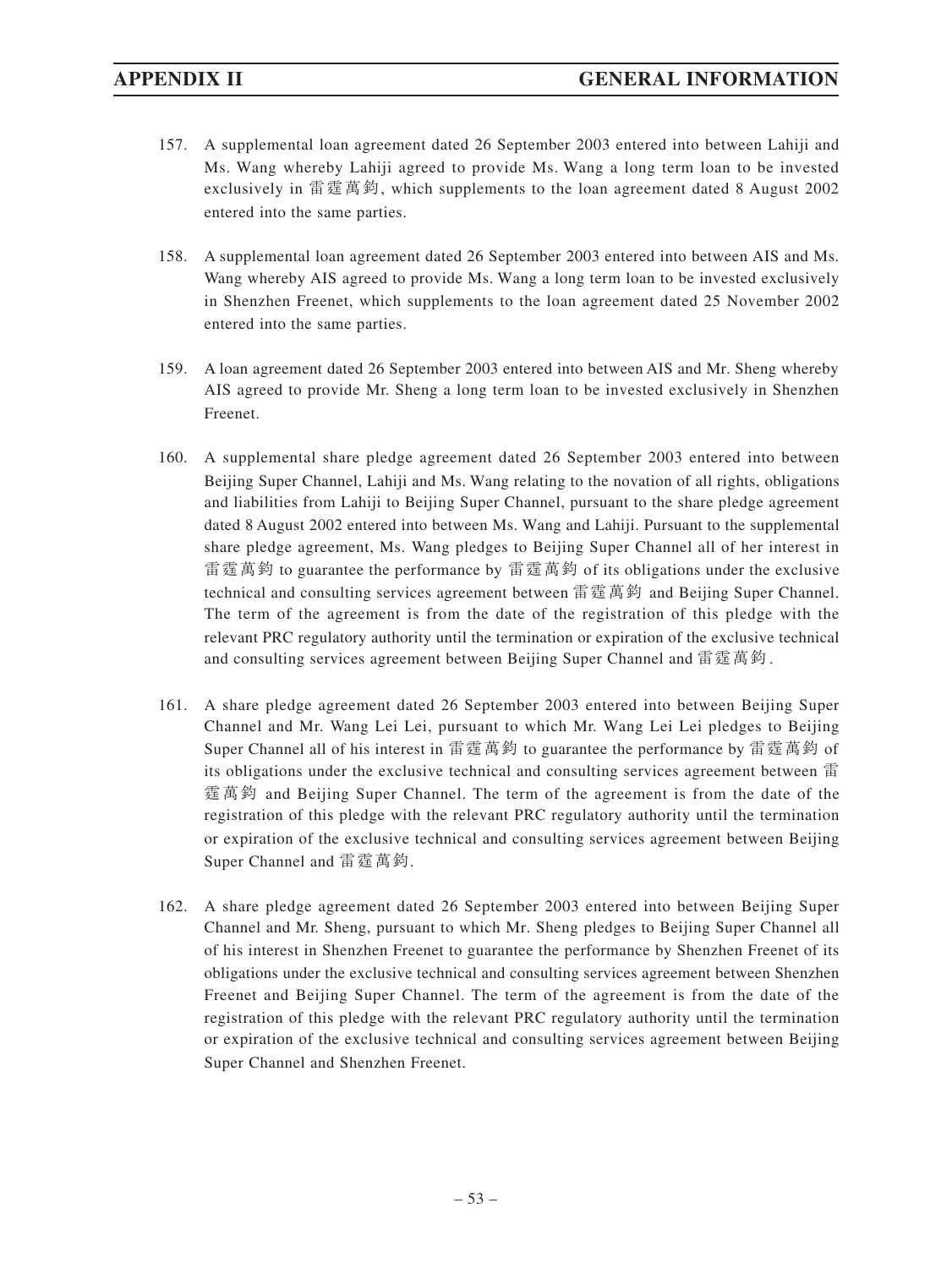- 163. A share pledge agreement dated 26 September 2003 entered into between Beijing Super Channel and Ms. Wang, pursuant to which Ms. Wang pledges to Beijing Super Channel all of her interest in Shenzhen Freenet to guarantee the performance by Shenzhen Freenet of its obligations under the exclusive technical and consulting services agreement between Shenzhen Freenet and Beijing Super Channel. The term of the agreement is from the date of the registration of this pledge with the relevant PRC regulatory authority until the termination or expiration of the exclusive technical and consulting services agreement between Beijing Super Channel and Shenzhen Freenet.
- 164. A share option agreement dated 26 September 2003 entered into between Ms. Wang, Lahiji and 雷霆萬鈞, pursuant to which Ms. Wang granted Lahiji an exclusive option to purchase all of her interest in 雷霆萬鈞 when permitted by PRC law. The term of each of this agreement is 10 years from the date of execution.
- 165. A share option agreement dated 26 September 2003 entered into between Mr. Wang Lei Lei, Lahiji and 雷霆萬鈞 , pursuant to which Mr. Wang Lei Lei granted Lahiji an exclusive option to purchase all of his interest in 雷霆萬鈞 when permitted by PRC law. The term of each of this agreement is 10 years from the date of execution.
- 166. A share option agreement dated 26 September 2003 entered into between Ms. Wang, AIS and Shenzhen Freenet, pursuant to which Ms. Wang granted AIS an exclusive option to purchase all of her interest in Shenzhen Freenet when permitted by PRC law. The term of each of this agreement is 10 years from the date of execution.
- 167. A share option agreement dated 26 September 2003 entered into between Mr. Sheng, AIS and Shenzhen Freenet, pursuant to which Mr. Sheng granted AIS an exclusive option to purchase all of his interest in Shenzhen Freenet when permitted by PRC law. The term of each of this agreement is 10 years from the date of execution.
- 168. A business operation agreement dated 26 September 2003 entered into between Beijing Super Channel, 雷霆萬鈞, Ms. Wang and Mr. Wang Lei Lei, pursuant to which Beijing Super Channel agreed to act as a performance guarantor for 雷霆萬鈞 in respect of its transactions with third parties. In return, 雷霆萬鈞 granted Beijing Super Channel a security interest over all of its assets. In addition, 雷霆萬鈞 and all of its Shareholders agreed that 雷霆萬鈞 will not carry on any transactions that may materially adversely affect its operations and will appoint Beijing Super Channel's designees as its directors, chief executive officer and other senior officers. The term of this agreement is ten years from the date of execution.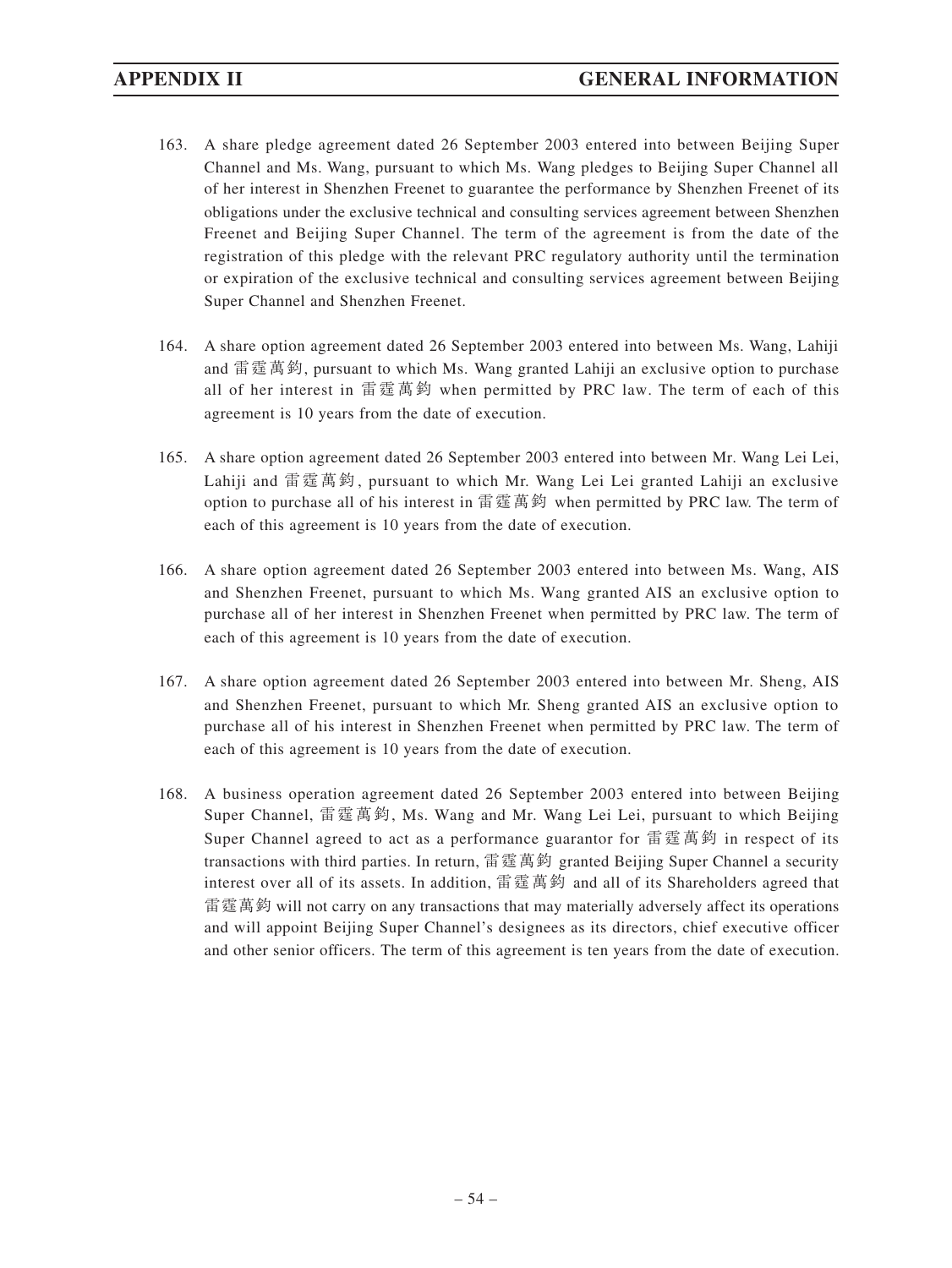- 169. A business operation agreement dated 26 September 2003 entered into between Beijing Super Channel, Shenzhen Freenet, Ms. Wang and Mr. Sheng, pursuant to which Beijing Super Channel agreed to act as a performance guarantor for Shenzhen Freenet in respect of its transactions with third parties. In return, Shenzhen Freenet granted Beijing Super Channel a security interest over all of its assets. In addition, Shenzhen Freenet and all of its Shareholders agreed that Shenzhen Freenet will not carry on any transactions that may materially adversely affect its operations and will appoint Beijing Super Channel's designees as its directors, chief executive officer and other senior officers. The term of this agreement is ten years from the date of execution.
- 170. A novation agreement dated 26 September 2003 entered into between AIS, Ms. Wang and Mr. Sheng, pursuant to which Mr. Sheng assumes all of the rights and obligations of Ms. Wang with respect certain loans borrowed by Ms. Wang.
- 171. A share transfer agreement dated 26 September 2003 entered into between 雷霆萬鈞 and Wang Ting Ting ("Mr. Wang TT"), pursuant to which 雷霆萬鈞 agreed to transfer its 20% equity interest in Beijing Oriental China Travel Agency Limited to Wang Ting Ting.
- 172. A share transfer agreement dated 26 September 2003 entered into between雷霆萬鈞, Shenzhen Freenet, Ms. Wang, Mr. Sheng, Mr. Wang TT, pursuant to which (a) Shenzhen Freenet agreed to transfer its 40% equity interest in Redsail to Ms. Wang; and (b) 雷霆萬鈞 agreed to transfer its 40% equity interest in Redsail to Mr. Sheng and 20% equity interest in Redsail to Mr. Wang TT respectively.
- 173. A share transfer agreement dated 26 September 2003 entered into between Mr. Wang Lei Lei and Mr. Wang TT, pursuant to which Mr. Wang Lei Lei agreed to transfer his 20% equity interest in Beijing TOM Advertising to Mr. Wang TT.
- 174. A share transfer agreement dated 26 September 2003 entered into between Ms. Wang and Mr. Sheng, pursuant to which Ms. Wang agreed to transfer her 40% equity interest in Beijing TOM Advertising to Mr. Sheng.
- 175. A loan agreement dated 26 September 2003 entered into between TOM Outdoor Advertising Company Limited ("OMG HK") and Ms. Wang whereby OMG HK agreed to grant a loan to Ms. Wang to invest in Beijing TOM Advertising as its registered capital.
- 176. A loan agreement dated 26 September 2003 entered into between OMG HK and Mr. Sheng whereby OMG HK agreed to grant a loan to Mr. Sheng to invest in Beijing TOM Advertising as its registered capital.
- 177. A loan agreement dated 26 September 2003 entered into between OMG HK and Mr. Sheng whereby OMG HK agreed to grant a loan to Mr. Wang TT to invest in Beijing TOM Advertising as its registered capital.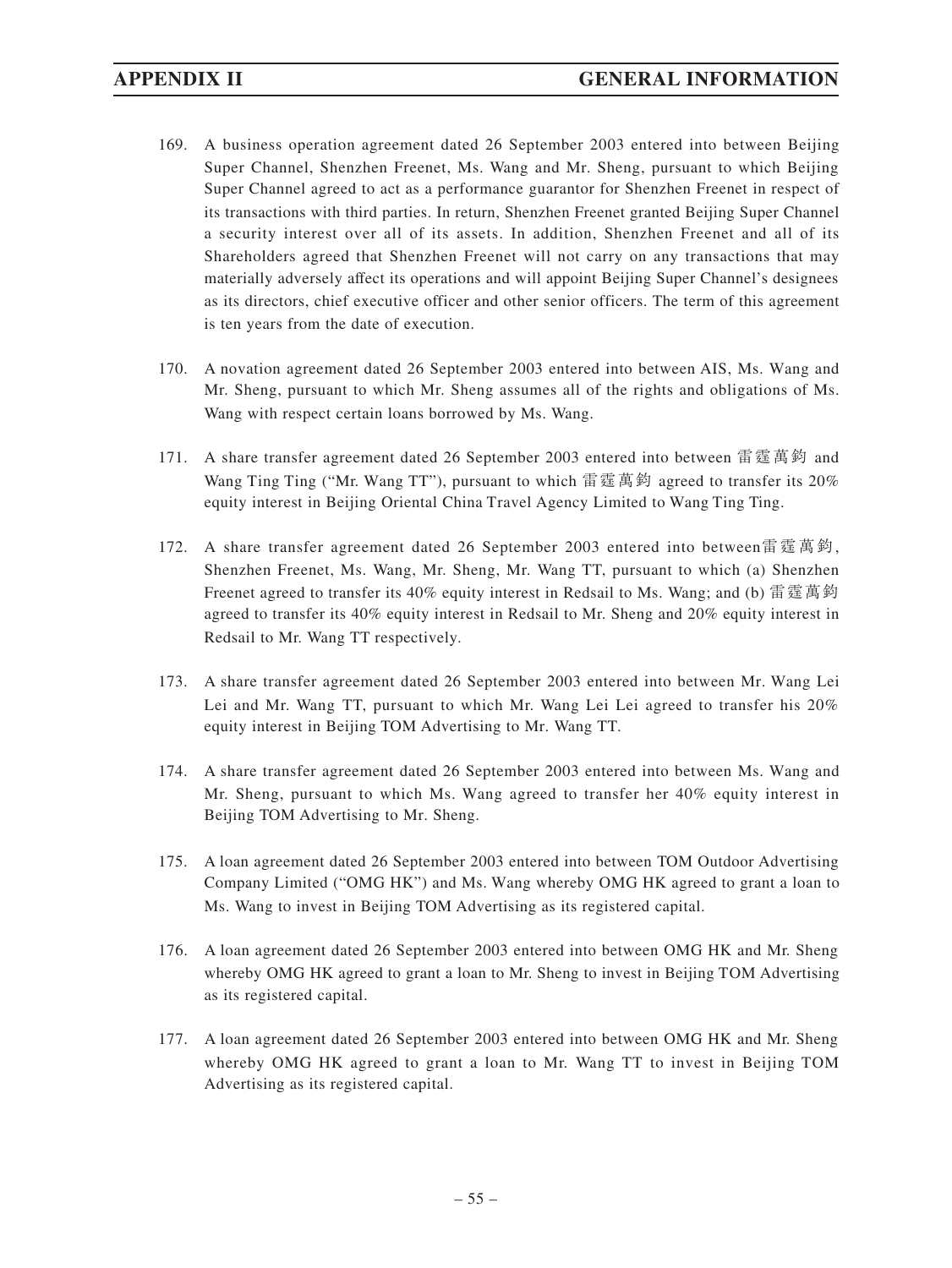- 178. A share option agreement dated 26 September 2003 entered into between OMG HK, Beijing TOM Advertising and Ms. Wang, pursuant to which Ms. Wang granted OMG HK an exclusive option to purchase all of her interest in Beijing TOM Advertising when permitted by PRC law. The term of each of this agreement is 10 years from the date of execution.
- 179. A share option agreement dated 26 September 2003 entered into between OMG HK, Beijing TOM Advertising and Mr. Sheng, pursuant to which Mr. Sheng granted OMG HK an exclusive option to purchase all of his interest in Beijing TOM Advertising when permitted by PRC law. The term of each of this agreement is 10 years from the date of execution.
- 180. A share option agreement dated 26 September 2003 entered into between OMG HK, Beijing TOM Advertising and Mr. Wang TT, pursuant to which Mr. Wang TT granted OMG HK an exclusive option to purchase all of his interest in Beijing TOM Advertising when permitted by PRC law. The term of each of this agreement is 10 years from the date of execution.
- 181. An exclusive technology consultancy and services agreement dated 26 September 2003 entered into between 易網通電子網絡系統(深圳)有限公司 ("ECLink") and Beijing TOM Advertising, pursuant to which ECLink agreed to provide technical consultancy and services exclusively for Beijing TOM Advertising during the term of the agreement.
- 182. A share pledge agreement dated 26 September 2003 entered into between ECLink and Ms. Wang whereby Ms. Wang agreed to pledge her entire equity interest in Beijing TOM Advertising to ECLink.
- 183. A share pledge agreement dated 26 September 2003 entered into between ECLink and Mr. Wang TT whereby Mr. Wang TT agreed to pledge his entire equity interest in Beijing TOM Advertising to ECLink.
- 184. A share pledge agreement dated 26 September 2003 entered into between ECLink and Mr. Sheng whereby Mr. Sheng agreed to pledge his entire equity interest in Beijing TOM Advertising to ECLink.
- 185. A business operation agreement dated 26 September 2003 entered into between ECLink, Beijing TOM Advertising, Ms. Wang, Mr. Sheng and Mr. Wang TT, pursuant to which ECLink agreed to act as a performance guarantor for Beijing TOM Advertising in respect of its transactions with third parties. In return, Beijing TOM Advertising granted ECLink a security interest over all of its assets. In addition, Beijing TOM Advertising and all of its shareholders agreed that Beijing TOM Advertising will not carry on any transactions that may materially adversely affect its operations and will appoint ECLink's designees as its directors, chief executive officer and other senior officers. The term of this agreement is ten years from the date of execution
- 186. A tenancy agreement dated 13 October 2003 entered into between Southland Company Limited and TOM (Cup Magazine), in relation to the lease of whole floor of Park Commercial Centre of No. 180 Tung Lo Wan Road, Hong Kong for a period of two years expiring on 9 October 2005.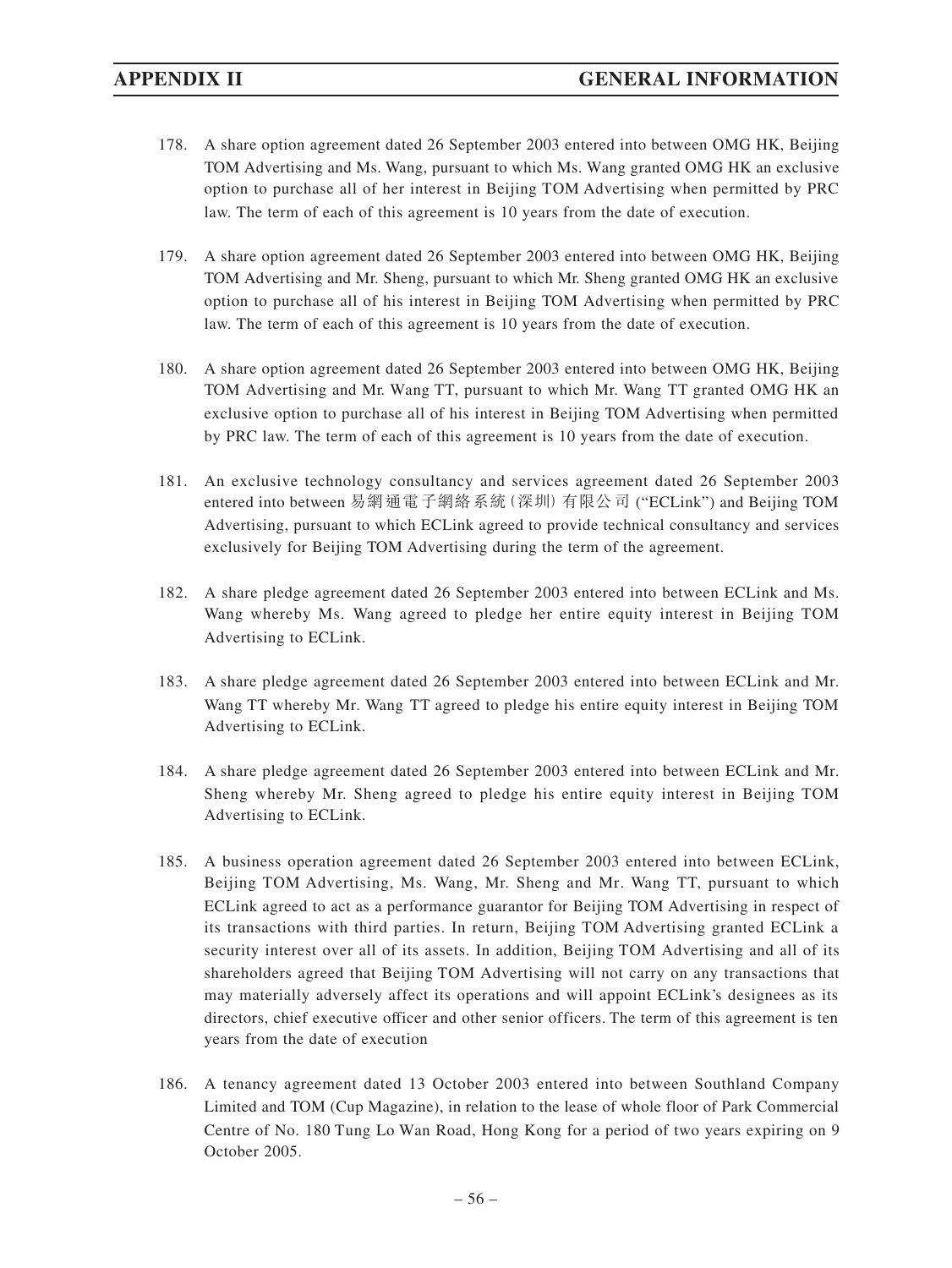- 187. An exclusive management consultancy agreement between TOM China and TOM OMG, pursuant to which TOM China agreed to provide management consultancy services exclusively to TOM OMG.
- 188. A joint venture agreement dated 4 November 2003 entered into between TOM China and Sanlian, under which, TOM China and Sanlian agreed to jointly establish a sino-foreign cooperative joint venture enterprise to be known as 北京三聯世紀文化傳播有限公司 in the PRC.
- 189. A subscription agreement dated 6 November 2003 entered into between the Company, TOM Holdings Limited as an issuer, Citigroup and Deutsche Bank as the joint bookrunners and Cazenove as co-manager whereby the joint bookrunners and co-manager agreed to subscribe for convertible bonds of the issuer at par in an aggregate principal amount of US\$150 million.
- 190. An agreement dated 7 November 2003 entered into between TOM Digital Media Center Limited as a purchaser and TCL National Digital Television Center Hong Kong, Inc. as a vendor in relation to the sale and purchase of certain business assets.
- 191. A business operation agreement dated 19 November 2003 entered into between Puccini Network Technology (Beijing) Limited ("Puccini Beijing"), LTWJi, Ms. Wang and Mr. Wang Lei Lei, pursuant to which Puccini Beijing agreed to act as a performance guarantor for LTWJi in respect of its transactions with third parties. In return, LTWJi granted Puccini Beijing a security interest over all of its assets. In addition, LTWJi and all of its shareholders agreed that LTWJi will not carry on any transactions that may materially adversely affect its operations and will appoint Puccini Beijing's designees as its directors, chief executive officer and other senior officers. The term of this agreement is ten years from the date of execution.
- 192. An exclusive technical consultancy and services agreement dated 19 November 2003 entered into between Puccini Beijing and LTWJi, pursuant to which Puccini Beijing agreed to provide technical consultancy and services exclusively for LTWJi during the term of the agreement.
- 193. A share option agreement dated 19 November 2003 entered into between Ms. Wang, Puccini and LTWJi, pursuant to which Ms. Wang granted Puccini an exclusive option to purchase all of her interest in LTWJi when permitted by PRC law. The term of each of this agreement is 10 years from the date of execution.
- 194. A share option agreement dated 19 November 2003 entered into between Mr. Wang Lei Lei, Puccini and LTWJi, pursuant to which Mr. Wang Lei Lei granted Puccini an exclusive option to purchase all of his interest in LTWJi when permitted by PRC law. The term of each of this agreement is 10 years from the date of execution.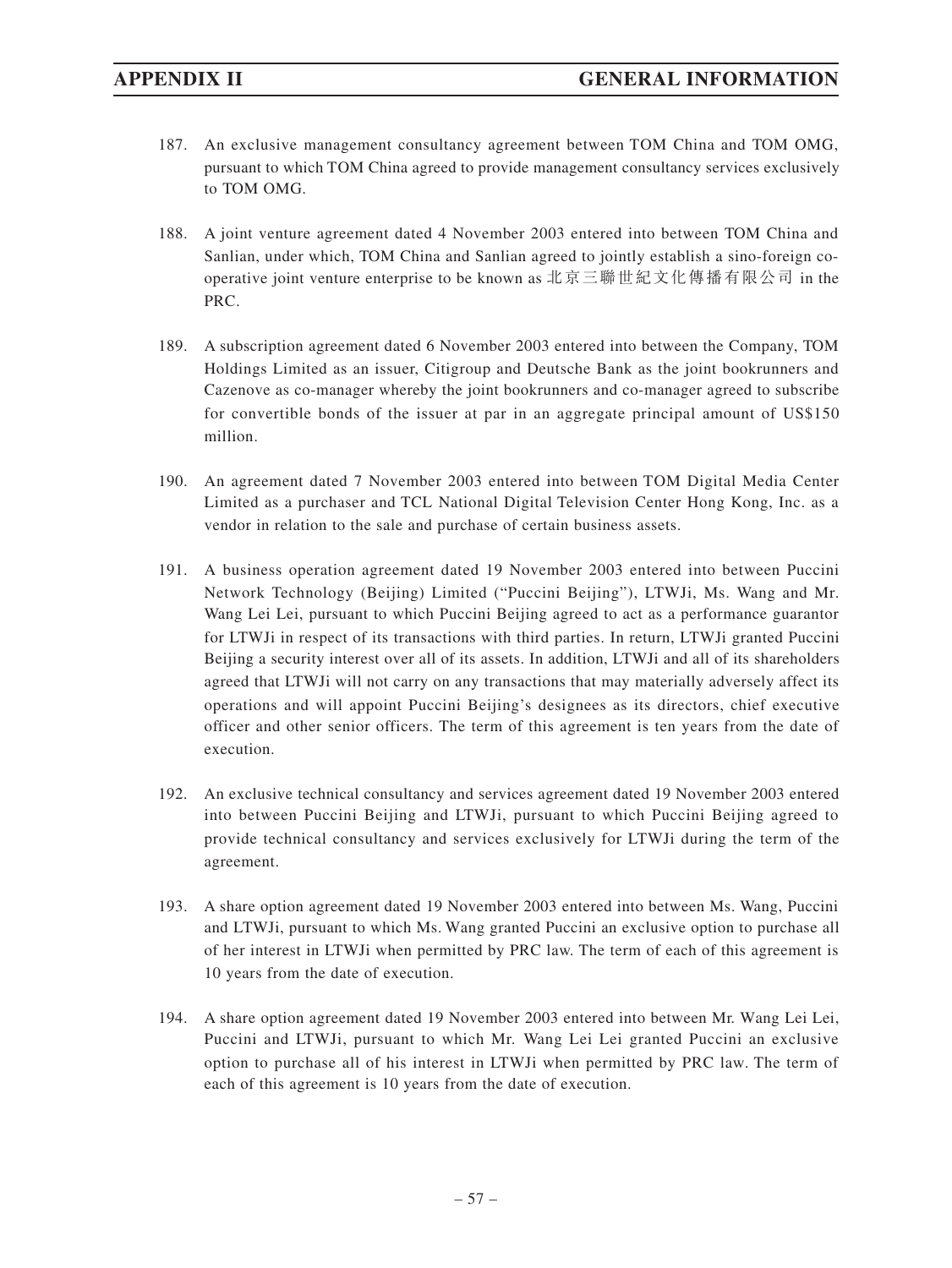- 195. An undertaking letter dated 19 November 2003 entered into between Puccini and Mr. Wang Lei Lei in relation to the certain sum loaned to Mr. Wang Lei Lei by Puccini to invest in LTWJi as registered capital.
- 196. An undertaking letter dated 19 November 2003 entered into between Puccini and Ms. Wang in relation to the certain sum loaned to Ms. Wang by Puccini to invest in LTWJi as registered capital.
- 197. A share pledge agreement dated 19 November 2003 entered into between Puccini, Puccini Beijing and Mr. Wang Lei Lei, pursuant to which Puccini Beijing assumes all of the rights and obligations of Puccini under the terms and conditions as set out in the novation agreement dated 25 September 2003 entered into between Puccini, Devine Gem, Mr. Wang Lei Lei and Ms. Wang.
- 198. A share pledge agreement dated 19 November 2003 entered into between Puccini, Puccini Beijing and Ms. Wang, pursuant to which Puccini Beijing assumes all of the rights and obligations of Puccini under the terms and conditions as set out in the novation agreement dated 25 September 2003 entered into between Puccini, Devine Gem, Mr. Wang Lei Lei and Ms. Wang.
- 199. A paying and conversion agency agreement dated 28 November 2003 entered into between the Issuer, the Company, the Trustee, Deutsche Bank AG, Hong Kong Branch and Deutsche Bank Luxembourg S.A. in relation to the Convertible Bonds.
- 200. A trust deed dated 28 November 2003 entered into between the Company, the Issuer and the Trustee constituting the Convertible Bonds.

## **12. GENERAL**

- (a) The head office and principal place of business of the Company is at 48th Floor, The Center, 99 Queen's Road Central, Central, Hong Kong. The share registrar and transfer office of the Company is Computershare Hong Kong Investor Services Limited at Rooms 1712 – 1716, 17 Floor, Hopewell Centre, 183 Queen's Road East, Hong Kong.
- (b) The Compliance Officer and the Qualified Accountant of the Company is Ms. Tommei Tong. She holds a Bachelor of Social Sciences Degree from the University of Hong Kong in 1986. She is also a Fellow of Chartered Association of Certified Accountants in the UK and an Associate of Hong Kong Society of Accountants.
- (c) The Company Secretary of the Company is Ms. Angela Mak. Ms. Mak holds a Bachelor of Commerce degree and a Bachelor of Laws degree from the University of New South Wales in Australia and has been admitted as a solicitor in New South Wales (Australia), England and Wales and Hong Kong.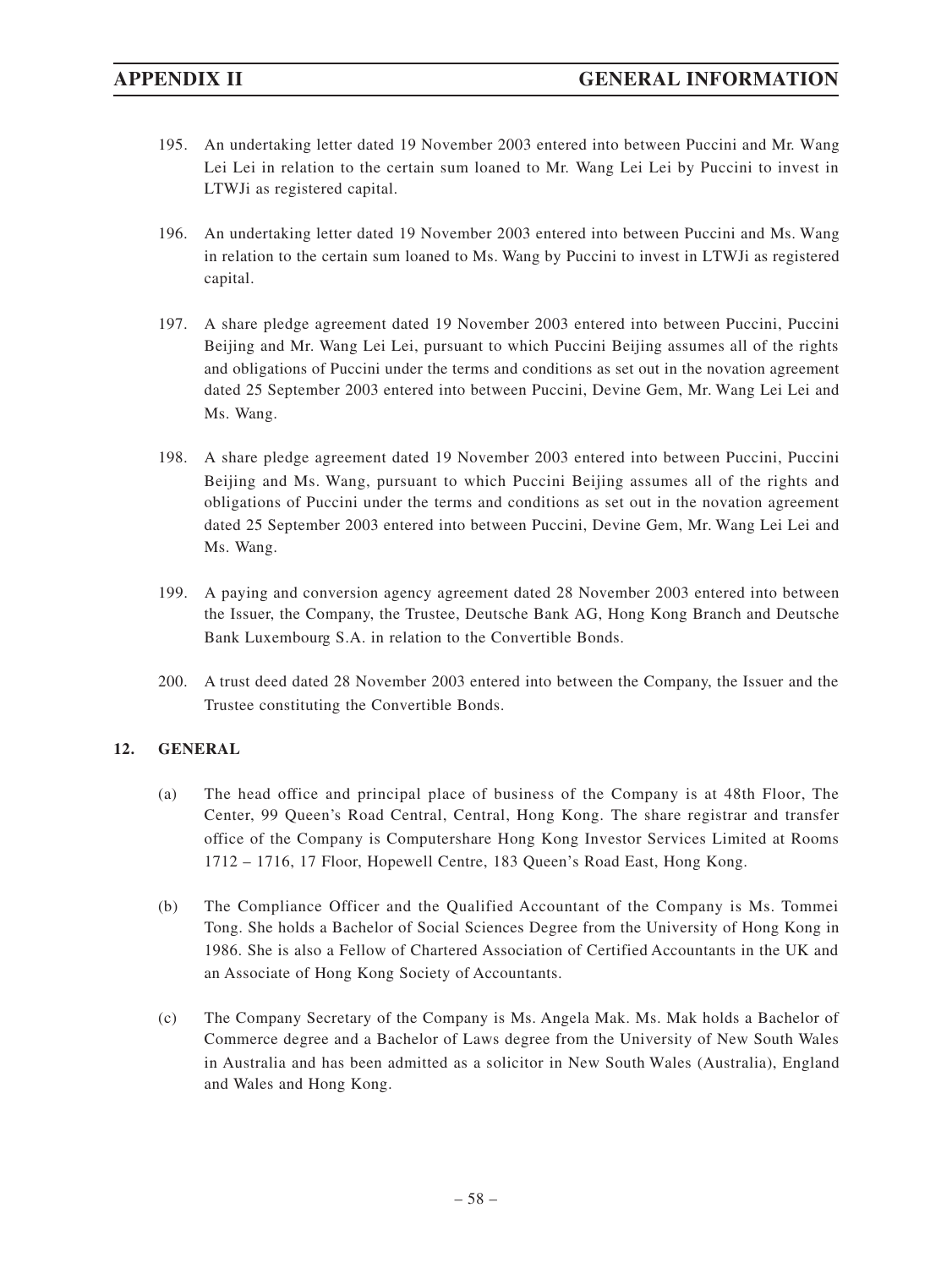(d) The Company has established an audit committee on 21 January 2000 with written terms of reference in compliance with Rules 5.23 and 5.24 of the GEM Listing Rules. The primary duties of the audit committee are to review and supervise the financial reporting process and internal control system of the TOM Group. The audit committee comprises an executive Director, Ms. Tommei Tong and three independent non-executive Directors, namely Mrs. Angelina Lee, Mr. Henry Cheong and Ms. Anna Wu, further details of whom are set out below:

Mrs. Angelina Lee, aged 54, is a practising solicitor. She has a Bachelor of Laws degree and is a Fellow of the Institute of Chartered Accountants in England and Wales. She is active in public service and currently serves on a number of statutory, advisory and appeal committees. She is also a director of a number of other listed companies in Hong Kong.

Mr. Henry Cheong, aged 55. He holds a Bachelor of Science degree in Mathematics and a Master of Science degree in Operational Research and Management. He is a director of certain other listed companies in Hong Kong. Mr. Cheong is a member of the Process Review Panel for the Securities and Future Commission, a member of the GEM Listing Committee, Main Board Listing Committee and Derivatives Market Consultative Panel of the Hong Kong Exchanges and Clearing Limited and also a member of the Corporate Advisory Council of the Hong Kong Securities Institute.

Ms. Anna Wu, aged 52, is a qualified solicitor. She holds a Bachelor of Laws degree from the University of Hong Kong. She is currently a non-executive director of the Securities & Futures Commission and a non-executive director of the Mandatory Provident Fund Schemes Authority. Previously she was the chairperson of the Equal Opportunities Commission, chairperson of the Operations Review Committee of the Independent Commission Against Corruption, chairperson of the Consumer Council and a member of the Legislative Council.

Ms. Tommei Tong, aged 38, is Chief Financial Officer and an executive Director. Prior to joining TOM, she was a partner of Arthur Anderson & Co. in charge of the financial services practice in China. Prior to that, she was the Chief Financial Officer and the Chief Operating Officer of Ping An Insurance, China's second largest insurer and a financial conglomerate with diversified interests in securities and investments. Ms. Tong holds a Bachelor of Social Sciences Degree from the University of Hong Kong in 1986. She is also a Fellow of Chartered Association of Certified Accountants in the UK and an Associate of Hong Kong Society of Accountants.

- (e) Dealings in Shares may be settled through the CCASS, and investors should seek the advice of their stockbroker or other professional adviser for details of those settlement arrangement and how such arrangements will affect their rights and interests.
- (f) Save as disclosed in this circular, the Directors are not aware of any person who was, as at the Latest Practicable Date, directly or indirectly, interested in 10% or more of the nominal value of any class of share capital (including options in respect of such capital) carrying rights to vote in all circumstances at general meetings of the Company or any of its subsidiaries.